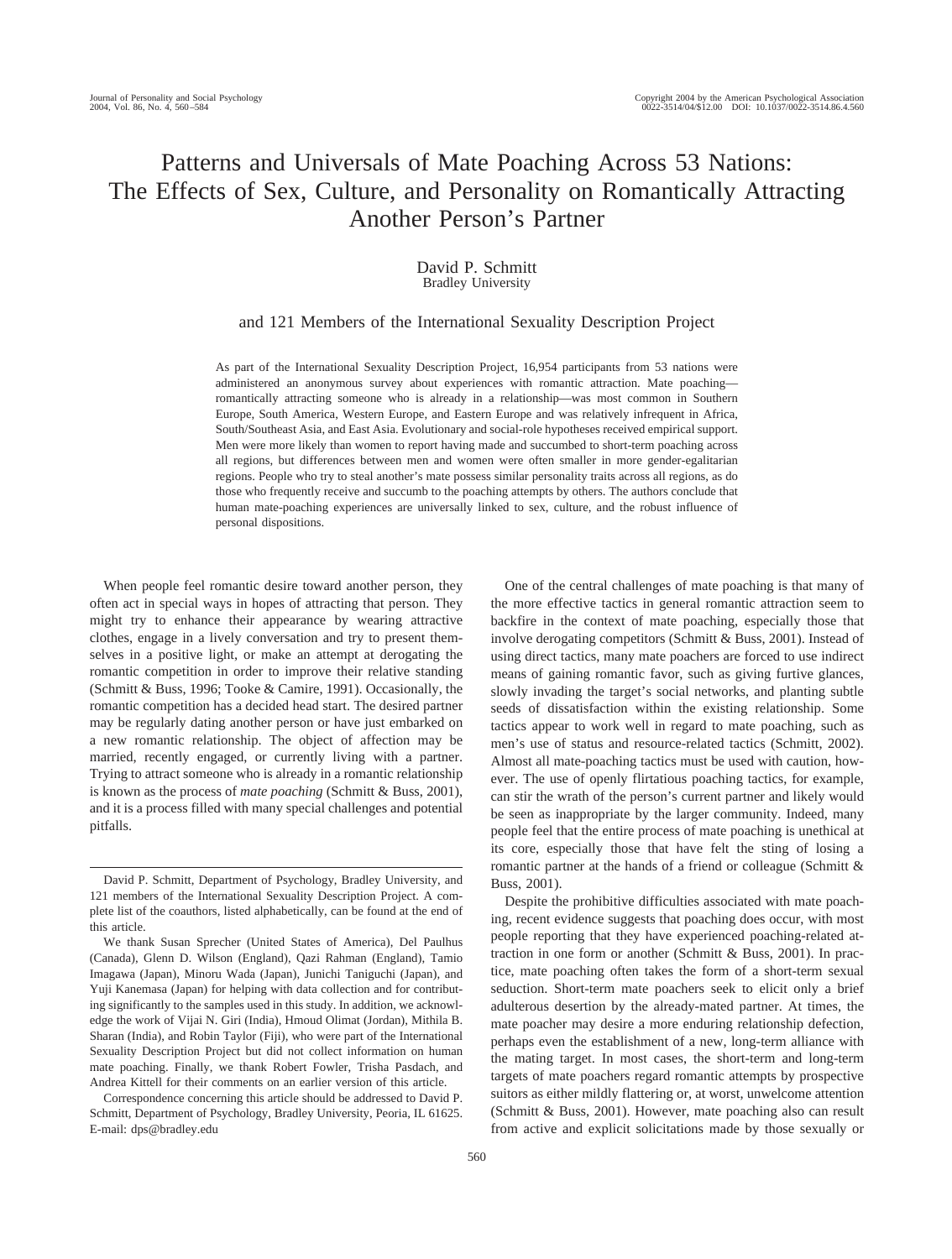emotionally unsatisfied with their current relationships (Glass & Wright, 1985; Grosskopf, 1983). In these cases, it is the poaching targets themselves who actively seek out would-be poachers, either enticing a singular night of adulterous passion or safely securing a more permanent marital replacement (Schmitt & Shackelford, 2003).

Whether short-term or long-term, unwelcome or solicited, mate poaching typically involves an intricate web of social deception, interpersonal conflict, and intense emotionality (Shackelford, 1997; Shackelford & Buss, 1996; Shackelford, LeBlanc, & Drass, 2000). Although much is known about romantic attraction, infidelity, and the emotion of betrayal in isolation (e.g., Buss, 2000; Moore, 1995; Tennov, 1999; Tooke & Camire, 1991; Walters & Crawford, 1994), only recently has there been a concerted effort to understand how each interacts within the unique context of mate poaching (Bleske & Shackelford, 2001). Also at issue has been whether mate poaching is a distinct evolutionary strategy or whether poaching-related attraction simply follows from more general adaptive desires and basic human mating strategies (Schmitt & Buss, 2001; Schmitt & Shackelford, 2003).

In this article, we extend this line of research by examining the psychology of mate poaching from a cross-cultural perspective. We explore the patterns and universals of poaching experiences across 53 nations, representing five continents, 28 languages, and 12 islands. We identify the pancultural and region-specific traits associated with being a mate poacher and with being a popular target of mate poachers. We also test several evolutionary and social-role hypotheses about the effects of sex and culture on romantically attracting someone else's partner. We begin by reviewing what is known about the frequency of mate poaching.

#### How Often Do People Engage in Mate Poaching?

Schmitt and Buss (2001) argued that mate poaching has been a recurrent and perhaps frequent form of romantic attraction over human evolutionary history. Because behavior does not fossilize, it is difficult to know with absolute certainty whether, and to what extent, ancestral humans actually engaged in poaching. One useful window into our evolutionary past is to look at behavioral regularities among "traditional" cultures that still practice foraging (Brown, 1991; Cronk, 1999), the hunting-and-gathering lifestyle that was prevalent for 99% of human history (Lee & Daly, 1999). Among foraging cultures that exist today, there is some evidence that mate poaching occurs relatively frequently. Marital infidelity rates, for example, tend to be considerable, with at least "occasional" extramarital sex taking place in over 70% of traditional cultures (Broude & Greene, 1976). Schmitt and Buss (2001) suggested that many of these infidelities could be the result of strategic short-term mate poaches. Among more developed societies, the occurrence rate of infidelity—defined as the percentage of people who have ever been unfaithful—is also appreciable and ranges from 20% to 75% depending on age, type of relationship, and relationship duration (Blumstein & Schwartz, 1983; Thompson, 1983; Wiederman, 1997). Infidelity prevalence rates—such as the percentage of people who have been unfaithful in the past year—must by definition be somewhat lower than occurrence rates but are still considerable, ranging between 10% and 25% (Blumstein & Schwartz, 1983; Laumann, Gagnon, Michael, & Michaels, 1994). Infidelity rates such as these are observed despite the fact that extramarital sex within modern societies is usually met with more social disapproval than it is within most foraging cultures (Frayser, 1985; Pasternak, Ember, & Ember, 1997).

Another window into the historical occurrence and prevalence of short-term mate poaching is to look at the reproductive consequences of infidelity. Studies of cuckoldry rates—the rates at which men are deceived into raising offspring that are genetically not their own—range from 0.7% (i.e., Switzerland; see Sasse, Müller, Chakraborty, & Ott, 1994) to around 30% (i.e., southeast England; see Philipp, 1973), though most estimates place the value between 10% and 15% in modern populations (see Cerda-Flores, Barton, Marty-Gonzalez, Rivas, & Chakraborty, 1999; Macintyre & Sooman, 1991). Cuckoldry rates are somewhat lower among the foraging cultures that have been studied, ranging between 2% and 9% around the world (see Baker & Bellis, 1995; Neel & Weiss, 1975). Cuckoldry rates of this magnitude suggest that short-term poaching likely pays some reproductive dividends and has done so throughout human's foraging past. Alongside other evidence indicating that short-term mating and sperm competition are integral parts of the basic human mating system (Barash & Lipton, 2001; Birkhead, 2000; Schmitt, Shackelford, & Buss, 2001; Shackelford & LeBlanc, 2001; Shackelford et al., 2002; Smith, 1984), it seems a plausible scenario that short-term mate poaching occurred with some regularity during our ancestral past.

There is reason to suspect that long-term mate poaching also occurred throughout human evolutionary history. Schmitt and Buss (2001) speculated that spousal deaths caused by warfare, birthing difficulties, and sickness—common occurrences in foraging cultures—would have produced a recurring need for people to remarry during their adult lifetimes. Because many of the most valuable partners already would be mated, the process of reentering the mating market for many people would have meant trying to attract and retain someone who was already mated. The reproductive advantages to those willing and able to woo away another's partner in these instances may have been considerable. Moreover, because most cultures include an equal number of men and women, the mating system of polygyny (i.e., the predominant system of foraging people whereby some men have more than one wife; Foley, 1996; Frayser, 1985) would have exacerbated the problem of finding a long-term mate for many men, forcing some men to perhaps engage in long-term mate poaching as a necessary sexual strategy. The human tendency toward serial monogamy the cyclical practice of marriage, divorce, and remarriage (Fisher, 1987)—would have provided further reproductive opportunities to those capable of poaching away the most valuable mates.

Although both theoretical rationale (e.g., adaptive problems of widowhood, polygyny, and sperm competition) and indirect pieces of evidence (e.g., infidelity, cuckoldry, and remarriage rates) suggest that poaching has been—and continues to be—a recurrent form of human mating, the direct evidence of short-term and long-term mate poaching is limited. On the basis of responses from a small sample of American college students, Schmitt and Buss (2001) found that most people admit to having attempted to poach someone in the past, with men (64%) more likely than women (49%) to report having made short-term poaching forays. Similar poaching occurrence rates were found in an older community sample (60% vs. 38% for men and women, respectively). Schmitt and Buss (2001) found that over 80% of both men and women reported that they or a past partner had received a poaching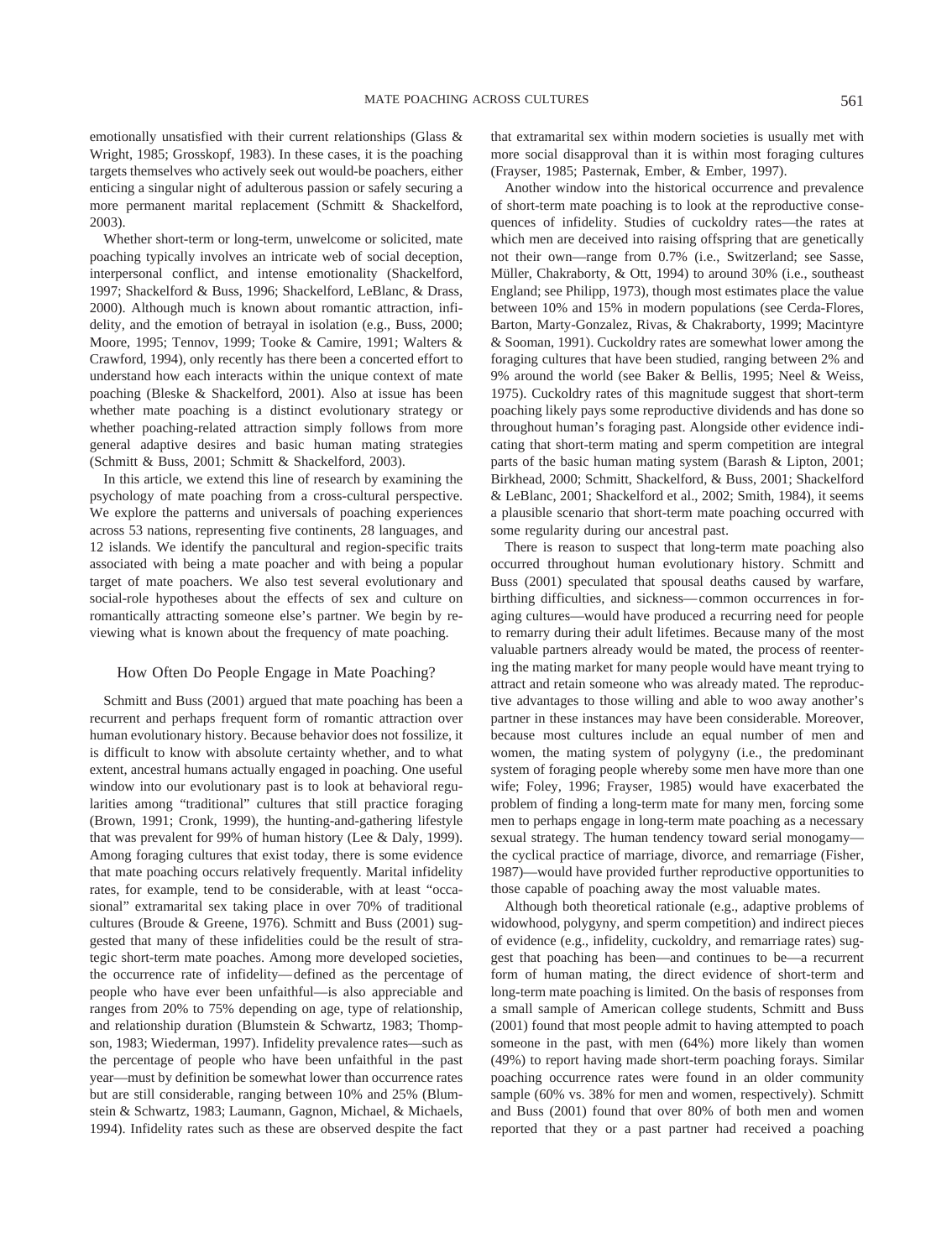attempt. Subjective perceptions of poaching attempts made on oneself may be less veridical than self-reported attempts made by oneself, but it nevertheless seems clear that most people in the Schmitt and Buss (2001) study had experienced mate poaching in some form.

Schmitt and Buss (2001) also reported that nearly half of college-age men and women who had received a poaching attempt in the past admitted that they had "gone along" or succumbed to the mate poacher. Similar levels of infidelity occurrence were observed in the community sample. Revealing that one has been unfaithful is, of course, a highly undesirable admission. As a result, these are probably underestimates of the occurrence of true poaching successes.

Perhaps most compelling, Schmitt and Buss (2001) found that 15% of people currently in romantic relationships reported that their current relationship directly resulted from mate poaching, either because they poached their current mate or because they were poached into the relationship by their current mate. Because these rates are based only on people's current romantic partnerships, the actual occurrence rates of effective long-term mate poaching may be well above 15%. Finally, around 3% of current relationships resulted from both partners having poached each other out of previous relationships, a comparatively infrequent form that may be termed the "copoached" relationship. Overall, the Schmitt and Buss (2001) study painted a portrait of human mating replete with poaching-related experiences.

Despite the high occurrence of mate poaching in the Schmitt and Buss (2001) study, it remains unknown whether such experiences are limited to a set of small and peculiar American samples—the Schmitt and Buss (2001) samples were limited to the Midwest region of the United States—or whether poaching-related attraction occurs with similar regularity across different cultures. Given the apparent frequency and functionality of mate poaching (as evidenced in studies of human infidelity, cuckoldry, and remarriage), an evolutionary psychology perspective might anticipate mate poaching to be universal across cultures. There is no reason to expect that poaching is the primary or most common form of mating for all people, but the potential adaptive advantages for individuals in certain situations to engage in mate poaching may have been large enough for mate poaching to have become a pancultural form of romantic attraction. Moreover, if mate poaching does exist across all cultures, an evolutionary perspective would be interested in whether mate poaching constitutes a distinct evolutionary strategy or whether mate poaching follows as a consequence of more generalized mating adaptations.

If mate poaching is a distinct strategy, it should show evidence of "special design" across cultures (Gangestad, 2001; Gaulin, 1997; Williams, 1966). For example, if there are theoretical reasons for expecting people within certain environmental situations (e.g., an unbalanced sex ratio) to functionally benefit from mate poaching, and people in those conditions are significantly more likely than others to try—and to succeed—at mate poaching, this would provide partial (though not complete) evidence that mate poaching might be a distinct mating strategy. Such evidence could indicate that humans have psychological adaptations that take in specific information about the environment (both the physical environment and one's own personal characteristics) and then adjust mate-poaching behavior in functionally specific ways. Thus, just as possessing the personal attribute of physical attractiveness (e.g., high levels of bodily symmetry) may lead some men to functionally pursue a short-term mating strategy (Gangestad  $\&$ Simpson, 2000), being in a culture with an unbalanced sex ratio or possessing particular personality traits may functionally evoke mate-poaching behavior. We next review what is known about the specific personal characteristics of mate poachers.

#### What Type of Person Engages in Mate Poaching?

Schmitt and Buss (2001) found in American samples that people who more frequently attempt to poach another's romantic partner scored higher on certain personality trait scales. Using a measure of the Big Five dimensions of personality (Goldberg, 1992) and the Sexy Seven dimensions of sexuality (Schmitt & Buss, 2000), Schmitt and Buss (2001) found that mate poachers described themselves as especially disagreeable, unconscientious, unfaithful, and erotophilic (see Fisher, Byrne, White, & Kelley, 1988). Schmitt and Buss (2001) speculated that the lack of empathy associated with disagreeableness (Graziano & Eisenberg, 1997) and the immorality associated with low conscientiousness (Hogan & Ones, 1997) were key ingredients in the causal etiology of poaching, perhaps serving as psychological "releasing factors" for mate-poaching attempts (see also, Foster, Shrira, Campbell, & Stone, 2002).

People who were especially successful at mate poaching in the Schmitt and Buss (2001) study also scored high on certain personality-trait scales. Those who reported success at poaching described themselves as relatively open to new experiences and reported being sexually attractive, relationally unfaithful, sexually unrestrained (not celibate), and erotophilic. The finding that successful mate poachers find it comfortable to talk about sex (i.e., high erotophilia) suggests that open conversations and curiosity about sexual matters may be a key milieu for successful matepoaching endeavors.

People who frequently received mate-poaching attempts (i.e., those that are common targets of poaching) also possessed certain traits. Schmitt and Buss (2001) found that frequent targets of mate poachers described themselves as more extraverted, open to experience, attractive, unfaithful, and loving than other people did. The combination of extraversion and openness may provide a special opportunity to poachers, as already-mated partners who are highly social and open to new ideas would be more likely to interact with those who are looking to poach. The fact that attractive and loving people were common targets of poaching was unsurprising, given that these attributes are universally desired in potential mates (Buss, 1989). The finding that unfaithful people are common targets suggests that mate poachers are functionally selective in choosing to attract those who are likely to succumb to poaching forays.

People who have succumbed to poaching attempts (i.e., those who have been unfaithful) described themselves as disagreeable, unconscientious, neurotic, unfaithful, erotophilic, and unloving (Schmitt & Buss, 2001). Similar to mate poachers, unfaithful people display a lack of empathy and morality in their personality, combined with high neuroticism and erotophilia. Again, the finding that both successful mate poachers and those who are successfully poached find it comfortable to talk about sex (i.e., high erotophilia) suggests that curiosity and openness about sexual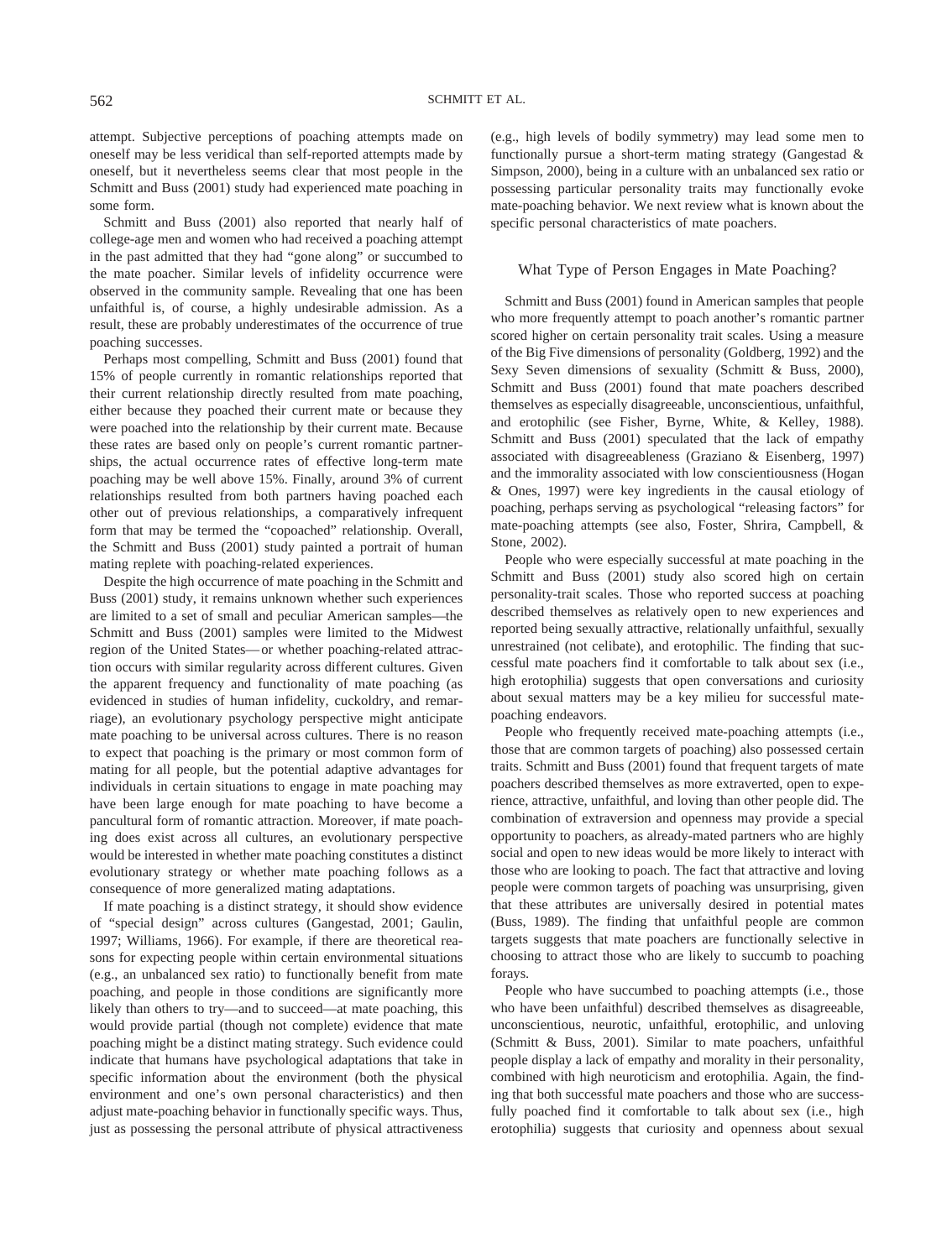matters are potential catalysts for successful mate-poaching endeavors.

#### How Important Is Culture to Mate Poaching?

The studies and findings reported thus far—mate-poaching frequencies, sex differences in mate poaching, and personality traits of poachers and poaching targets—were primarily based on responses from college students in the United States. We attempted to replicate these findings across 10 major regions of the world using multiple college student and community samples from 53 individual nations. The 10 world regions were North America (represented by 3 nations), South America (5 nations), Western Europe (8 nations), Eastern Europe (11 nations), Southern Europe (6 nations), the Middle East (3 nations), Africa (7 nations), Oceania (2 nations), South/Southeast Asia (4 nations), and East Asia (4 nations). In addition to replicating the features of mate-poaching psychology identified in previous research (Schmitt & Buss, 2001), we tested four hypotheses about patterns and universals of mate poaching across world regions.

### *Hypothesis 1*

Our first hypothesis was as follows: Proportionately more men than women will attempt and succumb to short-term mate poaching across all world regions; proportionately more women than men will receive and be successful at short-term mate poaching across all world regions. Sexual strategies theory (Buss & Schmitt, 1993) postulates that sex differences in human reproductive biology have led to fundamental differences in men's and women's sexual psychology (see also Symons, 1979; Trivers, 1972). In particular, because men need not invest as much as women to produce viable offspring (women are minimally required to invest in gestation, placentation, and lactation), men can reap greater reproductive benefits than women can from mating with multiple partners. It is not the case that all men are indiscriminate maters at all times. Men can be very discriminating when choosing a longterm marriage partner, for example (Kenrick, Sadalla, Groth, & Trost 1990), and many men choose long-term mating as their primary sexual strategy (Gangestad & Simpson, 2000). However, sexual strategies theory further postulates that *when* men actively seek short-term mates, they do so with less discriminating tastes than women do and that, on average, men will spend more effort seeking short-term mates than women will (see also Schmitt & International Sexuality Description Project, 2003).

To understand the adaptive value of multiple mating for men, consider that 1 man can produce as many as 100 offspring by indiscriminately mating with 100 women in a given year, whereas a man who is monogamous will tend to produce only 1 child during that same time period. In contrast, whether a woman mates indiscriminately with 100 men or more reservedly with 1 man, she will still tend to produce only 1 child in a given year. This profound reproductive difference in the potential benefits of promiscuous or indiscriminate sex leads to the hypothesis that men, more than women, will seek multiple mates. Short-term mate poaching would help to achieve this fundamental adaptive goal of men's short-term mating strategy, and so men are predicted to attempt more short-term mate poaches than women; and when in a relationship, men are predicted to succumb more often to shortterm mate poaches on themselves.

Sexual strategies theory (Buss & Schmitt, 1993) makes it clear that women can reap adaptive benefits from occasional short-term mating (see also Gangestad, 2001; Greiling & Buss, 2000; Hrdy, 1981). However, women's short-term sexual strategy appears to be focused more on selectively obtaining men of high status and genetic quality rather than obtaining numerous partners in high quantity (Gangestad & Thornhill, 1997; Schmitt, Shackelford, Duntley, Tooke, & Buss, 2001; Smith, 1984). Because men will attempt more short-term mate poaching, it is also predicted that women will report receiving more short-term mate-poaching attempts. Also, because men will succumb more to short-term poaching, it is predicted that women will report more success in their short-term poaching attempts.

# *Hypothesis 2*

Our second hypothesis was as follows: World regions with more demanding environments will have lower rates of short-term mate poaching. According to strategic pluralism theory (Gangestad & Simpson, 2000), humans possess a menu of alternative mating strategies (see also, Belsky, 1999; Chisholm, 1996; Gross, 1996; Thiessen, 1994). Which strategy is followed depends in part on local environmental conditions. When local environments are demanding and the difficulties of rearing offspring are high, for example, the adaptive need for biparental care increases. Because both men and women are needed to raise offspring successfully in more demanding environments, Gangestad and Simpson (2000) argued that the importance of fidelity and heavy family investment should correspondingly increase in such environments. "In environments where male parenting qualities are needed and valued, women should be less likely to engage in short-term mating and extra-pair mating. In response to this, men should devote greater effort to parental investment" (Gangestad & Simpson, 2000, p. 585). If true, this suggests that in cultures with more demanding environments (e.g., fewer resources), rates of short-term mate poaching—an index of infidelity—should be lower. Conversely, in cultures with abundant resources, short-term mate poaching should be more common in both occurrence and prevalence.

# *Hypothesis 3*

Our third hypothesis was as follows: World regions with more men than women will have higher rates of mate poaching by men, whereas regions with more women than men will have higher rates of mate poaching by women. Operational sex ratio can be defined as the relative number of men to women in the local mating pool (Guttentag & Secord, 1983; Pedersen, 1991). In most cultures, women tend to slightly outnumber men because of men's higher mortality rate (Daly & Wilson, 1988). Nevertheless, significant variation exists in sex ratios across cultures and within cultures when viewed over historical time (Guttentag & Secord, 1983).

According to Pedersen (1991), when men tend to outnumber women, women become a more valued resource over which men compete with greater-than-average intensity (see also Guttentag & Secord, 1983). When the number of women noticeably outsizes the number of men, on the other hand, women become more competitive over access to the relatively scarce presence of the male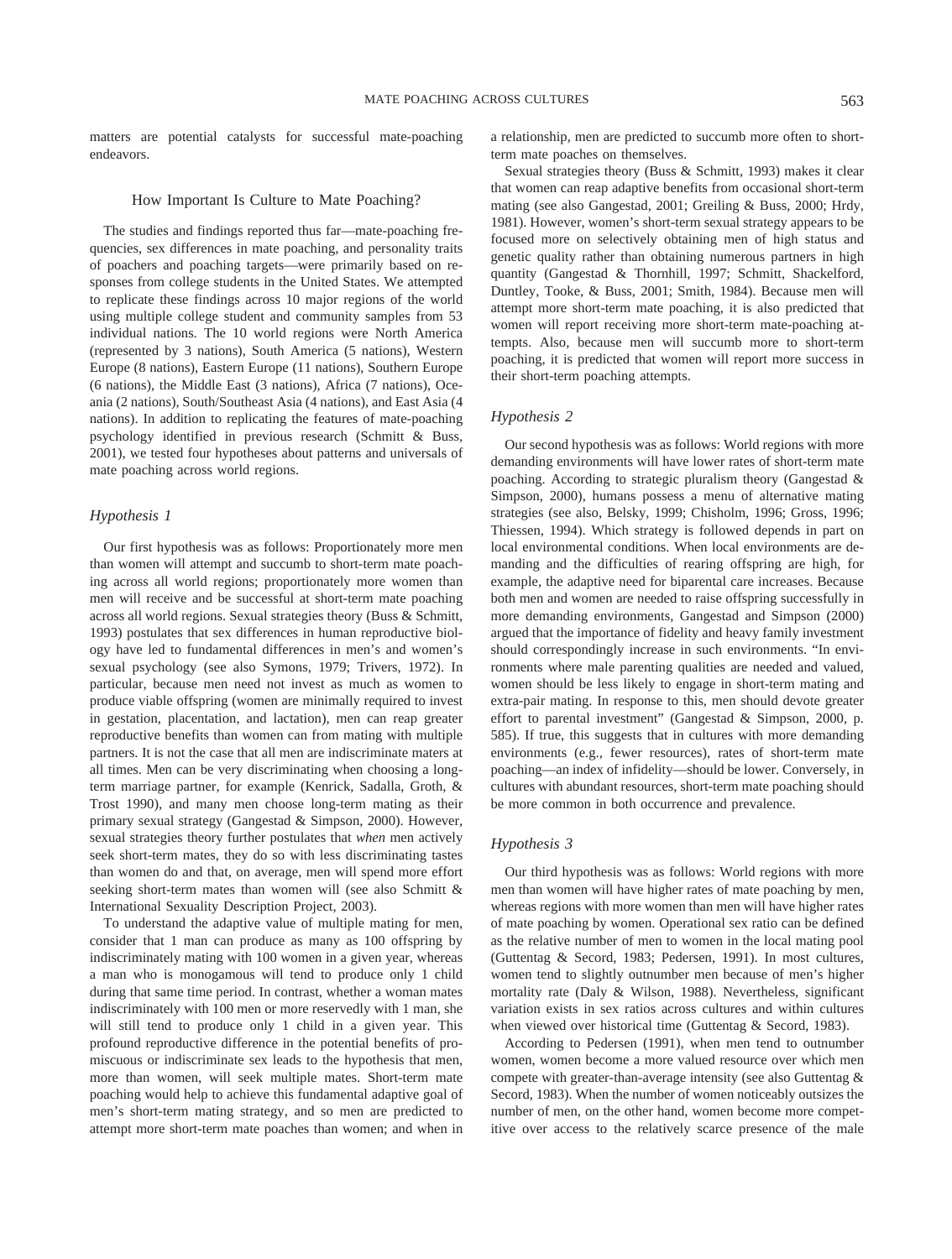| I<br>× | v.<br>۰,<br>٠ |  |
|--------|---------------|--|

*Sample Sizes, Sampling Type, Language of Survey, and Survey Design Across 53 Nations of the International Sexuality Description Project*

|                              |       | N         |                   |                 |            |
|------------------------------|-------|-----------|-------------------|-----------------|------------|
| Nation and region            |       | Men Women | Sample type       | Language        | Design     |
| North America                | 1,470 | 2,553     |                   |                 |            |
| Canada                       | 368   | 662       | College students  | English/French  | Mixed      |
| Mexico                       | 105   | 108       | Community based   | Spanish         | Within     |
| United States of America     | 997   | 1,783     | College students  | English         | Mixed      |
| South America                | 445   | 591       |                   |                 |            |
| Argentina                    | 110   | 136       | College students  | Spanish         | Short-term |
| Bolivia                      | 92    | 89        | College students  | Spanish         | Between    |
| <b>Brazil</b>                | 42    | 55        | College students  | Portuguese      | Within     |
| Chile                        | 99    | 211       | College students  | Spanish         | Mixed      |
| Peru                         | 102   | 100       | College students  | Spanish         | Between    |
| Western Europe               | 1,084 | 1,862     |                   |                 |            |
| Austria                      | 206   | 260       | College/community | German          | Between    |
| Belgium (Flanders)           | 165   | 354       | College students  | Dutch (Flemish) | Within     |
| Finland                      | 32    | 89        | Community based   | Finnish         | Short-term |
| France                       | 58    | 71        | College students  | French          | Within     |
| Germany                      | 288   | 491       | College/community | German          | Between    |
| Netherlands                  | 115   | 126       | College students  | Dutch           | Between    |
| Switzerland                  | 84    | 126       | College students  | German          | Between    |
| United Kingdom               | 136   | 345       | College/community | English         | Mixed      |
| Eastern Europe               | 1,207 | 1,550     |                   |                 |            |
| Croatia                      | 113   | 109       | College students  | Croatian        | Between    |
| Czech Republic               | 105   | 129       | College students  | Czech           | Within     |
| Estonia                      | 78    | 107       | College students  | Estonian        | Short-term |
| Latvia                       | 90    | 103       | College students  | Latvian         | Between    |
| Lithuania                    | 47    | 47        | College students  | Lithuanian      | Between    |
| Poland                       | 302   | 526       | College students  | Polish          | Long-term  |
| Romania                      | 122   | 126       | College students  | Romanian        | Between    |
| Serbia                       | 100   | 100       | College students  | Serbian         | Short-term |
| Slovakia                     | 84    | 99        | College students  | Slovak          | Within     |
| Slovenia                     | 67    | 104       | College students  | Slovenian       | Between    |
| Ukraine                      | 100   | 100       | College/community | Ukrainian       | Between    |
| Southern Europe              | 497   | 836       |                   |                 |            |
| Cyprus                       | 23    | 36        | College students  | Greek           | Between    |
| Greece                       | 47    | 182       | College students  | Greek           | Between    |
| Italy                        | 92    | 108       | College/community | Italian         | Between    |
| Malta                        | 131   | 190       | College students  | English         | Short-term |
| Portugal                     | 110   | 142       | College students  | Portuguese      | Between    |
| Spain                        | 94    | 178       | College students  | Spanish         | Between    |
| Middle East                  | 503   | 552       |                   |                 |            |
| Israel                       | 177   | 211       | College students  | Hebrew          | Within     |
| Lebanon                      | 121   | 136       | College students  | English         | Long-term  |
| Turkey                       | 205   | 205       | College/community | Turkish         | Mixed      |
| Africa                       | 684   | 548       |                   |                 |            |
| Botswana                     | 97    | 116       | College students  | English         | Short-term |
| Democratic Republic of Congo | 88    | 32        | College/community | French          | Within     |
| Ethiopia                     | 139   | 95        | College/community | English         | Short-term |
| Morocco                      | 90    | 86        | College students  | English         | Between    |
| South Africa                 | 81    | 81        | College students  | English         | Within     |
| United Republic of Tanzania  | 91    | 41        | College students  | English         | Short-term |
| Zimbabwe                     | 98    | 97        | College students  | English         | Between    |
| Oceania                      | 315   | 446       |                   |                 |            |
| Australia                    | 199   | 288       | College students  | English         | Mixed      |
| New Zealand                  | 116   | 158       | College students  | English         | Between    |
| South/Southeast Asia         | 300   | 359       |                   |                 |            |
| Bangladesh                   | 82    | 61        | College students  | Bangla          | Within     |
| Indonesia                    | 52    | 53        | College students  | Indonesian      | Within     |
| Malaysia                     | 47    | 87        | College students  | Malay           | Long-term  |
| Philippines                  | 119   | 158       | College students  | English         | Short-term |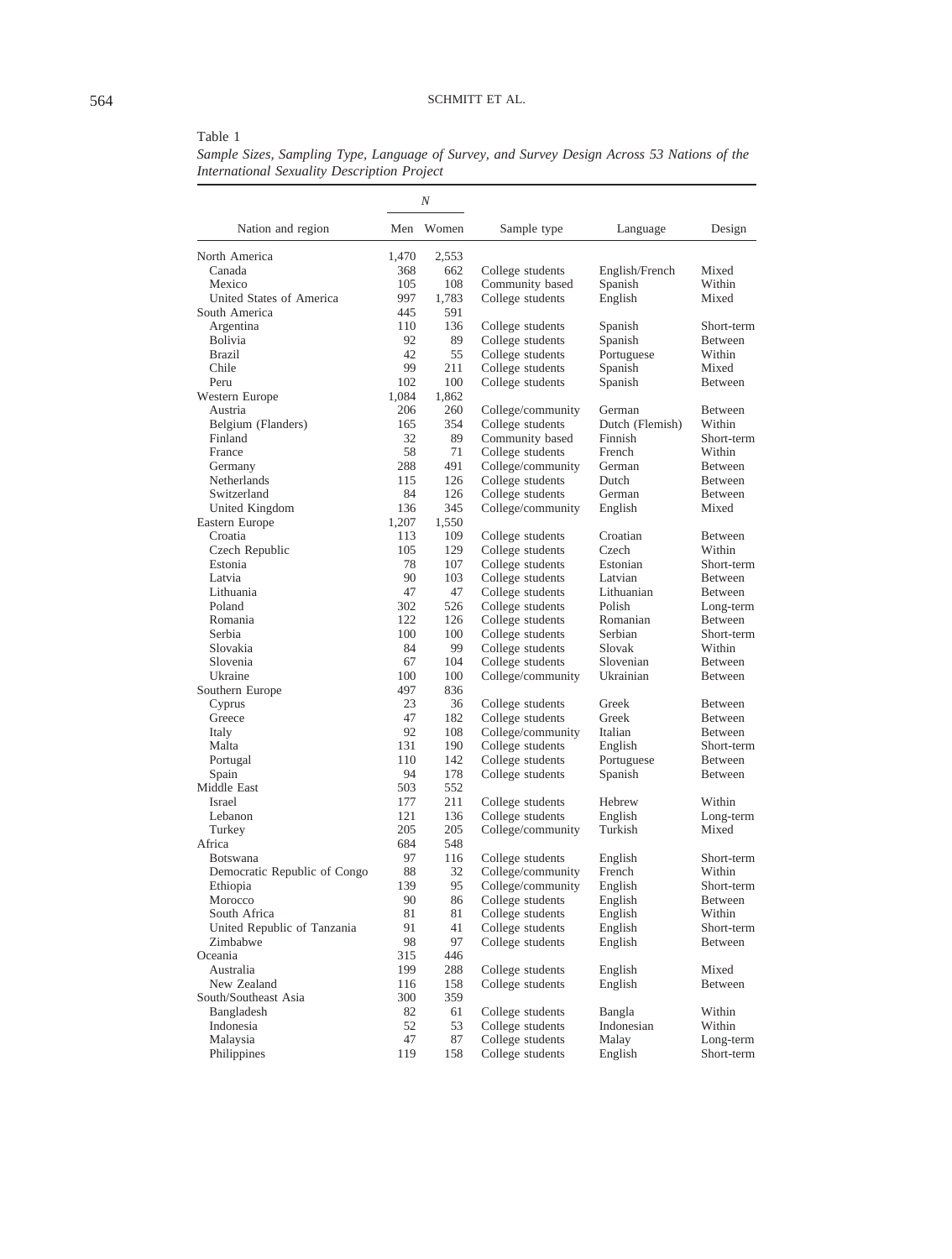|  | Table 1 ( <i>continued</i> ) |
|--|------------------------------|
|--|------------------------------|

|                   |       | N     |                  |              |        |
|-------------------|-------|-------|------------------|--------------|--------|
| Nation and region | Men   | Women | Sample type      | Language     | Design |
| East Asia         | 563   | 589   |                  |              |        |
| Hong Kong (China) | 100   | 101   | College students | English      | Within |
| Japan             | 156   | 101   | College students | Japanese     | Within |
| Republic of Korea | 191   | 294   | College students | Korean       | Within |
| Taiwan            | 116   | 93    | College students | Mandarin     | Within |
| Worldwide sample  | 7.068 | 9.886 | Varied           | 28 languages | Mixed  |

*Note.* The nations of Jordan, Fiji, and India also were a part of the International Sexuality Description Project (ISDP), but the mate-poaching measure was not administered to those samples. Most ISDP samples were composed of college students; some included members of the community. All samples were convenience samples. In several samples, a between-subjects design was used. Half the participants were administered the short-term version of the mate-poaching measure; the other half were administered the long-term version (indicated in the Design column by "Between"). Some samples were administered both short-term and long-term versions of the mate-poaching measure (indicated by "Within"). Some samples were administered only short-term or long-term formats. Finally, some nations contained a mix of assessment formats (indicated by "Mixed"). Further details on sampling methods within each culture are available from the authors.

gender. Because an excess of one sex would exacerbate the problem of finding a mate, the heightened intrasexual competition associated with imbalanced ratios may accentuate rates of mate poaching. In regions where men outnumber women, for example, men should report higher rates of mate-poaching attempts. In regions where women outnumber men, in contrast, women should report higher rates of mate-poaching attempts.

#### *Hypothesis 4*

Our fourth hypothesis was as follows: Sex differences in shortterm mate poaching should be larger in regions with traditional sex-role ideologies and smaller in regions with liberal sex-role ideologies (as indexed by women's political and economic equality). According to the social structural theory of Eagly and Wood (1999), men and women do not possess adaptations that are specifically designed to cause sex differences in sexuality, including short-term mating tendencies (see also Wood & Eagly, 2002). Instead, Eagly and Wood (1999) assumed that humans have evolved the tendency to have different social structures for men and women and that any "differences in the minds of men and women arise primarily from experience and socialization" (p. 414) once in those different social roles. Thus, when men and women differ, it is because they have received dissimilar socialization experiences—particularly those experiences associated with a society's bifurcated social and gender roles (Eagly, 1987; Kasser & Sharma, 1999; Maccoby, 1998).

The degree to which men and women are forced to inhabit dissimilar social roles, and eventually develop psychological differences, is something that can vary across cultures (see Williams & Best, 1990). From this social structural perspective, sex differences in short-term mate poaching—if they exist—are likely produced by social-role differences, especially the different economic and family tasks that men and women perform (Eagly & Wood, 1999; Wood & Eagly, 2002). This social structural perspective generates the following hypothesis: In regions where women are more socially restricted in terms of politics and economics, sex differences in short-term mate poaching should be larger. Within regions that possess more "modern" or progressive sex-role ideologies—where women have greater access to power and money and are able to make their own decisions—women are allowed to explore a wider array of roles. Both men and women enjoy less burdensome and gender-constraining social structures in regions with modern sex-role ideologies (Williams & Best, 1990), and "when men and women occupy the same specific social role, sex differences ... tend to erode" (Eagly & Wood, 1999, p. 413). Thus, sex differences in short-term mate poaching should be smaller, or perhaps even absent, in regions with more gender equality.

### Method

#### *Samples*

The research reported in this article is a result of the International Sexuality Description Project (ISDP; Schmitt et al., in press), a collaborative effort of over 100 social, behavioral, and biological scientists. Fifty-six nations composed the full span of ISDP cultures. In 3 of these nations, mate-poaching experiences were not assessed (i.e., Fiji, India, and Jordan). The current data set included samples from 53 nations.

Collaborators were asked to administer an anonymous nine-page survey to at least 100 men and 100 women. Some nations, such as the United States and Canada, included many convenience samples, and so the national sample size was much larger than 200. As seen in Table 1, several national samples failed to reach the designated sample size of 100 men and 100 women. Because of the small sample sizes for several individual nations, and because individual nations used varying poaching assessment formats (see below), the 53 nations were collapsed into 10 basic world regions when conducting key statistical analyses. The 10 world regions included North America ( $N = 1,470$  men, 2,553 women), South America  $(N = 445 \text{ men}, 591 \text{ women})$ , Western Europe  $(N = 1,084 \text{ men}, 1,862 \text{ mm})$ women), Eastern Europe ( $N = 1,207$  men, 1,550 women), Southern Europe  $(N = 497 \text{ men}, 836 \text{ women})$ , the Middle East  $(N = 503 \text{ men}, 552 \text{ women})$ . Africa ( $N = 684$  men, 548 women), Oceania ( $N = 315$  men, 446 women), South/Southeast Asia ( $N = 300$  men, 359 women), and East Asia ( $N = 563$ men, 589 women). For each world region, at least 200 participants (100 men and 100 women) were included, providing the necessary statistical power (when setting  $\beta = .90$ ,  $\alpha = .05$ , and when looking for effects moderate in size; Cohen, 1988) for evaluating regional variation in sex differences. In addition, these 10 world regions have proven useful in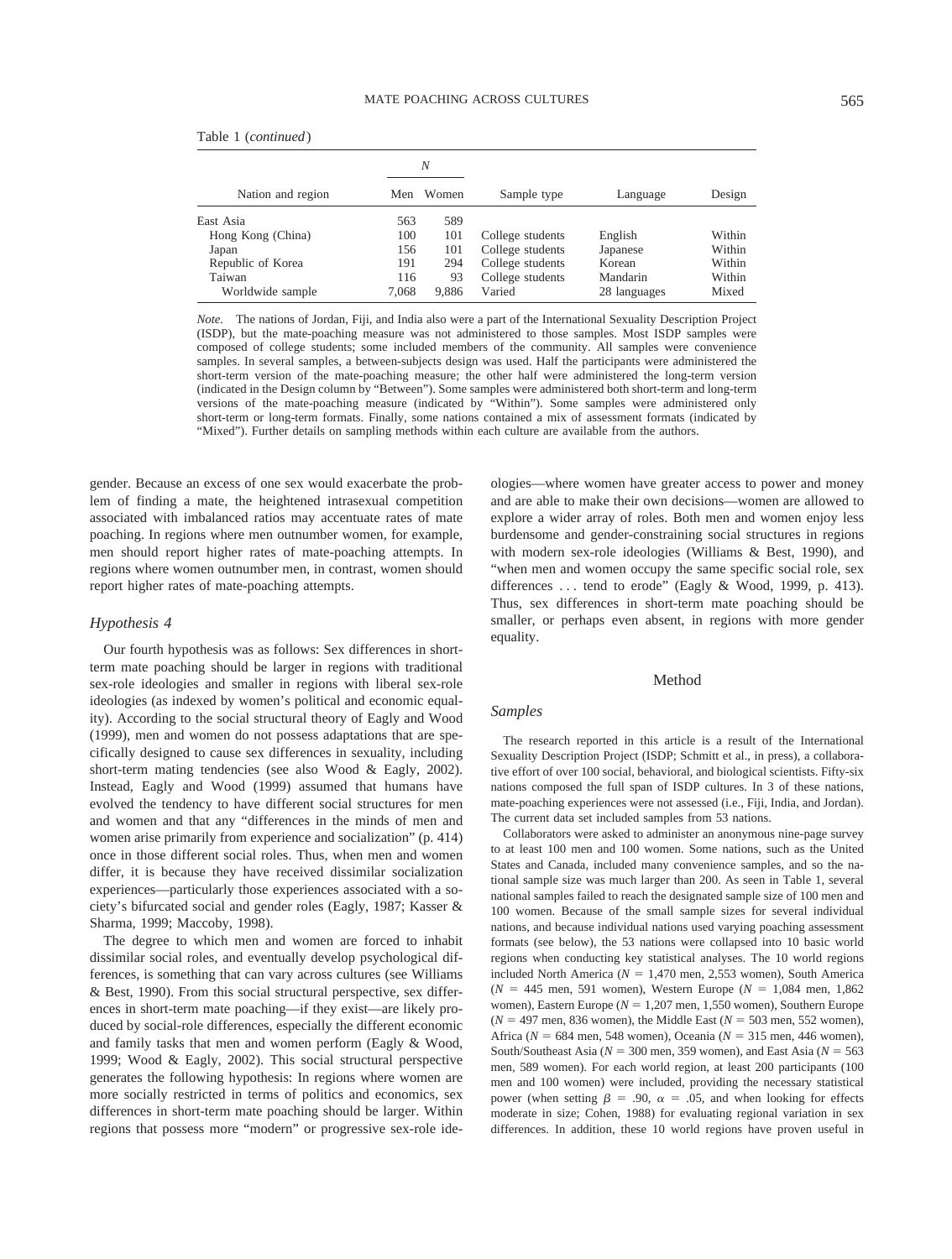previous studies of romantic attachment, sexual desire, and human mating strategies (Schmitt et al., in press; Schmitt & ISDP, 2003), and nations within each region were, on average, more similar in mate poaching than between nations.

Participants in most samples were recruited as volunteers, some received course credit for participation, and others received a small monetary reward for participation. All samples were administered an anonymous self-report survey; most surveys were returned via sealed envelope or the usage of a drop-box. Return rates for college student samples were relatively high (around 95%), although this number was lower in some cultures. Return rates for community samples were around 50%. Further details on the sampling and assessment procedures within each of the world regions and national samples are provided elsewhere (Schmitt et al., in press; Schmitt & ISDP, 2003) and are available from David P. Schmitt.

#### *Procedure*

All participants were provided with a brief description of the study, including the following written instructions.

This questionnaire is entirely voluntary. All your responses will be kept confidential and your personal identity will remain anonymous. No identifying information is requested on this survey, nor will any such information be added later to this survey. If any of the questions make you uncomfortable, feel free not to answer them. You are free to withdraw from this study at any time for any reason. This series of questionnaires should take about 20 minutes to complete. Thank you for your participation.

The full instructional set provided by each collaborator varied, however, and was adapted to fit the specific culture and type of sample. Details on incentives and cover stories used across samples are available from David P. Schmitt.

#### *Measures*

*Translation procedures.* Researchers from nations where English was not the primary language were asked to conduct a translation/backtranslation procedure and administer the ISDP measures in their native language. This process typically involved the primary collaborator translating the measures into the native language of the participants and then having a second bilingual person back-translate the measures into English. Differences between the original English and the back-translation were discussed, and mutual agreements were made as to the most appropriate translation. In general, this is regarded as more of an "etic" approach to cross-cultural psychology (Church, 2001). This procedure attempts to balance the competing needs of making the translation meaningful and naturally readable to the native participants, while preserving the integrity of the original measure and its constructs (Brislin, 1980).

As seen in Table 1, this process resulted in the survey being translated into 26 different languages. Samples from Ethiopia, Hong Kong, Morocco, and the Philippines were administered the survey in English, but certain terms and phrases were annotated to clarify what were thought to be confusing words for the participants. The translation of the ISDP survey into the Flemish dialect of Dutch used only a translation procedure, as this involved minor word-variant changes from the original Dutch. Pilot studies were conducted at several testing sites to clarify translation and comprehension concerns.

*Demographic measure.* Each sample was first presented with a demographic measure entitled Confidential Personal Information. This measure included questions about sex (male, female), age, sexual orientation (heterosexual, homosexual, bisexual), current relationship status (e.g., married, cohabiting, dating one person exclusively, not currently involved with anyone), and socioeconomic status (lower, lower middle, middle, upper middle, upper).

*Mate-poaching inventory.* All participants were presented with one of two versions of a questionnaire entitled Anonymous Romantic Attraction Survey or ARAS. The ARAS asked a series of questions about personal experiences with romantic attraction and mate poaching. One version of the ARAS asked about short-term mate attraction experiences (i.e., brief affairs, one-night stands), and the other version of the ARAS asked about long-term mating experiences (i.e., potential marital relationships). Each rating scale on the questionnaire asked participants to describe their experiences with a specific attraction behavior. For the frequency of attempting poaching behaviors, rating scale values ranged from 1 (*never*) to 7 (*always*). Intermediate values were labeled *rarely, seldom, sometimes, frequently,* and *almost always.* For the degree of success in mate poaching, rating scales ranged from 1 (*not at all successful*) to 7 (*very successful*). An intermediate value of 4 (*moderately successful*) also was provided. These particular frequency and degree anchors tend to maximize the intervallevel quality of rating-scale data (Spector, 1992).

Seven items from the ARAS were relevant to the present study. The first ARAS question asked about the frequency with which participants have attempted to mate poach: "Have you ever tried to attract someone who was *already in a romantic relationship with someone else* for a short-term sexual relationship with you?" The second question asked, "If you have tried to attract someone who was already in a relationship for a short-term sexual relationship with you, how *successful* have you been (if you have never tried, skip this question)?" The third question asked about the participants' experiences with others trying to take them away from past mating partners: "While you were in a romantic relationship, have others tried to attract *you* as a short-term sexual partner?" A fourth item asked, "While you were in a romantic relationship, if others attempted to obtain you as a short-term sexual partner, how *successful* have they been (if others have never tried, skip this question)?" As noted in Table 1, some participants received versions of the ARAS in which they were asked about these four items in the context of short-term poaching and some in the context of long-term mate poaching; in a few samples, participants received both short-term and long-term versions.

Finally, all participants were asked three questions about their current relationship status: (a) "Are you currently in a romantic relationship?" (b) "Are you in a romantic relationship right now with a partner whom *you attracted* away from someone else?" and (c) "Are you in a romantic relationship right now with a partner who *attracted you* away from someone else?" After all three questions, participants were asked to circle either a "Yes" or "No" option.

*Personality traits.* All samples were administered the Big Five Inventory (BFI) of personality traits (Benet-Martínez  $&$  John, 1998). The 44item English BFI was constructed to allow quick and efficient assessment of five personality dimensions—Extraversion, Agreeableness, Conscientiousness, Neuroticism, and Openness (Benet-Martínez & John, 1998). Example items from the BFI include: "I see myself as someone who is outgoing, sociable" (i.e., Extraversion), "I see myself as someone who is helpful and unselfish with others" (i.e., Agreeableness), "I see myself as someone who is a reliable worker"(i.e., Conscientiousness), "I see myself as someone who worries a lot" (i.e., Neuroticism), and "I see myself as someone who is curious about many different things" (i.e., Openness). Self-report ratings for each item were made on a scale from 1 (*disagree strongly*) to 5 (*agree strongly*). This self-report measure was used because of its ease of administration and its brevity and because it has proven useful for cross-language and cross-cultural research (Benet-Martínez & John, 1998).

*Sexuality attributes.* Most samples were administered a measure of the "Sexy Seven" sexuality attributes (Schmitt & Buss, 2000). The Sexy Seven Measure asks participants to rate themselves compared with others they know (using a 9-point scale, ranging from  $1 =$  *extremely inaccurate* to  $9 =$ *extremely accurate*) on a list of 67 sexually connotative adjectives. The Sexy Seven scales that are scored from these self-ratings include Sexual Attractiveness (including facets of beauty and seduction), Relationship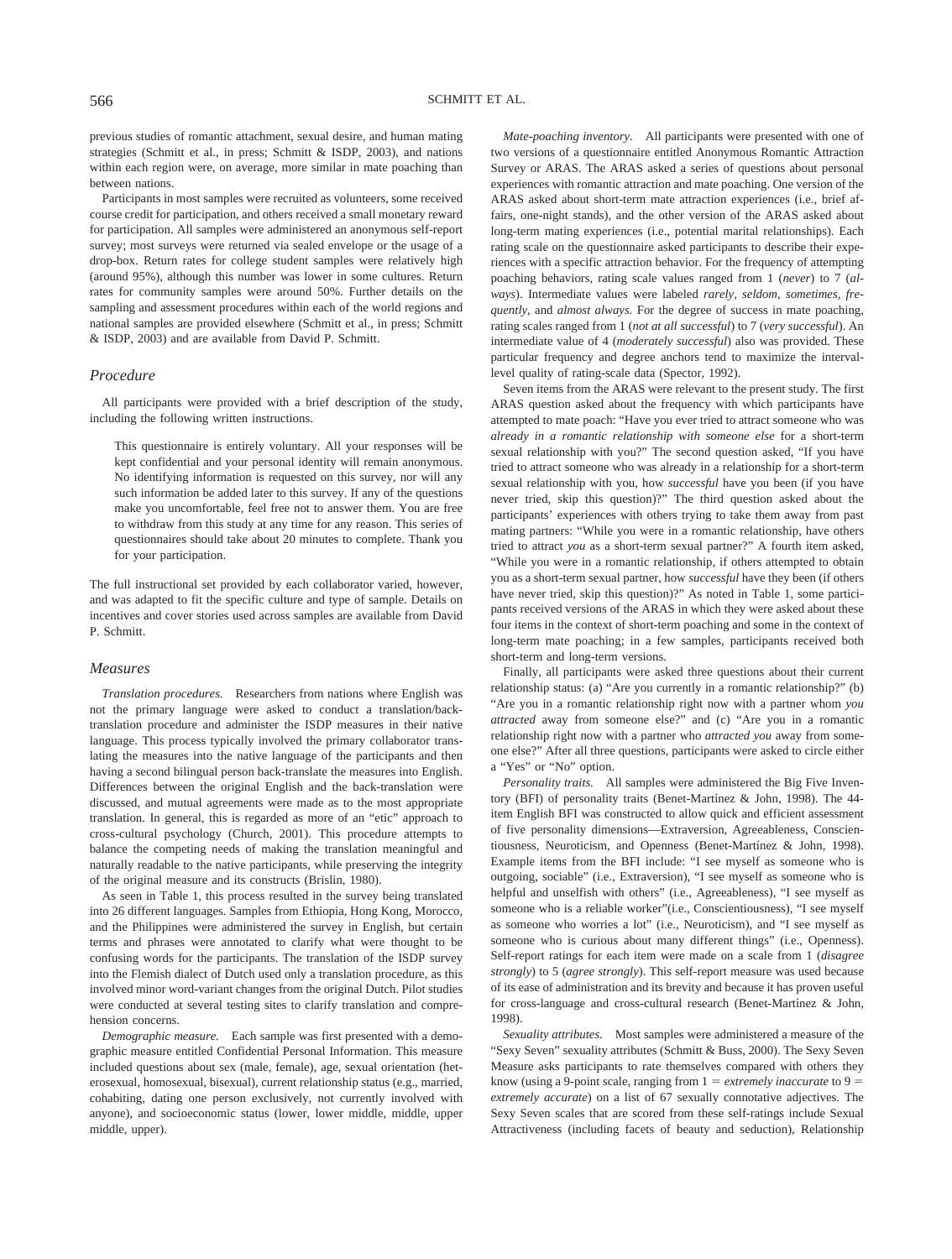Exclusivity (whether one is promiscuous and adulterous), Gender Orientation (masculinity and femininity), Sexual Restraint (abstinence and prudishness), Erotophilic Disposition (obscenity, indecency, and lust), Emotional Investment (love and romance), and Sexual Orientation (homosexuality and heterosexuality).

*Archival measures.* Several archival data sets were used in this article. Gross domestic product per capita (GDP) and the Gender Development Index (i.e., the degree to which men and women differ in the achievement of basic human capabilities, including health, longevity, education, and a decent standard of living) were obtained from the United Nations Development Programme (2001). National sex ratios and the percentage of women in government were obtained from the United Nations Statistics Division (2001).

#### Results

#### *Frequency of Mate Poaching Across Cultures*

The frequency of mate poaching was examined in multiple ways. We examined both the *occurrence* (i.e., has it ever happened?) and *prevalence* (i.e., how often has it happened?) of mate-poaching experiences. This included whether and to what extent one has attempted a mate poach, whether and to what extent one has been successful at mate poaching, whether and to what extent one has received a mate poach, and whether and to what extent one has succumbed to a past mate poach attempt. We present the complete profile of mate-poaching experiences for short-term and long-term poaching and for men and women, separately. For comparative purposes, the results in Tables 2–10 follow the basic analysis strategy used by Schmitt and Buss (2001).

*Have you attempted to attract someone who was already in a relationship?* Similar to Schmitt and Buss (2001), we first examined the occurrence of mate poaching through identifying the percentage of participants who responded above  $1(1 = never, 2 = 1)$  $rarely, 3 = seldom, 4 = sometimes, etc.)$  to the ARAS item, "Have you ever tried to attract someone who was *already in a romantic relationship with someone else* for a short-term sexual relationship with you?" Using this categorization strategy, Schmitt and Buss (2001) found that approximately 60% of men and 40% of women reported having made at least some attempt at short-term mate poaching. As shown in Tables 2 and 3, this finding was replicated in the North American region (62.1% for men, 39.9% for women).

The occurrence of attempting a short-term mate poach was significantly higher for men than women across all regions, supporting Hypothesis 1. Table 2 displays the magnitude of sex differences in short-term poaching occurrence using the phi  $(\phi)$ statistic. Sex differences are considered small if phi exceeds  $\pm 0.10$ , moderate if phi exceeds  $\pm 0.30$ , and large if phi exceeds  $\pm 0.50$  (Cohen, 1988). For all world regions, sex differences in short-term mate-poaching attempts were small to moderate in magnitude, confirming the hypothesis that men expend more mating effort on short-term mateships than women do (Buss & Schmitt, 1993; Schmitt & ISDP, 2003).

Exceptions to the seemingly high occurrence of short-term poaching included the finding that only 29.5% of East Asian males had ever engaged in short-term poaching and that less than 30% of women from the Middle East, Africa, South/Southeast Asia, and East Asia reported having made a short-term poaching attempt. Overall, though, more than 50% of men and 30% of women from around the world responded above 1 on the short-term form of this scale. From these data, we conclude that most college-age men and around a third of college-age women across cultures have engaged in at least some short-term mate poaching.

We examined mean levels on this ARAS scale as an index of the prevalence of mate-poaching attempts. Using this analysis strategy (see Table 3), the prevalence of short-term mate poaching overall for men was  $2.32$  ( $SD = 1.47$ ), whereas the average woman rated only 1.68 ( $SD = 1.10$ ). This would suggest that most men "rarely to seldom" engage in short-term mate-poaching attempts, whereas most women average below "rarely" on this scale. Despite these relatively low averages, however, the mean level of short-term mate seeking for men was significantly higher than for women across all world regions, again supporting Hypothesis 1. We used the *d* statistic to evaluate the magnitude of mean differences between men and women. Differences using the *d* statistic are considered small if *d* exceeds  $\pm 0.20$ , moderate if *d* exceeds  $\pm 0.50$ , and large if  $d$  exceeds  $\pm 0.80$  (Cohen, 1988). The largest sex

Table 2

*Occurrence of Short-Term or Long-Term Mate-Poaching Attempts Across 10 World Regions*

|                      |             | Have you ever attempted to poach<br>for short-term mating? |             | Have you ever attempted to poach<br>for long-term mating? |            |              |             |        |  |
|----------------------|-------------|------------------------------------------------------------|-------------|-----------------------------------------------------------|------------|--------------|-------------|--------|--|
| World regions        | Men $(\% )$ | Women $(\%)$                                               | $\chi^2$    | $\phi$                                                    | Men $(\%)$ | Women $(\%)$ |             | $\phi$ |  |
| North America        | 62.1        | 39.9                                                       | $124.15***$ | .22                                                       | 63.4       | 51.5         | 28.38***    | .12    |  |
| South America        | 70.3        | 38.2                                                       | 58.80***    | .32                                                       | 65.6       | 50.2         | $13.04***$  | .15    |  |
| Western Europe       | 56.7        | 39.2                                                       | 56.39***    | .17                                                       | 56.2       | 46.0         | 15.39***    | .10    |  |
| Eastern Europe       | 66.6        | 41.9                                                       | 93.23***    | .25                                                       | 59.9       | 43.3         | 44.12***    | .17    |  |
| Southern Europe      | 64.3        | 35.5                                                       | $70.67***$  | .28                                                       | 60.0       | 44.0         | $10.11***$  | .16    |  |
| Middle East          | 52.0        | 27.1                                                       | $45.31***$  | .26                                                       | 53.5       | 38.9         | $12.24***$  | .15    |  |
| Africa               | 56.7        | 22.9                                                       | $122.73***$ | .37                                                       | 63.4       | 28.7         | 47.84***    | .34    |  |
| Oceania              | 61.0        | 42.2                                                       | $16.34***$  | .19                                                       | 49.8       | 42.3         | 3.56        | .08    |  |
| South/Southeast Asia | 51.4        | 26.6                                                       | 33.92***    | .26                                                       | 38.9       | 17.4         | $22.04***$  | .24    |  |
| East Asia            | 29.5        | 14.9                                                       | $35.43***$  | .18                                                       | 47.4       | 33.5         | $19.50***$  | .14    |  |
| Worldwide sample     | 56.9        | 34.9                                                       | 545.73***   | .22                                                       | 57.1       | 43.6         | $164.50***$ | .13    |  |

*Note.* Occurrence was operationally defined as scoring greater than 1 on a 1 (*never*) to 7 (*frequently*) scale. For  $\phi$ ,  $|.10|$  = small,  $|.30|$  = moderate, and  $|.50| = \text{large.}$ 

\*\*\*  $p < .001$ .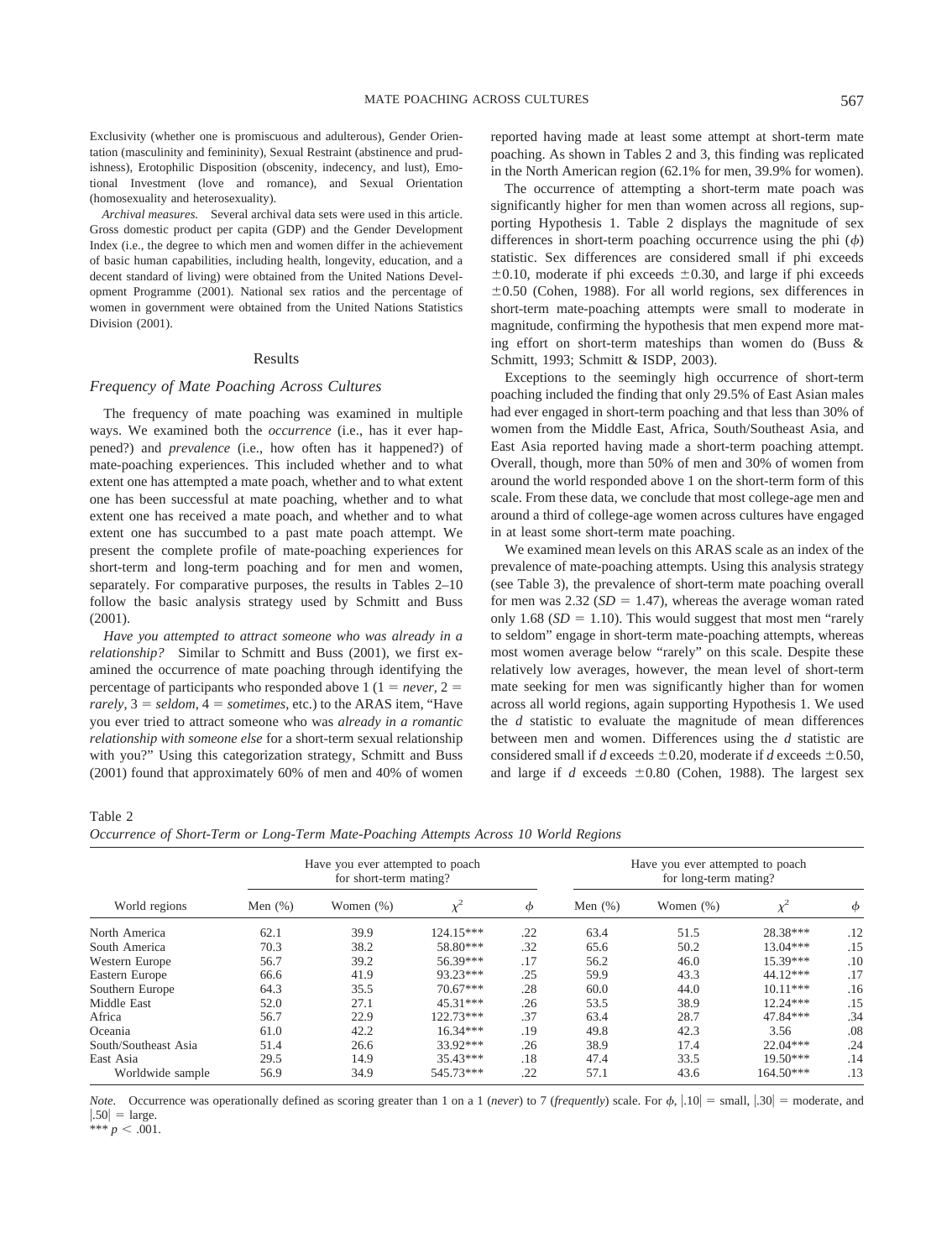Table 3

|                      |      |      |                  | for short-term mating? | How frequently do you attempt to poach |     | How frequently do you attempt to poach<br>for long-term mating? |      |                  |      |           |     |
|----------------------|------|------|------------------|------------------------|----------------------------------------|-----|-----------------------------------------------------------------|------|------------------|------|-----------|-----|
|                      |      | Men  | Women            |                        |                                        |     | Men                                                             |      | Women            |      |           |     |
| World region         | M    | SD   | $\boldsymbol{M}$ | SD                     |                                        | d   | $\boldsymbol{M}$                                                | SD   | $\boldsymbol{M}$ | SD   | t         | d   |
| North America        | 2.47 | 1.51 | 1.76             | 1.12                   | 13.98***                               | .47 | 2.63                                                            | 1.44 | 2.08             | 1.24 | $7.26***$ | .38 |
| South America        | 2.66 | 1.47 | 1.77             | 1.17                   | $8.15***$                              | .61 | 2.48                                                            | 1.28 | 1.92             | 1.13 | $4.92***$ | .44 |
| Western Europe       | 2.20 | 1.34 | 1.73             | 1.10                   | $8.34***$                              | .35 | 2.21                                                            | 1.30 | 1.93             | 1.17 | $3.44***$ | .21 |
| Eastern Europe       | 2.52 | 1.41 | 1.86             | 1.22                   | 9.92***                                | .47 | 2.40                                                            | 1.44 | 1.90             | 1.20 | $6.64***$ | .35 |
| Southern Europe      | 2.65 | 1.66 | 1.67             | 1.09                   | $10.82***$                             | .60 | 2.35                                                            | 1.40 | 1.86             | 1.20 | $3.79***$ | .35 |
| Middle East          | 2.03 | 1.25 | 1.44             | 0.86                   | $7.29***$                              | .47 | 2.47                                                            | 1.53 | 1.87             | 1.25 | $4.01***$ | .39 |
| Africa               | 2.38 | 1.61 | 1.54             | 1.16                   | 9.59***                                | .53 | 2.69                                                            | 1.57 | 1.51             | 1.09 | $5.42***$ | .75 |
| Oceania              | 2.25 | 1.23 | 1.85             | 1.18                   | $3.54***$                              | .32 | 2.14                                                            | 1.33 | 2.11             | 1.31 | 0.20      | .02 |
| South/Southeast Asia | 2.36 | 1.64 | 1.55             | 1.07                   | $6.80***$                              | .50 | 2.04                                                            | 1.57 | 1.48             | 1.03 | $2.53**$  | .36 |
| East Asia            | 1.68 | 1.27 | 1.26             | 0.74                   | $6.73***$                              | .32 | 2.03                                                            | 1.38 | 1.61             | 1.03 | $5.40***$ | .30 |
| Worldwide sample     | 2.32 | 1.47 | 1.68             | 1.10                   | $26.67***$                             | .43 | 2.42                                                            | 1.42 | 1.94             | 1.21 | 13.19***  | .33 |

*Prevalence of Short-Term or Long-Term Mate-Poaching Attempts Across 10 World Regions*

*Note.* Prevalence was operationally defined as the mean on a scale ranging from 1 (*never*) to 7 (*frequently*). For *d*,  $|.20|$  = small,  $|.50|$  = moderate, and  $|.80| = \text{large}.$ 

\*\*  $p < .01.$  \*\*\*  $p < .001.$ 

differences in the prevalence of short-term poaching attempts were found in South America ( $d = .61$ ) and Southern Europe ( $d = .60$ ), the smallest occurred in South/Southeast Asia  $(d = .32)$  and East Asia  $(d = .32)$ . Most regions exhibited sex differences close to the worldwide average  $(d = .43)$ . From these mean-level analyses, we conclude that among college-age men and women, there is a significant and moderately sized sex difference in the prevalence of seeking already-mated partners for short-term sexual experiences.

As noted earlier, some participants completed a long-term mating version of the ARAS. Schmitt and Buss (2001) found that around 55% of men and women reported that they had made at least some attempt at long-term mate poaching. As seen down the right-hand side of Table 2, similar percentages of long-term mate poaching were reported across every ISDP world region, although the rates were somewhat lower in South/Southeast Asia. Across all cultures, women's occurrence rates of long-term poaching (43.6%) were slightly more frequent than short-term poaching (34.9%),  $\chi^2(1, N = 9,883) = 160.04, p < .001, \phi = .13$ . This was not true for men. It is interesting to note that, although East Asian women were conspicuously low on short-term poaching (14.9%), they were close to the overall average on long-term mate poaching (33.5%).

As with the prevalence of short-term poaching attempts, the mean levels of long-term poaching were less than substantial. The average man rated 2.42 ( $SD = 1.42$ ) on the 1–7 frequency scale, and the average woman rated only  $1.94$  (*SD* = 1.21). This would suggest that most men "rarely to seldom" engage in long-term mate-poaching attempts, whereas women average just below "rarely" on this scale. It is interesting to note that the difference between the prevalence of women's short-term and long-term poaching attempts was significant,  $t(9881) = 10.87$ ,  $p < .001$ ,  $d =$ .22. The difference between men's short-term and long-term poaching attempts was one third the size,  $t(7063) = 2.77$ ,  $p < .01$ ,  $d = .07$ . Most regions exhibited sex differences in long-term mate-poaching attempts close to the worldwide average  $(d = .33)$ , although in Oceania the difference was negligible  $(d = .02)$  and in Africa the sex difference was large  $(d = .75)$ . From these meanlevel analyses, we conclude that among college-age men and women, there is a significant and small to moderately sized sex difference in the prevalence of seeking already-mated partners for long-term mating experiences.

*Have you successfully attracted someone who was already in a relationship?* A second point of interest was whether participants from each region had successfully attracted someone who was already in a relationship. We examined the occurrence of whether our participants had ever successfully mate poached by asking, "If you have tried to attract someone who was already in a relationship for a short-term sexual relationship with you, how *successful* have you been (if you have never tried, skip this question)?" Responses greater than  $1(1 = not at all successful)$  were interpreted as indicating the participant had been at least somewhat successful at poaching away a past partner (again, some participants received the long-term version of this question).

The percentages in Table 4 are based only on the responses of people who have *attempted* a mate poach in the past. These data do not represent base-rates of infidelity or serial monogamy, per se. Rather, they represent the relative mate-poaching efficacy of those subgroups of men and women that have targeted mates for poaching in the past. Among North American men, for example, 62.1% had attempted a short-term mate poach (see Table 2). According to Table 4, 84.1% of those men who had attempted short-term poaching achieved some level of success. Thus, 52.2% of men in the ISDP North American sample (i.e., 84.1% of 62.1%) had successfully engaged in short-term mate poaching. For women, about 33.7% admitted to having ever successfully engaged in a shortterm mate poach. Overall, there were few sex differences in the occurrence of successful short-term mate poaching.

We examined the mean levels on this ARAS scale as an index of the prevalence of short-term mate-poaching success. The average man rated 3.86 ( $SD = 1.94$ ) on the 1–7 frequency scale, and the average woman rated  $4.38$  (*SD* = 2.13) (see Table 5). This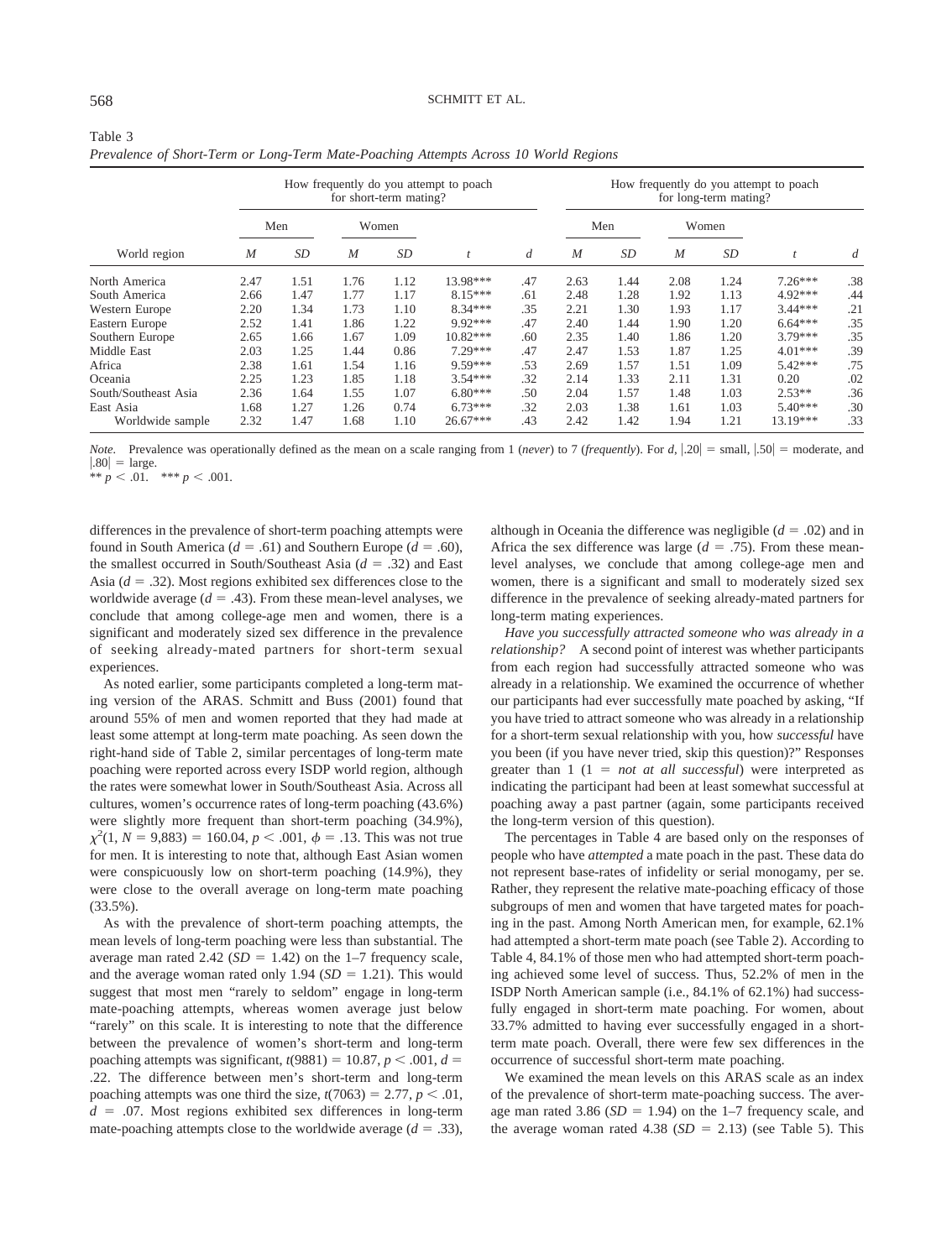|                      |            | Have you ever successfully attempted to poach<br>for short-term mating? |          | Have you ever successfully attempted to poach<br>for long-term mating? |             |              |          |        |  |
|----------------------|------------|-------------------------------------------------------------------------|----------|------------------------------------------------------------------------|-------------|--------------|----------|--------|--|
| World region         | Men $(\%)$ | Women $(\%)$                                                            | $\chi^2$ | $\phi$                                                                 | Men $(\% )$ | Women $(\%)$ | $\chi^2$ | $\phi$ |  |
| North America        | 84.1       | 84.5                                                                    | 0.03     | $-.01$                                                                 | 76.6        | 80.0         | 1.69     | $-.04$ |  |
| South America        | 85.8       | 79.4                                                                    | 2.26     | .08                                                                    | 86.5        | 72.3         | $9.32**$ | .18    |  |
| Western Europe       | 83.9       | 90.1                                                                    | $7.29**$ | $-.09$                                                                 | 81.1        | 82.4         | 0.17     | $-.02$ |  |
| Eastern Europe       | 87.1       | 83.1                                                                    | 2.45     | .06                                                                    | 87.3        | 85.0         | 0.72     | .03    |  |
| Southern Europe      | 84.6       | 85.6                                                                    | 0.08     | $-.01$                                                                 | 88.2        | 84.8         | 0.45     | .05    |  |
| Middle East          | 88.2       | 86.5                                                                    | 0.16     | .03                                                                    | 85.6        | 87.8         | 0.20     | $-.03$ |  |
| Africa               | 78.6       | 65.9                                                                    | $7.50**$ | .14                                                                    | 78.4        | 65.4         | 3.46     | .13    |  |
| Oceania              | 82.2       | 89.0                                                                    | 1.90     | $-.10$                                                                 | 73.1        | 83.5         | 3.42     | $-.13$ |  |
| South/Southeast Asia | 76.7       | 67.6                                                                    | 2.03     | .10                                                                    | 67.7        | 67.9         | 0.00     | .00    |  |
| East Asia            | 70.5       | 72.2                                                                    | 0.08     | $-.02$                                                                 | 77.9        | 75.6         | 0.10     | .03    |  |
| Worldwide sample     | 83.2       | 83.3                                                                    | 0.01     | .00                                                                    | 80.9        | 80.8         | 0.01     | .00    |  |

*Occurrence of Successful Short-Term or Long-Term Mate Poaching (Among Those Who Have Tried) Across 10 World Regions*

*Note.* The occurrence of poaching success was operationally defined as scoring greater than 1 ona1(*not at all successful*) to 7 (*very successful*) scale, only among those participants who reported having attempted a mate poach. For  $\phi$ ,  $|.10| = \text{small}$ ,  $|.30| = \text{moderate}$ , and  $|.50| = \text{large}$ . \*\*  $p < .01$ .

would suggest that most men and women who have attempted a short-term mate poach have been "moderately" successful at it. It is interesting to note that, in most cases, women were more successful than men at short-term mate poaching, although this difference was significant only in North America, Western Europe, Eastern Europe, and Oceania. An exception to this trend was found in Africa, where men reported higher success rates. Still, from these mean-level analyses, we conclude that there is a trend for the prevalence of successful short-term mate poaching to be higher in women than men. This trend may be seen as supporting Hypothesis 1, in that women's greater effectiveness in short-term poaching may come as a result of men's greater interest in short-term mateships (Buss & Schmitt, 1993; Schmitt & ISDP, 2003).

The occurrence and prevalence of successful long-term mate poaching was similar to that of short-term poaching. However, in most cases, there were no sex differences in reports of long-term mate-poaching success. An exception to this trend was found in South America, where men reported a higher occurrence ( $\phi = .18$ ) and prevalence  $(d = .24)$  of successful long-term mate poaching than women did. It is interesting to note that the difference between the prevalence of women's short-term and long-term poaching success was significant,  $t(3602) = 5.74$ ,  $p < .001$ ,  $d = .20$ . The difference between men's short-term and long-term poaching success was insignificant and was one fourth the magnitude of the difference for women,  $t(3838) = 1.03$ , *ns*,  $d = .05$ . From these mean-level analyses, we conclude that there is a trend for the occurrence and prevalence of successful long-term mate poaching to be similar in men and women, but for women success at short-term mate poaching is noticeably greater than success at long-term mate poaching.

Table 5

Table 4

*Prevalence of Successful Short-Term or Long-Term Mate Poaching (Among Those Who Have Tried) Across 10 World Regions*

|                      |                  |           |       | for short-term mating? | How frequently have you successfully attempted to poach |        | How frequently have you successfully attempted to<br>poach for long-term mating? |           |                  |      |         |        |
|----------------------|------------------|-----------|-------|------------------------|---------------------------------------------------------|--------|----------------------------------------------------------------------------------|-----------|------------------|------|---------|--------|
|                      |                  | Men       | Women |                        |                                                         |        | Men                                                                              |           | Women            |      |         |        |
| World region         | $\boldsymbol{M}$ | <b>SD</b> | M     | SD                     | t                                                       | d      | $\boldsymbol{M}$                                                                 | <b>SD</b> | $\boldsymbol{M}$ | SD   |         | d      |
| North America        | 4.02             | 1.95      | 4.64  | 2.16                   | $-5.30***$                                              | $-.29$ | 4.05                                                                             | 2.08      | 4.03             | 2.05 | 0.08    | .04    |
| South America        | 3.75             | 1.72      | 3.95  | 2.15                   | $-0.90$                                                 | $-.09$ | 3.79                                                                             | 1.71      | 3.32             | 1.96 | $2.10*$ | .24    |
| Western Europe       | 3.91             | 1.96      | 4.80  | 1.93                   | $-6.55***$                                              | $-.45$ | 3.98                                                                             | 2.11      | 4.08             | 2.15 | $-0.51$ | $-.05$ |
| Eastern Europe       | 3.78             | 1.82      | 4.17  | 2.09                   | $-2.73**$                                               | $-.19$ | 3.94                                                                             | 1.96      | 3.92             | 2.06 | 0.10    | .01    |
| Southern Europe      | 4.15             | 1.98      | 4.46  | 2.12                   | $-1.49$                                                 | $-.15$ | 3.80                                                                             | 1.75      | 4.10             | 2.14 | $-1.03$ | $-.14$ |
| Middle East          | 4.26             | 1.97      | 4.71  | 2.16                   | $-1.65$                                                 | $-.21$ | 4.04                                                                             | 1.78      | 3.96             | 1.88 | 0.30    | .05    |
| Africa               | 3.90             | 2.05      | 3.31  | 2.14                   | $2.68**$                                                | .28    | 4.00                                                                             | 1.89      | 4.42             | 2.43 | $-0.80$ | $-.17$ |
| Oceania              | 3.89             | 2.09      | 4.80  | 1.94                   | $-3.25***$                                              | $-.44$ | 3.64                                                                             | 2.16      | 4.35             | 2.09 | $-1.87$ | $-.33$ |
| South/Southeast Asia | 3.33             | 1.87      | 3.43  | 2.23                   | $-0.37$                                                 | $-.05$ | 2.95                                                                             | 1.86      | 2.84             | 1.80 | 0.20    | .06    |
| East Asia            | 2.97             | 1.77      | 3.16  | 1.76                   | $-0.80$                                                 | $-.11$ | 2.94                                                                             | 1.77      | 2.87             | 1.64 | 0.37    | .04    |
| Worldwide sample     | 3.86             | 1.94      | 4.38  | 2.13                   | $-8.85***$                                              | $-.24$ | 3.92                                                                             | 1.97      | 3.96             | 2.08 | $-0.39$ | $-.01$ |

*Note.* Prevalence was operationally defined as the mean on a scale ranging from 1 (*not at all successful*) to 7 (*very successful*), only among those participants who reported having attempted a mate poach. For  $d$ ,  $|.20|$  = small,  $|.50|$  = moderate, and  $|.80|$  = large.

 $* p < .05.$  \*\*  $p < .01.$  \*\*\*  $p < .001.$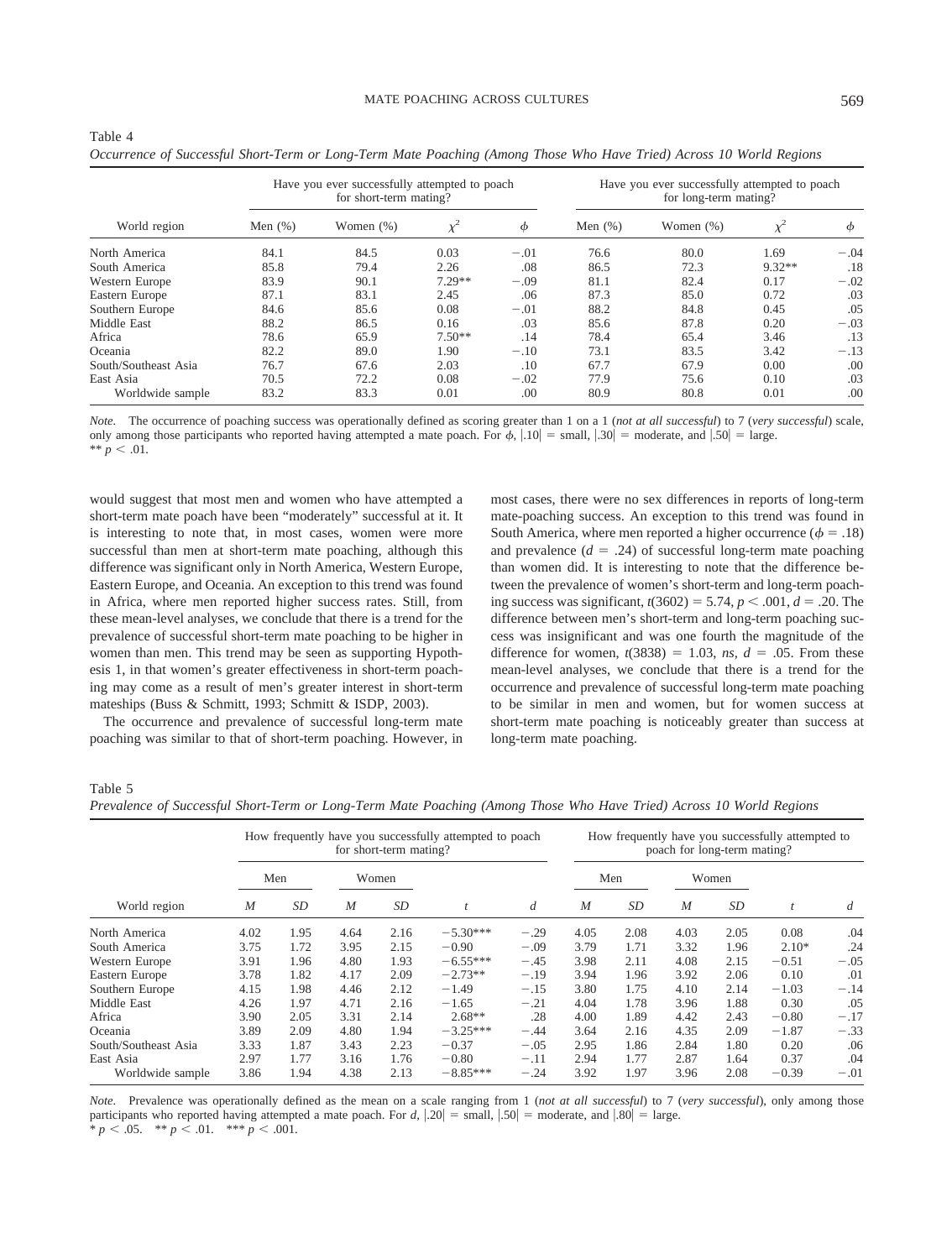*Has anyone tried to attract you while you were already in a relationship?* A third point of interest was whether participants from each region had experienced someone trying to poach them while they were in a past relationship. Responses greater than one  $(1 = never)$  to the question, "While you were in a romantic relationship, have others ever attempted to obtain *you* away from your partner for a short-term sexual relationship?" indicated that the participant had at some point received a short-term matepoaching attempt. Schmitt and Buss (2001) found that nearly 80% of men and women had received a mate-poaching attempt. As seen in Table 6, the worldwide occurrence of receiving a mate-poaching attempt was about 70% for men and women from most world regions. These short-term poaching percentages appeared somewhat higher in Western cultures (e.g., the Americas and all of Europe) compared with African and Asian cultures.

Few sex differences were observed in the occurrence of receiving either short-term or long-term mate-poaching attempts. In Oceania, women were more likely than men to report receiving long-term poaching attempts, whereas in South/Southeast Asia men were more likely than women to report receiving long-term poaching attempts. Sex differences in receiving short-term matepoaching attempts were nonsignificant within regions, although the worldwide occurrence of receiving short-term poaching attempts was higher for women than for men. The failure to find sex differences in the reception of short-term poaching attempts within regions would seem to conflict with men's self-reported tendency to make more short-term poaching attempts. However, men are more likely, in general, to perceive sexual interest from the opposite sex (Abbey, 1982). This may be an adaptive vigilance that leads men to be hypersensitive to short-term mating possibilities (Haselton & Buss, 2000). Consequently, men in this study may have subjectively overestimated the short-term poaching attempts made by women. At the same time, this particular perceptual bias would not necessarily lead men to overestimate the relatively objective rates at which they made short-term poaching forays. Thus, it is possible for men to accurately report higher rates than women do in making short-term poaching attempts, while men

overestimate the short-term interest of women and report similar perceptions of receiving short-term poaching attempts.

We examined the mean levels on this ARAS scale as an index of the prevalence of receiving mate-poaching attempts. The average man rated 2.78 ( $SD = 1.55$ ) and the average woman rated 2.98  $(SD = 1.64)$ ,  $t(11181) = -6.39$ ,  $p < .001$ ,  $d = -.12$  (see Table 7). This would suggest that most men and women "rarely to seldom" receive short-term mate-poaching attempts. In contrast to occurrence rates, the prevalence of receiving short-term matepoaching attempts did display some sexual differentiation across regions. In most regions, women reported significantly higher prevalence rates of receiving short-term poaching attempts, supporting Hypothesis 1. Only in East Asia were men significantly more likely to report receiving short-term poaching attempts. As noted above, it was possible that women would not report receiving more short-term attempts, due in part to men's potential hypersensitivity to sexual interest by women (Haselton & Buss, 2000). In addition, women from four world regions (North America, Western Europe, Middle East, and Oceania) reported higher prevalence rates of receiving long-term poaching attempts. From these mean-level analyses, we conclude that among college-age men and women, there is some evidence that women report receiving more attempts at mate poaching—particularly in the context of short-term poaching—than men do.

*Have you succumbed to a mate-poaching attempt when someone tried to attract you away from a previous partner?* We examined the occurrence of whether participants had ever been successfully poached from a past relationship by asking, "If others have attempted to obtain you as a short-term sexual partner, how *successful* have they been (if others have never tried, skip this question)?" Responses greater than  $1(1 = not at all successful)$  were interpreted as indicating the participant had been at least somewhat successfully poached away from a past partner (again, some participants received the long-term version of this question). We chose this analysis strategy because it was used in a previous study in which 50% of men and 35% of women had succumbed to a short-term poaching attempt (Schmitt & Buss, 2001). As seen in

Table 6

*Occurrence of Receiving Short-Term or Long-Term Mate-Poaching Attempts Across 10 World Regions*

|                      |            | Has anyone ever tried to poach you away<br>for short-term mating? |          |        | Has anyone ever tried to poach you away<br>for long-term mating? |              |            |        |  |  |
|----------------------|------------|-------------------------------------------------------------------|----------|--------|------------------------------------------------------------------|--------------|------------|--------|--|--|
| World region         | Men $(\%)$ | Women $(\%)$                                                      | $\chi^2$ | $\phi$ | Men $(\%)$                                                       | Women $(\%)$ | $\chi^2$   | $\phi$ |  |  |
| North America        | 74.5       | 76.2                                                              | 0.97     | $-.02$ | 71.9                                                             | 75.4         | 3.12       | $-.04$ |  |  |
| South America        | 77.7       | 71.0                                                              | 2.46     | .08    | 68.4                                                             | 77.3         | 1.80       | $-.10$ |  |  |
| Western Europe       | 75.5       | 77.9                                                              | 1.39     | $-.03$ | 67.4                                                             | 70.6         | 1.76       | $-.03$ |  |  |
| Eastern Europe       | 75.3       | 77.1                                                              | 0.64     | $-.02$ | 65.9                                                             | 72.2         | 3.63       | $-.07$ |  |  |
| Southern Europe      | 77.0       | 76.4                                                              | 0.05     | .01    | 72.6                                                             | 72.2         | 0.01       | .01    |  |  |
| Middle East          | 72.3       | 73.5                                                              | 0.14     | $-.01$ | 66.5                                                             | 73.1         | 2.77       | $-.07$ |  |  |
| Africa               | 66.1       | 64.1                                                              | 0.30     | .02    | 76.7                                                             | 78.4         | 0.08       | $-.02$ |  |  |
| Oceania              | 77.2       | 76.6                                                              | 0.03     | .01    | 61.4                                                             | 74.2         | $11.48***$ | $-.14$ |  |  |
| South/Southeast Asia | 55.7       | 54.4                                                              | 0.08     | .01    | 52.4                                                             | 34.6         | $5.70*$    | .18    |  |  |
| East Asia            | 39.9       | 37.0                                                              | 1.01     | .03    | 44.9                                                             | 47.7         | 0.76       | $-.03$ |  |  |
| Worldwide sample     | 69.1       | 71.3                                                              | $5.91*$  | $-.02$ | 64.6                                                             | 69.7         | $20.94***$ | $-.05$ |  |  |

*Note.* Occurrence was operationally defined as scoring greater than 1 on a 1 (*never*) to 7 (*frequently*) scale. For  $\phi$ ,  $|.10|$  = small,  $|.30|$  = moderate, and  $|.50| =$ large.

 $p^* p < .05.$  \*\*\*  $p < .001.$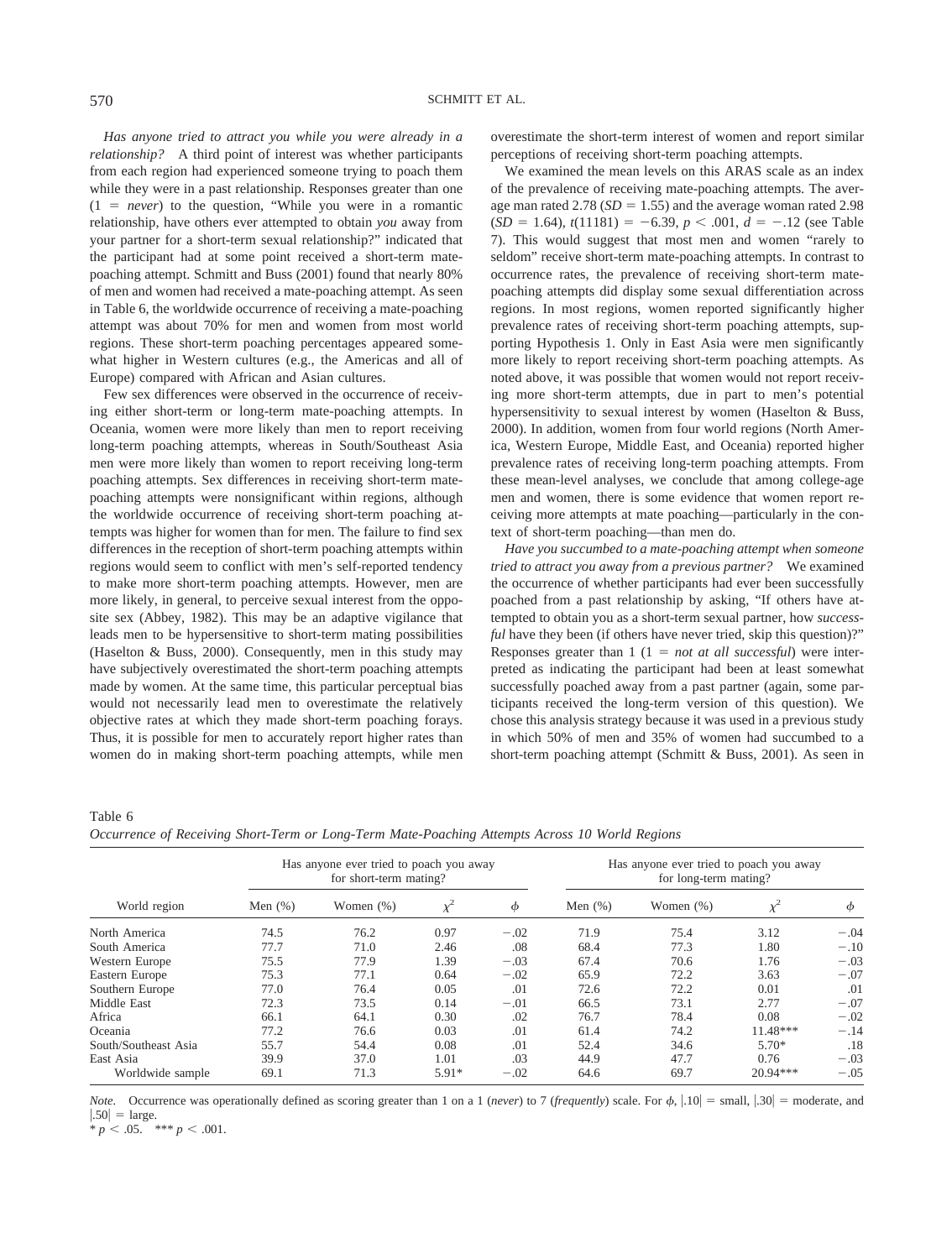|                      |                  |      |                  | for short-term mating? | How frequently do people attempt to poach you away | How frequently do people attempt to poach you away<br>for long-term mating? |                  |      |                  |       |            |        |
|----------------------|------------------|------|------------------|------------------------|----------------------------------------------------|-----------------------------------------------------------------------------|------------------|------|------------------|-------|------------|--------|
|                      |                  | Men  |                  | Women                  |                                                    |                                                                             |                  | Men  |                  | Women |            |        |
| World region         | $\boldsymbol{M}$ | SD   | $\boldsymbol{M}$ | <b>SD</b>              |                                                    | d                                                                           | $\boldsymbol{M}$ | SD   | $\boldsymbol{M}$ | SD    |            | d      |
| North America        | 3.05             | 1.61 | 3.19             | 1.66                   | $-2.19*$                                           | $-.09$                                                                      | 3.10             | 1.57 | 3.34             | 1.58  | $-2.56**$  | $-.15$ |
| South America        | 3.04             | 1.49 | 2.84             | 1.60                   | 1.47                                               | .12                                                                         | 2.83             | 1.57 | 2.68             | 1.39  | 1.06       | .09    |
| Western Europe       | 2.82             | 1.40 | 3.13             | 1.49                   | $-4.46***$                                         | $-.20$                                                                      | 2.72             | 1.38 | 3.08             | 1.44  | $-3.82***$ | $-.25$ |
| Eastern Europe       | 2.80             | 1.41 | 3.07             | 1.52                   | $-3.52***$                                         | $-.18$                                                                      | 2.69             | 1.47 | 2.58             | 1.48  | 1.33       | .08    |
| Southern Europe      | 3.16             | 1.57 | 3.11             | 1.58                   | 0.41                                               | .03                                                                         | 2.92             | 1.54 | 2.78             | 1.51  | 0.92       | .09    |
| Middle East          | 2.74             | 1.44 | 2.97             | 1.61                   | $-1.93*$                                           | $-.14$                                                                      | 2.80             | 1.56 | 3.19             | 1.66  | $-2.23*$   | $-.23$ |
| Africa               | 2.87             | 1.72 | 3.15             | 1.98                   | $-2.35*$                                           | $-.14$                                                                      | 3.55             | 1.83 | 3.57             | 1.62  | $-0.07$    | $-.01$ |
| Oceania              | 2.84             | 1.45 | 3.20             | 1.59                   | $-2.48**$                                          | $-.22$                                                                      | 2.93             | 1.50 | 3.35             | 1.37  | $-2.43*$   | $-.28$ |
| South/Southeast Asia | 2.54             | 1.65 | 2.50             | 1.69                   | 0.28                                               | .03                                                                         | 3.55             | 1.75 | 3.85             | 1.66  | $-0.93$    | $-.17$ |
| East Asia            | 1.92             | 1.35 | 1.77             | 1.20                   | $2.05*$                                            | .12                                                                         | 1.96             | 1.33 | 2.00             | 1.27  | $-0.44$    | $-.03$ |
| Worldwide sample     | 2.78             | 1.55 | 2.98             | 1.64                   | $-6.39***$                                         | $-.12$                                                                      | 2.90             | 1.54 | 3.03             | 1.54  | $-3.03**$  | $-.08$ |

Table 7 *Prevalence of Receiving Short-Term or Long-Term Mate-Poaching Attempts Across 10 World Regions*

*Note.* Prevalence was operationally defined as the mean on a scale ranging from 1 (*never*) to 7 (*frequently*). For *d*,  $|.20|$  = small,  $|.50|$  = moderate, and  $|.80| = \text{large}.$ 

 $p < 0.05$ . \*\*  $p < 0.01$ . \*\*\*  $p < 0.001$ .

Table 8, around 60% of men and 45% of women worldwide reported that they had succumbed to a short-term mate poach at some point in their past. For long-term poaching, over 60% of men and 50% of women reported that they had succumbed to a poaching attempt at some point in their lives.

These percentages are based only on the responses of people who have *received* a mate-poaching attempt. These data do not represent base rates of infidelity or serial monogamy. Rather, they may represent the relative susceptibility of those subgroups of men and women that have been targeted by mate poachers. Among North American men, for example, 74.5% had received a shortterm mate-poaching attempt (see Table 6). According to Table 8, 63.3% of those men who have received an attempted short-term poach went along with it. Thus, 47.2% of men in the ISDP North American sample (i.e., 63.3% of 74.5%) had ever engaged in a short-term affair as a result of poaching. For women, about 32% admitted to having gone along with a short-term mate poach. These percentages are in line with other studies of infidelity among college-age individuals and dating couples from North America (see Wiederman, 1997; Wiederman & Hurd, 1999).

The occurrence rates of going along with a short-term mate poach were significantly higher for men than women across all cultures, supporting Hypothesis 1 (see Table 8). For long-term poaching, men reported significantly more success in South America, Western Europe, Eastern Europe, Africa, Oceania, and South/ Southeast Asia. The primary difference between the occurrence of succumbing to short-term and long-term poaching was between women, with more women succumbing to long-term poaching

Table 8

*Occurrence of Having Been Successfully Poached as a Short-Term or Long-Term Mate (Among Those Who Have Received Attempts) Across 10 World Regions*

|                      |             | Has anyone ever successfully poached you away<br>for short-term mating? |            | Has anyone ever successfully poached you away<br>for long-term mating? |            |              |            |     |  |
|----------------------|-------------|-------------------------------------------------------------------------|------------|------------------------------------------------------------------------|------------|--------------|------------|-----|--|
| World region         | Men $(\% )$ | Women $(\%)$                                                            | ν          | $\phi$                                                                 | Men $(\%)$ | Women $(\%)$ | $\chi^2$   | φ   |  |
| North America        | 63.3        | 42.1                                                                    | 78.94 ***  | .20                                                                    | 52.0       | 47.9         | 2.47       | .04 |  |
| South America        | 59.9        | 40.4                                                                    | $16.52***$ | .19                                                                    | 64.9       | 55.7         | $3.76*$    | .09 |  |
| Western Europe       | 66.1        | 56.2                                                                    | 13.45***   | .10                                                                    | 68.5       | 58.5         | $10.97***$ | .10 |  |
| Eastern Europe       | 62.8        | 48.5                                                                    | 22.57***   | .14                                                                    | 72.6       | 63.6         | $9.91**$   | .10 |  |
| Southern Europe      | 72.5        | 41.7                                                                    | 58.93***   | .30                                                                    | 67.7       | 61.8         | 1.17       | .06 |  |
| Middle East          | 66.8        | 44.1                                                                    | $24.53***$ | .23                                                                    | 64.2       | 54.5         | 3.55       | .10 |  |
| Africa               | 55.1        | 26.9                                                                    | $50.11***$ | .29                                                                    | 62.4       | 42.0         | $11.90***$ | .20 |  |
| Oceania              | 58.5        | 44.9                                                                    | $6.20**$   | .13                                                                    | 57.2       | 44.7         | $6.17**$   | .12 |  |
| South/Southeast Asia | 60.0        | 28.0                                                                    | $34.20***$ | .32                                                                    | 59.8       | 46.8         | $4.46*$    | .13 |  |
| East Asia            | 64.5        | 51.7                                                                    | $6.37**$   | .13                                                                    | 64.4       | 57.2         | 1.93       | .07 |  |
| Worldwide sample     | 63.2        | 45.0                                                                    | 248.82***  | .18                                                                    | 63.2       | 54.4         | 48.27***   | .09 |  |

*Note.* The occurrence of poaching success was operationally defined as scoring greater than 1 ona1(*not at all successful*) to 7 (*very successful*) scale, only among those participants who reported having received a mate-poaching attempt. For  $\phi$ ,  $|.10| = \text{small}$ ,  $|.30| = \text{moderate}$ , and  $|.50| = \text{large}$ .  $* p < .05.$  \*\*  $p < .01.$  \*\*\*  $p < .001.$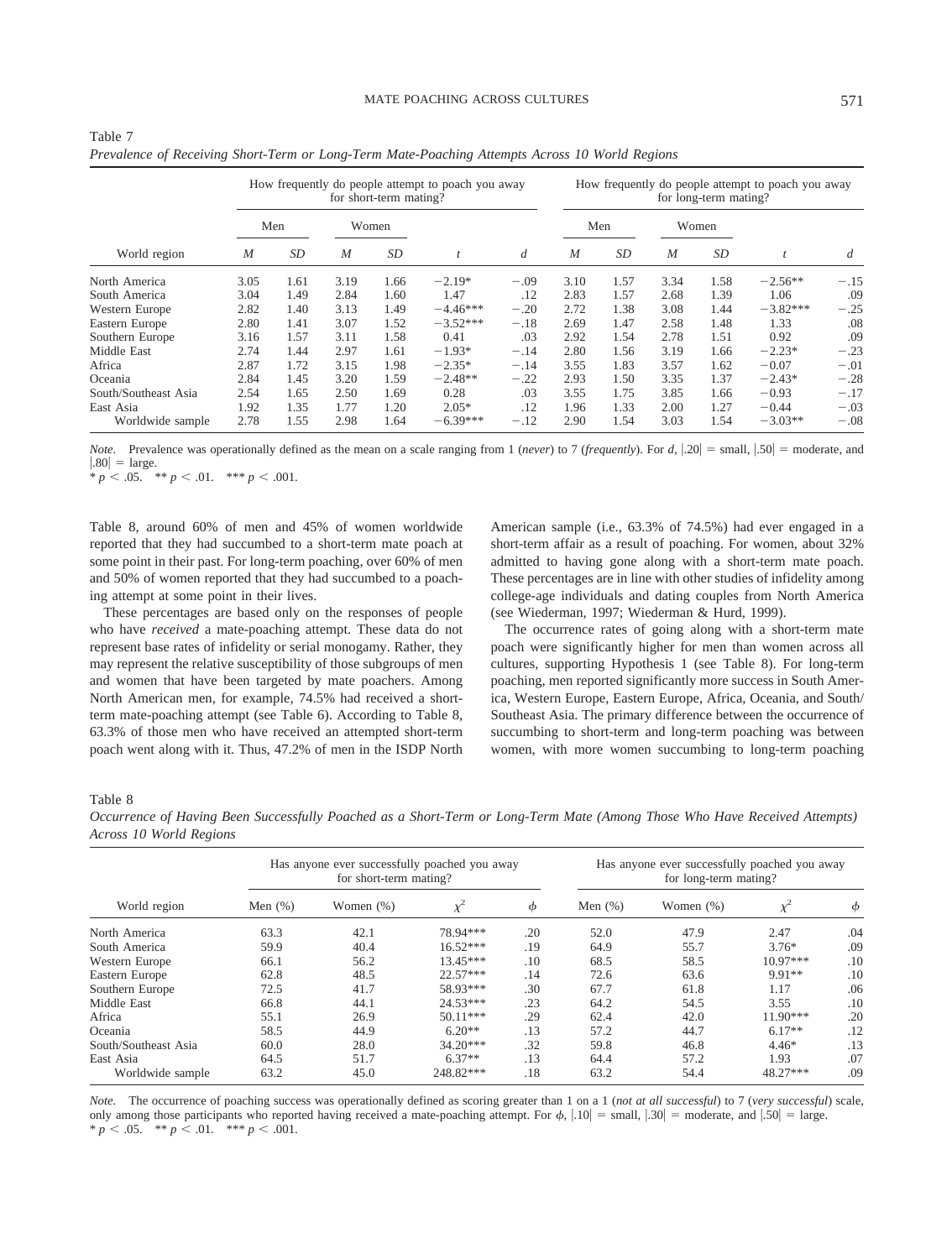$(54.4\%)$  than short-term poaching (45.0%),  $\chi^2(1, N = 6.925)$ 101.03,  $p < .001$ ,  $\phi = .12$ .

We examined the mean levels on this ARAS scale as an index of the prevalence of succumbing to mate-poaching attempts. The average man rated 2.86  $(SD = 1.91)$  and the average woman rated 2.10 (*SD* = 1.58),  $t(7867) = 19.09$ ,  $p < .001$ ,  $d = .40$  (see Table 9). This suggests that most men who receive short-term poaching attempts "seldom" succumb to the poachers, whereas women "rarely" succumb when they receive short-term mate-poaching attempts. Within each of the 10 ISDP world regions, men reported significantly higher prevalence rates of succumbing to short-term mate-poaching attempts, again supporting Hypothesis 1. In longterm mate poaching, men were more likely to succumb only in Western Europe and Eastern Europe. From these mean-level analyses, we conclude that, among college-age men and women, there is evidence that men succumb to short-term poaching attempts more frequently than women do.

*Is your current romantic relationship the result of mate poaching?* When participants were asked about their current relationship status, over half of the men and women reported being in a romantic relationship. This is typical of college-student samples (e.g., Buss, Larsen, Westen, & Semmelroth, 1992). Of those participants who reported that they were currently in a romantic relationship, around 12% of men and 8% of women reported that their current relationship resulted from their having attracted their current partner away from someone else (see Table 10). These data provide a relatively clear and direct estimate of recent long-term mate-poaching success, suggesting that around 10% of current relationships result from mate poaching.

We also asked whether participants had been lured away from a past partner into their current relationship. About 14% of women and 10% of men reported that they had been poached into their current romantic relationship. Finally, the percentage of relationships that resulted from both partners poaching each other into the relationship (i.e., a copoach) varied from a low of 1.7% in South America to a high of 7.7% in South/Southeast Asia.

On the basis of the current ISDP findings, we conclude that the occurrence of mate poaching is a cultural universal. Although the overall prevalence of mate poaching ranged from only "rarely" to "seldom," in every region of the world sampled by the ISDP, at least one-fifth of the sample had engaged in mate-poaching behavior, and most of those who attempted mate poaching had achieved at least some level of success. In addition, men universally reported succumbing to short-term mate poaches more than women did. Perhaps the most compelling testament to poaching frequency, however, was the finding that around 15% of people currently in a romantic relationship admitted that the relationship directly resulted from mate poaching—successful poaching either by oneself or on oneself. We turn next to the personal characteristics of mate poachers and their targets.

# *Personal Characteristics and Mate-Poaching Experiences Across Cultures*

We related participants' recollections of poaching-attraction experiences to self-reported personal characteristics. Few differences emerged between short-term and long-term poaching correlations. In general, the relationships between personality and mate poaching were stronger in short-term poaching, but across both forms of poaching, the same set of personality and sexuality variables were involved. As a result, we focus on the relationship between personal characteristics and mate poaching after collapsing across temporal context. The results in Tables 11–15 represent partial correlations between mate poaching and personal characteristics, after controlling for the effects of nation within each world region. Nation was statistically controlled for in order to rule out any confounding influences within each region. If one nation had particularly high levels of both extraversion and mate poaching, for example, failing to control for nation would artificially produce a positive correlation between extraversion and mate poaching within the general world region.

#### Table 9

*Prevalence of Having Been Successfully Poached as a Short-Term or Long-Term Mate (Among Those Who Have Received Attempts) Across 10 World Regions*

|                      |                  |      | away for short-term mating? |      | How frequently have you been successfully poached | How frequently have you been successfully poached away<br>for long-term mating? |                  |      |                  |      |           |        |
|----------------------|------------------|------|-----------------------------|------|---------------------------------------------------|---------------------------------------------------------------------------------|------------------|------|------------------|------|-----------|--------|
|                      |                  | Men  | Women                       |      |                                                   |                                                                                 | Men              |      | Women            |      |           |        |
| World region         | $\boldsymbol{M}$ | SD   | $\boldsymbol{M}$            | SD   |                                                   | d                                                                               | $\boldsymbol{M}$ | SD   | $\boldsymbol{M}$ | SD   |           | d      |
| North America        | 2.82             | 1.89 | 2.03                        | 1.56 | 9.85***                                           | .42                                                                             | 2.54             | 1.70 | 2.39             | 1.71 | 1.26      | .08    |
| South America        | 2.82             | 1.96 | 1.89                        | 1.45 | $5.68***$                                         | .48                                                                             | 2.64             | 1.70 | 2.38             | 1.63 | 1.47      | .15    |
| Western Europe       | 2.91             | 1.89 | 2.43                        | 1.69 | $4.95***$                                         | .26                                                                             | 3.23             | 1.74 | 2.64             | 1.82 | $4.17***$ | .30    |
| Eastern Europe       | 2.90             | 1.93 | 2.18                        | 1.62 | $6.71***$                                         | .37                                                                             | 3.26             | 1.94 | 2.95             | 2.02 | $2.19*$   | .15    |
| Southern Europe      | 3.34             | 2.00 | 1.98                        | 1.48 | $10.00***$                                        | .68                                                                             | 2.80             | 1.70 | 3.02             | 2.09 | $-0.96$   | $-.10$ |
| Middle East          | 3.07             | 2.01 | 2.04                        | 1.57 | $6.22***$                                         | .52                                                                             | 2.76             | 1.69 | 2.62             | 1.85 | 0.64      | .08    |
| Africa               | 2.57             | 1.83 | 1.74                        | 1.44 | $6.53***$                                         | .45                                                                             | 2.75             | 1.78 | 2.24             | 1.70 | 1.61      | .29    |
| Oceania              | 2.65             | 1.81 | 2.25                        | 1.75 | $2.07*$                                           | .22                                                                             | 2.65             | 1.61 | 2.48             | 3.28 | 0.44      | .05    |
| South/Southeast Asia | 2.86             | 1.96 | 1.65                        | 1.23 | $6.65***$                                         | .62                                                                             | 2.53             | 1.38 | 2.64             | 1.45 | $-0.37$   | $-.07$ |
| East Asia            | 2.74             | 1.77 | 2.11                        | 1.45 | $3.75***$                                         | .36                                                                             | 2.66             | 1.70 | 2.36             | 1.56 | 1.77      | .18    |
| Worldwide sample     | 2.86             | 1.91 | 2.10                        | 1.58 | 19.09***                                          | .40                                                                             | 2.88             | 1.81 | 2.62             | 1.95 | $4.18***$ | .13    |

*Note.* Prevalence was operationally defined as the mean on a scale ranging from 1 (*not at all successful*) to 7 (*very successful*), only among those participants who reported having received a mate-poaching attempt. For *d*,  $|.20|$  = small,  $|.50|$  = moderate, and  $|.80|$  = large.  $* p < .05.$  \*\*\* $p < .001.$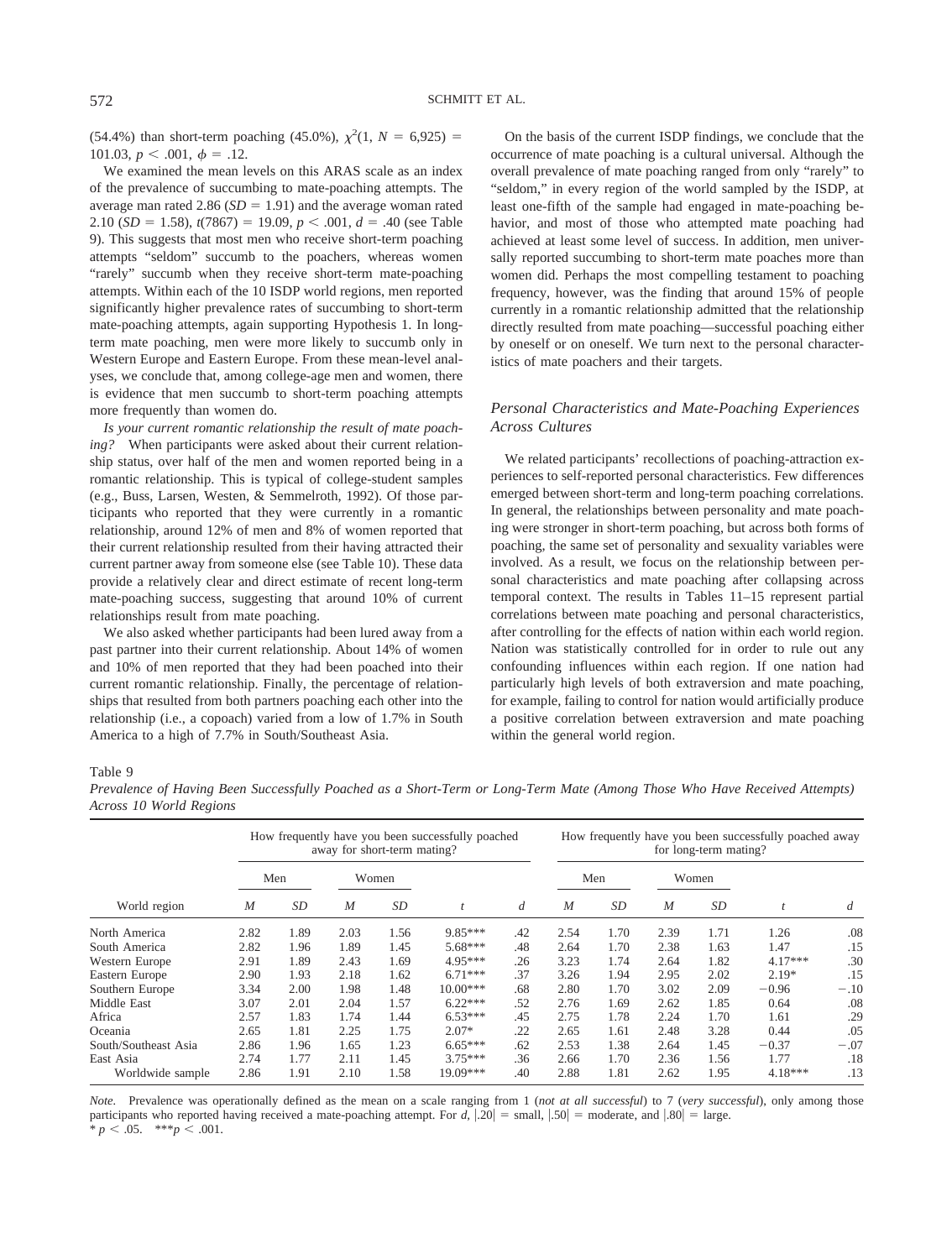| Their Current Furnier, or That Dom Occurred Simulaneously (a Copouch Theross To World Regions |             |                                                               |            |        |                                    |              |            |        |                 |
|-----------------------------------------------------------------------------------------------|-------------|---------------------------------------------------------------|------------|--------|------------------------------------|--------------|------------|--------|-----------------|
| World region                                                                                  |             | Did you poach your current partner<br>into your relationship? |            |        | Did your current partner poach you |              |            |        |                 |
|                                                                                               | Men $(\% )$ | Women $(\%)$                                                  | $\chi^2$   | $\phi$ | Men $(\% )$                        | Women $(\%)$ | $\chi^2$   | $\phi$ | Copoach? $(\%)$ |
| North America                                                                                 | 10.4        | 7.7                                                           | $8.45***$  | .05    | 10.8                               | 13.6         | $6.59**$   | $-.05$ | 3.2             |
| South America                                                                                 | 8.2         | 6.8                                                           | 0.71       | .03    | 7.9                                | 9.9          | 1.20       | $-.04$ | 1.7             |
| Western Europe                                                                                | 9.4         | 7.9                                                           | 2.16       | .03    | 5.9                                | 10.7         | $18.61***$ | $-.08$ | 2.5             |
| Eastern Europe                                                                                | 17.8        | 11.7                                                          | $18.66***$ | .09    | 11.2                               | 20.0         | $35.30***$ | $-.12$ | 4.3             |
| Southern Europe                                                                               | 10.3        | 7.6                                                           | 2.79       | .05    | 11.0                               | 12.6         | 0.74       | $-.02$ | 2.8             |
| Middle East                                                                                   | 8.6         | 6.0                                                           | 2.56       | .05    | 6.8                                | 10.0         | 3.44       | $-.06$ | 2.9             |
| Africa                                                                                        | 17.3        | 10.7                                                          | $10.52***$ | .09    | 17.7                               | 18.0         | 0.01       | $-.00$ | 5.8             |
| Oceania                                                                                       | 3.4         | 6.6                                                           | 2.09       | $-.07$ | 4.0                                | 9.9          | $5.22*$    | $-.11$ | 1.9             |
| South/Southeast Asia                                                                          | 17.3        | 11.1                                                          | $5.14*$    | .09    | 12.1                               | 15.9         | 1.90       | $-.06$ | 7.7             |
| East Asia                                                                                     | 7.6         | 5.8                                                           | 1.20       | .04    | 7.2                                | 12.4         | $7.31**$   | $-.09$ | 3.3             |
| Worldwide sample                                                                              | 11.8        | 8.4                                                           | $51.30***$ | .06    | 9.9                                | 13.6         | 50.72***   | $-.06$ | 3.4             |

*Percentage of Those Currently in Relationships Who Report That They Poached Their Current Partner, That They Were Poached by Their Current Partner, or That Both Occurred Simultaneously (a "Copoach") Across 10 World Regions*

*Note.* Numbers reflect the percentage of people reporting "yes" to various questions. For  $\phi$ ,  $|.10| = \text{small}$ ,  $|.30| = \text{moderate}$ , and  $|.50| = \text{large}$ .  $* p < .05.$  \*\*  $p < .01.$  \*\*\*  $p < .001.$ 

*What type of person tries to poach another's partner?* We compared responses to the ARAS item, "Have you ever tried to attract someone who was *already in a romantic relationship with someone else* for a short-term sexual relationship with you?" with measures of personality traits and sexuality attributes that were deemed relevant to mate poaching in previous studies (Schmitt & Buss, 2001; Schmitt & Shackelford, 2003). All comparisons were between raw scores on continuous scales, and some participants received the long-term version of this scale. As displayed in Table 11, people who more often attempt mate poaching possess similar personality traits across regions. From a measure of the Big Five personality traits (Benet-Martínez  $&$  John, 1998), mate poachers tended to describe themselves as extraverted and disagreeable. Extraversion, sometimes called surgency, is the degree to which one is active, assertive, and talkative (Ashton, Lee, & Paunonen, 2002; Watson & Clark, 1997). Agreeableness refers to whether one is generous, gentle, and empathetic (Graziano & Eisenberg, 1997). Schmitt and Buss (2001) found that mate poachers also were low on conscientiousness—a trait linked to low morality and lack of will. This association was apparent, though somewhat less consistent, across the world regions of the ISDP.

From a measure of the Sexy Seven sexual dimensions (Schmitt & Buss, 2000), Schmitt and Buss (2001) found that mate poachers described themselves as unfaithful and erotophilic. In the present ISDP study, mate poachers displayed these same sexual attributes. Indeed, these associations were strong and significant for both men and women across all world regions. Mate poachers were sexually unfaithful—apparently, they do not ask others to do what they would not do themselves. Mate poachers also were erotophilic, scoring high in lust, perversion, and indecency (Fisher et al., 1988; Schmitt & Buss, 2000).

*What type of person successfully poaches another person's partner?* As displayed in Table 12, the psychological traits of people who reported that they have successfully poached away

Table 11

Table 10

*Are Men and Women Who More Frequently Attempt Mate Poaching More Extraverted, Disagreeable, Unconscientious, Unfaithful, and Erotophilic Than Others?*

| World region         | Extraversion |          | Agreeableness |           | Conscientiousness |           | Relationship<br>exclusivity |           | Erotophilic<br>disposition |          |
|----------------------|--------------|----------|---------------|-----------|-------------------|-----------|-----------------------------|-----------|----------------------------|----------|
|                      | Men          | Women    | Men           | Women     | Men               | Women     | Men                         | Women     | Men                        | Women    |
| North America        | $.16***$     | $.07***$ | $-.14***$     | $-.16***$ | $-.05*$           | $-.10***$ | $-.44***$                   | $-.31***$ | $.31***$                   | $.27***$ |
| South America        | $.16**$      | .05      | $-.12*$       | $-.12*$   | .01               | $-.04$    | $-.42***$                   | $-.23***$ | $.23***$                   | $.21***$ |
| Western Europe       | $.17***$     | $.11***$ | $-.11***$     | $-.12***$ | $-.09**$          | $-.05*$   | $-.39***$                   | $-.36***$ | $.30***$                   | $.26***$ |
| Eastern Europe       | $.14***$     | $.11***$ | $-.13***$     | $-.14***$ | $-.01$            | $-.05*$   | $-.38***$                   | $-.27***$ | $.29***$                   | $.25***$ |
| Southern Europe      | $.15***$     | .09*     | $-.22***$     | $-.14***$ | $-.13**$          | $-.15***$ | $-.47***$                   | $-.30***$ | $.28***$                   | $.19***$ |
| Middle East          | $.13**$      | .02      | $-.19***$     | $-.13**$  | $-.12**$          | $-.12**$  | $-.37***$                   | $-.26***$ | $.27***$                   | $.21***$ |
| Africa               | $.11*$       | .08      | $-.27***$     | $-.17**$  | $-.23***$         | $-.18**$  | $-.22***$                   | $-.18**$  | $.15**$                    | $.25***$ |
| Oceania              | .09          | $.15***$ | $-.10$        | $-.15***$ | $-.08$            | $-.03$    | $-.50***$                   | $-.34***$ | $.27***$                   | $30***$  |
| South/Southeast Asia | .06          | .11      | $-.08$        | $-.12*$   | $-.09$            | $-.14**$  | $-.35***$                   | $-.20***$ | $.26***$                   | $.30***$ |
| East Asia            | $.22***$     | $.09*$   | $-.05$        | $-.13**$  | .00               | $-.05$    | $-.30***$                   | $-.38***$ | $.25***$                   | $.25***$ |
| Worldwide sample     | $.16***$     | $.10***$ | $-.12***$     | $-.13***$ | $-.05***$         | $-.08***$ | $-.38***$                   | $-.29***$ | $.26***$                   | $.25***$ |

*Note.* Correlations represent partial correlations controlling for individual nation within region.

 $p < .05.$  \*\*  $p < .01.$  \*\*\*  $p < .001.$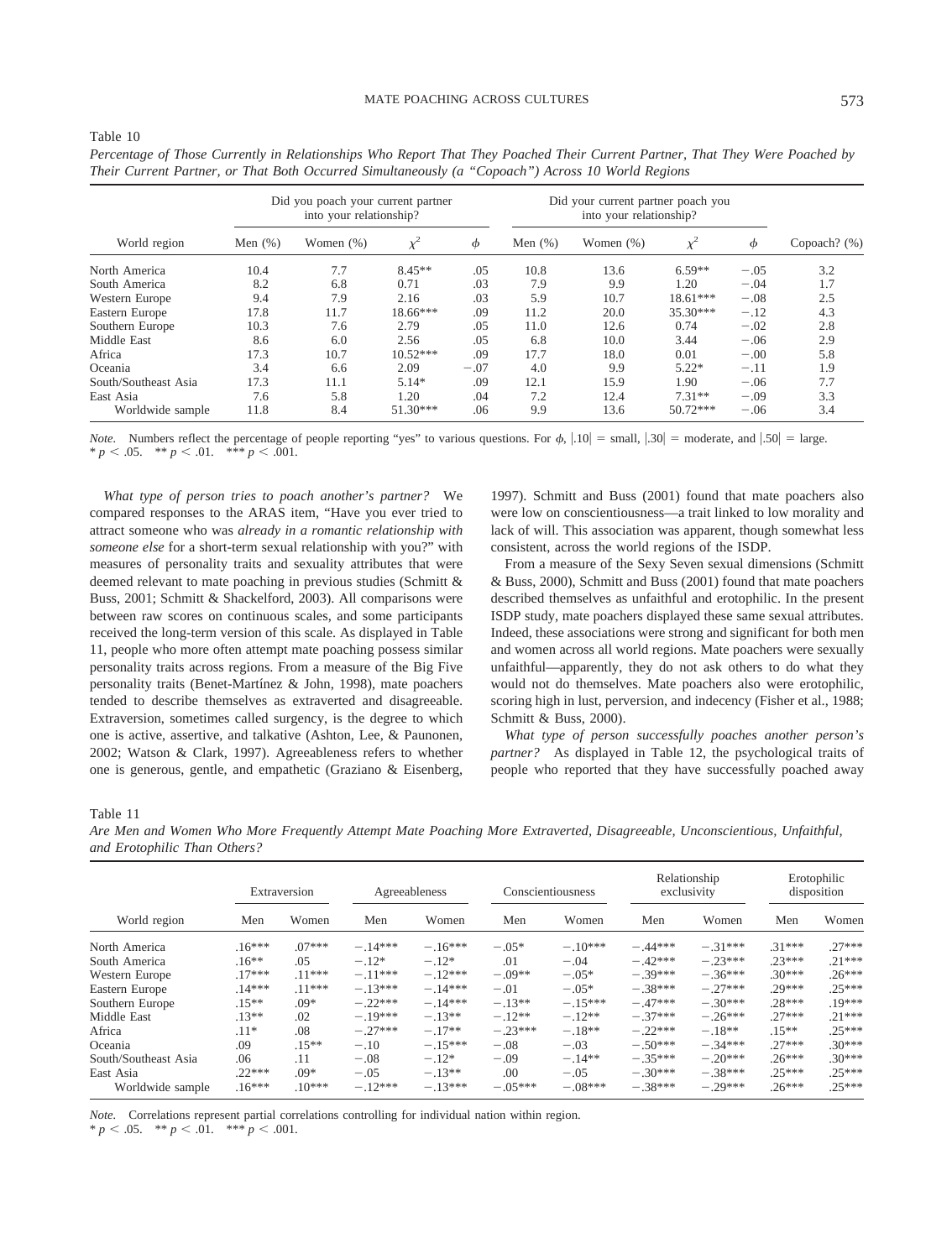#### Table 12

*Are Men and Women Who More Successfully Attempt Mate Poaching More Open, Sexy, Unfaithful, Unrestrained, and Erotophilic Than Those Who Attempt but Fail?*

|                      | <b>Openness</b> |          | Sexual<br>attractiveness |          | Relationship<br>exclusivity |           | Sexual restraint |           | Erotophilic<br>disposition |          |
|----------------------|-----------------|----------|--------------------------|----------|-----------------------------|-----------|------------------|-----------|----------------------------|----------|
| World region         | Men             | Women    | Men                      | Women    | Men                         | Women     | Men              | Women     | Men                        | Women    |
| North America        | $.09**$         | .05      | $.35***$                 | $.23***$ | $-.15***$                   | $-.16***$ | $-.23***$        | $-.27***$ | $.12***$                   | $.14***$ |
| South America        | .09             | $-.02$   | $.23***$                 | .05      | $-.04$                      | .04       | $-.14*$          | $-.30***$ | .00                        | $-.04$   |
| Western Europe       | $-.02$          | .05      | $.25***$                 | $.30***$ | $-.14***$                   | $-.16***$ | $-.22***$        | $-.22***$ | $.16***$                   | $.15***$ |
| Eastern Europe       | $.20***$        | $.19***$ | $.28***$                 | $.26***$ | $-.13***$                   | $-.14***$ | $-.13***$        | $-.20***$ | $.14***$                   | $.12**$  |
| Southern Europe      | $.22***$        | $.27***$ | $.44***$                 | 34 ***   | $-.18**$                    | $-.08$    | $-.15*$          | $-.30***$ | .10                        | $.18**$  |
| Middle East          | $.22***$        | .15      | $.23***$                 | $20*$    | $-.13*$                     | $-.15$    | $-.23***$        | $-.37***$ | $.16*$                     | $.26**$  |
| Africa               | .19*            | $-.05$   | $.31***$                 | $.27*$   | $-.01$                      | $-.22*$   | $-.07$           | .03       | .05                        | $.32**$  |
| Oceania              | .19*            | $.10*$   | $.20**$                  | $25***$  | $-.17*$                     | $-.19*$   | $-.01$           | $-.20**$  | .03                        | $.30***$ |
| South/Southeast Asia | .19*            | $.29**$  | $.31***$                 | .38***   | $-.17*$                     | $-.20$    | $-.10$           | $-.29**$  | .11                        | $.32**$  |
| East Asia            | $.27***$        | $.32**$  | $20*$                    | $.43***$ | $-.28***$                   | $-.23*$   | $-.25**$         | $-.21*$   | $.23**$                    | $.31**$  |
| Worldwide sample     | $.17***$        | $.12***$ | $30***$                  | $27***$  | $-.14***$                   | $-.15***$ | $-.17***$        | $-.26***$ | $.13***$                   | $.17***$ |

*Note.* Correlations represent partial correlations controlling for individual nation within region.

 $* p < .05.$  \*\*  $p < .01.$  \*\*\*  $p < .001.$ 

another's partner are somewhat consistent across cultures. People who reported having poaching success score higher on openness to experience and sexual attractiveness, and they score lower on relationship exclusivity. There was also a tendency for successful mate poachers to describe themselves as sexually unrestrained. Among women, but not men, it was common across regions for successful mate poachers to be erotophilic in disposition. The finding that people who are unfaithful and erotophilic tend not only to practice mate poaching but also to be successful at it when attempted, suggests that these two traits are integral to the psychology of mate poaching. The finding that attractive individuals tend to be more successful at mate poaching demonstrates that some of the same processes of general romantic attraction may be operating in the context of mate poaching. For women seeking short-term mates, and for men seeking long-term or short-term mates, physical attractiveness is highly desired (Buss & Schmitt, 1993; Schmitt & Buss, 1996). Thus, the psychological adaptations

of women and men that influence general mate selection appear to be relevant to mate poaching as well.

In sum, the psychological traits of successful mate poachers were both universal and, in some ways, region-specific. Successful mate poachers tended to be open and sexually attractive, as well as unfaithful to their own relationship partners. Those who were successful in poaching also tended to be sexually unrestrained, and erotophilia was pronounced among women. Several of these crossculturally pervasive linkages of personality, sexuality, and mate poaching fell short of statistical significance, but the gross pattern of correlations was similar across all 10 world regions.

*What type of person is a common target of mate poachers?* Schmitt and Buss (2001) found that people who receive matepoaching attempts (i.e., those who are common targets of mate poachers) described themselves as especially extraverted and open to experience. As displayed in Table 13, we confirmed across world regions that people who receive more poaching attempts

Table 13

*Are Men and Women Who More Often Receive Mate-Poaching Attempts More Extraverted, Open to Experience, Sexually Attractive, Unfaithful, and Erotophilic Than Others?*

| World region         | Extraversion |          | <b>Openness</b> |          | Sexual<br>attractiveness |          | Relationship<br>exclusivity |           | Erotophilic<br>disposition |          |
|----------------------|--------------|----------|-----------------|----------|--------------------------|----------|-----------------------------|-----------|----------------------------|----------|
|                      | Men          | Women    | Men             | Women    | Men                      | Women    | Men                         | Women     | Men                        | Women    |
| North America        | $.22***$     | $.18***$ | $.06*$          | $.07***$ | $.40***$                 | .33***   | $-31***$                    | $-.19***$ | $.20***$                   | $.19***$ |
| South America        | $.15***$     | $.13*$   | $.18**$         | $.15***$ | $21***$                  | $.15***$ | $-.18***$                   | $-.19***$ | .11*                       | .10      |
| Western Europe       | $.25***$     | $.21***$ | $.09**$         | $.17***$ | 33***                    | $.37***$ | $-.29***$                   | $-.25***$ | $.21***$                   | $.26***$ |
| Eastern Europe       | $.19***$     | $.17***$ | $.12***$        | $.16***$ | $.29***$                 | .29***   | $-.28***$                   | $-.19***$ | $.20***$                   | $.21***$ |
| Southern Europe      | $.24***$     | $.25***$ | $.16***$        | $.17***$ | $24***$                  | $.34***$ | $-.25***$                   | $-.22***$ | $.23***$                   | $.20***$ |
| Middle East          | $.22***$     | $.12**$  | .05             | $.23***$ | $.31***$                 | $34***$  | $-.22***$                   | $-.29***$ | $.22***$                   | $.22***$ |
| Africa               | $.19***$     | $.16***$ | $17***$         | .06      | $.24***$                 | .29***   | $-.10*$                     | .05       | $.14**$                    | $.14*$   |
| Oceania              | $.19***$     | $.25***$ | $.21***$        | .07      | .49***                   | $.42***$ | $-.31***$                   | $-.25***$ | $.23***$                   | $.32***$ |
| South/Southeast Asia | $-.03$       | $.14*$   | .01             | .11      | $.20***$                 | $.22***$ | $-.14*$                     | $-.02$    | .11                        | $.14*$   |
| East Asia            | $.17***$     | $.13**$  | .08             | $.17***$ | $.19***$                 | $.26***$ | $-.24***$                   | $-.21***$ | $.17***$                   | $.17***$ |
| Worldwide sample     | $.21***$     | $.20***$ | $.11***$        | $.14***$ | $.32***$                 | $.32***$ | $-.24***$                   | $-.17***$ | $.19***$                   | $.21***$ |

*Note.* Correlations represent partial correlations controlling for individual nation within region.

 $* p < .05.$  \*\*  $p < .01.$  \*\*\*  $p < .001.$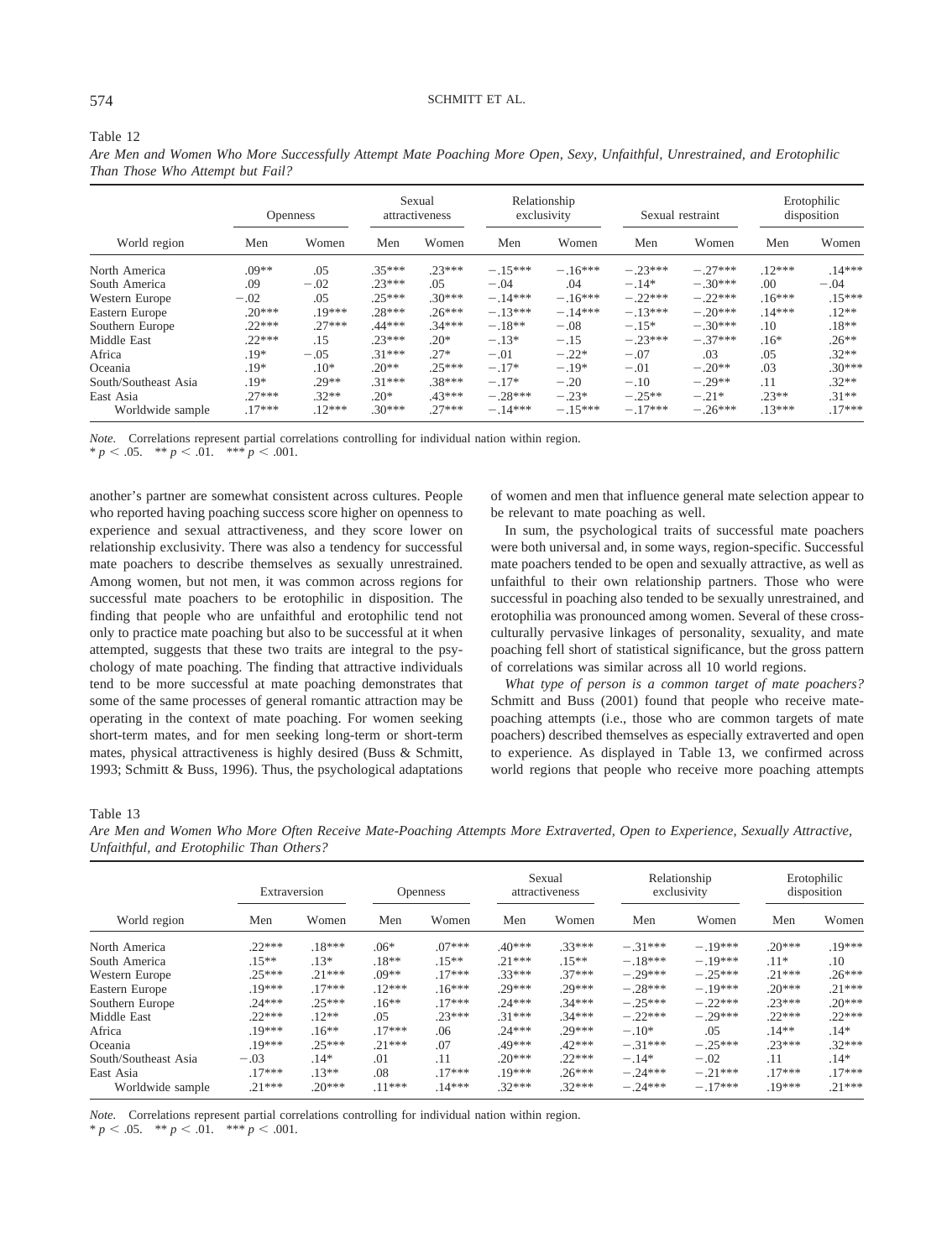tend to have an extraverted personality. Only men from South/ Southeast Asia failed to display this linkage. The relationship between receiving mate-poaching attempts and openness to experience was less consistent across regions, however. Mate-poaching targets were higher on openness in several "Western" cultures, corroborating the finding that those high in sensation-seeking, a trait corresponding to high levels of extraversion and openness to experience, are more susceptible to risky sexual behavior involving multiple sexual partnerships (Zuckerman, 1994). Male poachers in the Middle East, South/Southeast Asia, and East Asia, and female poachers in Africa, Oceania, and South/Southeast Asia, however, did not score significantly higher in openness.

Similar to the findings of Schmitt and Buss (2001), across all world regions, people who received frequent mate-poaching attempts described themselves as sexually attractive. This makes sense in that men and women often seek physical attractiveness in potential romantic partners (Buss, 1989; Schmitt & Buss, 1996). Frequent targets of mate poachers also described themselves as sexually unfaithful. Apparently, mate poachers around the world are attuned to the probability of success when they choose poaching targets. Finally, targets of mate poaching described themselves as having an erotophilic disposition. Being willing to talk openly about sex and sexual deviance appear to be universal attractants to would-be mate poachers.

*What type of person is successfully poached away?* As displayed in Table 14, the psychological traits of people who reported they have been poached away from a past partner are not as consistent across regions as are the traits of mate poachers. Similar to the traits of mate poachers, those who have succumbed to poaching attempts tended to be disagreeable. These links were not significant for men or women in Western Europe or the Middle East, however. Contrary to the findings of Schmitt and Buss (2001), the correlation between low conscientiousness and going along with a mate-poaching attempt was nonsignificant for both men and women in South America, the Middle East, South/ Southeast Asia, and East Asia.

People who reported having succumbed to a mate-poaching attempt scored lower on relationship exclusivity than other people, a finding that provides universal convergent validity to the ARAS scale. People who reported succumbing to poachers also reported more erotophilia, across most cultures. Finally, Schmitt and Buss (2001) found that those who had gone along with a mate poach were lower on the Emotional Investment scale of Schmitt and Buss's (2000) Sexy Seven Measure of sexuality attributes. This pattern largely failed to replicate and was evident only in North America, among men from South America and Oceania and among women from South/Southeast Asia and East Asia.

In sum, the psychological profiles of mate poachers and matepoaching targets were similar across most cultures. Mate poachers tended to be extraverted and disagreeable, as well as unfaithful and erotophilic. Those who were common targets of poaching reported high levels of extraversion and openness and described themselves as sexually attractive, unfaithful, and erotophilic. These crossculturally pervasive linkages of personality, sexuality, and mate poaching suggest that the psychology of mate poaching has universal qualities that are not limited to North America's specific sexual culture.

# *Hypothetical Links Between Culture and Mate Poaching*

Men's occurrence and prevalence of short-term mate-poaching attempts were positively correlated across world regions,  $r(8)$  = .92,  $p < .001$ . Women's occurrence and prevalence of short-term mate-poaching attempts also were positively correlated,  $r(8)$  = .96,  $p < .001$ , as were the magnitudes of sex differences in the occurrence and prevalence of short-term mate-poaching attempts,  $r(8) = .84$ ,  $p < .001$ . We collapsed poaching indicators across sex and temporal context and created overall poaching scales for Poaching Attempts, Poaching Success, Poaching Received, and Poaching Succumbed. Again, most forms of mate poaching were highly correlated across cultures. The sociocultural criterion variables used in this study were largely unrelated, though GDP per capita and economic gender equity were significantly associated,  $r(8) = .73$ ,  $p < .01$ . The complete intercorrelation matrix of all predictor and criterion variables is available from David P. Schmitt.

Table 14

*Are Men and Women Who More Often Succumb to Mate-Poaching Attempts More Disagreeable, Unconscientious, Unfaithful, Erotophilic, and Unloving Than Others?*

| World region         | Agreeableness |           | Conscientiousness |           | Relationship<br>exclusivity |           | Erotophilic<br>disposition |          | Emotional<br>investment |          |
|----------------------|---------------|-----------|-------------------|-----------|-----------------------------|-----------|----------------------------|----------|-------------------------|----------|
|                      | Men           | Women     | Men               | Women     | Men                         | Women     | Men                        | Women    | Men                     | Women    |
| North America        | $-.08*$       | $-.10***$ | $-.13***$         | $-.12***$ | $-.43***$                   | $-.30***$ | $.18***$                   | $.16***$ | $-.08**$                | $-.05*$  |
| South America        | $-.17**$      | .02       | $-.02$            | .02       | $-.21***$                   | $-.23***$ | $-.04$                     | .06      | $-.14*$                 | .10      |
| Western Europe       | $-.03$        | $-.04$    | $-.10**$          | $-.14***$ | $-.43***$                   | $-.37***$ | $.12***$                   | $.17***$ | .02                     | $-.02$   |
| Eastern Europe       | $-.06$        | $-.06*$   | $-.04$            | $-.12***$ | $-.29***$                   | $-.30***$ | $.14***$                   | $.19***$ | .01                     | $-.01$   |
| Southern Europe      | $-.17**$      | $-.10*$   | $-.14*$           | $-.13**$  | $-37***$                    | $-.17***$ | $21***$                    | .07      | $-.01$                  | $-.01$   |
| Middle East          | $-.08$        | .00       | $-.10$            | .02       | $-.45***$                   | $-.17**$  | $.15**$                    | $.12*$   | $-.08$                  | .02      |
| Africa               | $-.16**$      | $-.15*$   | $-.13*$           | $-.24***$ | $-.26***$                   | $-.31***$ | .10                        | $.28***$ | .05                     | $-.11$   |
| Oceania              | $-.18**$      | $-.11$    | $-.16*$           | $-.02$    | $-.47***$                   | $-.34***$ | $.23***$                   | $.16***$ | $-.17**$                | $-.03$   |
| South/Southeast Asia | $-.18**$      | $-.02$    | $-.08$            | $-.07$    | $-.41***$                   | $-.21**$  | 29***                      | $.17*$   | $.16*$                  | $-.14*$  |
| East Asia            | $-.03$        | $-.21**$  | .11               | $-.13$    | $-.35***$                   | $-.38***$ | $.21**$                    | $.30***$ | $-.07$                  | $-.23**$ |
| Worldwide sample     | $-.09***$     | $-.08***$ | $-.10***$         | $-.11***$ | $-.37***$                   | $-.31***$ | $.15***$                   | $.16***$ | $-.02$                  | $-.03**$ |

*Note.* Correlations represent partial correlations controlling for individual nation within region.

 $* p < .05.$  \*\*  $p < .01.$  \*\*\*  $p < .001.$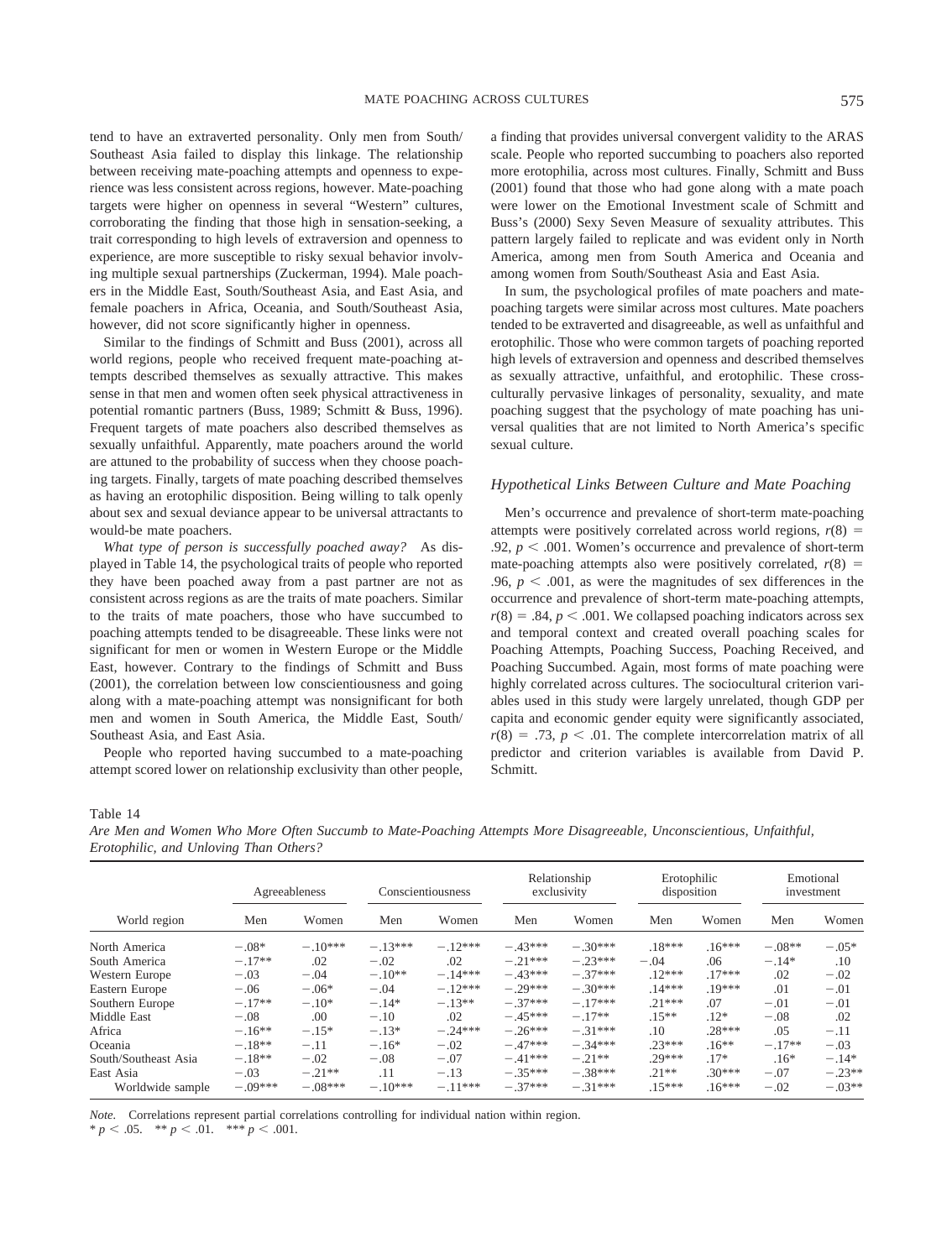

*Figure 1.* Gross domestic product (per capita) related to the occurrence of people succumbing to a short-term mate-poaching attempt across 10 world regions.

*Hypothesis 1.* According to sexual strategies theory (Buss & Schmitt, 1993), men desire multiple mating partners more than women do, with men's strategy of short-term mate poaching serving as a key avenue for obtaining multiple partners. We found that proportionately more men than women across all regions of the ISDP had attempted short-term mate poaches (see Table 2) and that proportionately more men than women had succumbed to short-term mate-poaching attempts (see Table 8). There was some evidence that women report more success when they attempt short-term mate poaching (see Table 5), a further indication that men more easily succumb to short-term mate attempts than women do. There also were indications that women report receiving shortterm poaching attempts more than men do (see Table 7), although this finding was limited to North America, Western Europe, Eastern Europe, the Middle East, Africa, Oceania, and East Asia. Most findings from this study supported Hypothesis 1 and, by implication, the broader theory that men desire multiple mates more than women do (see Schmitt & ISDP, 2003).

*Hypothesis 2.* According to strategic pluralism theory (Gangestad & Simpson, 2000), biparental care of children and marital fidelity should become more important in regions with high environmental stress. One potential indicator of environmental stress is scarcity of resources. The frequency of short-term mate poaching, therefore, should be lower in regions with fewer resources. The per capita GDP for each world region was related to several indexes of short-term mate poaching. Although GDP was not related to attempts at short-term poaching, GDP was correlated positively with the regional occurrence of successful short-term mate poaching in women,  $r(8) = .58$ ,  $p < .05$ . GDP also was significantly correlated with the rate at which women succumb to short-term poaching attempts,  $r(8) = .75$ ,  $p < .01$ . In men, this latter relationship fell just short of statistical significance,  $r(8) = .53$ ,  $p = .057$ . The prevalence of women succumbing to short-term mate poaches also was positively related to GDP,  $r(8) = .73$ ,  $p < .01$ . After collapsing across men and women, the relationship between GDP and the occurrence of succumbing to short-term mate-poaching attempts reached statistical significance,  $r(8) = .76$ ,  $p < .01$ . A scatterplot of this bivariate relationship across world regions is displayed in Figure 1. As predicted by strategic pluralism theory (Gangestad & Simpson, 2000), it appears that men and women in cultural regions with fewer resources tend not to engage in successful short-term mate poaching.<sup>1</sup>

Women appeared to be slightly more affected by scarcity of resources, with sex differences in the occurrence of successful short-term mate poaching,  $r(8) = -.56$ ,  $p < .05$ , and in succumbing to short-term mate poaching,  $r(8) = -.57$ ,  $p < .05$ , decreasing as regional resources increased. The negative correlation between resources and sex differences in short-term poaching also was

<sup>&</sup>lt;sup>1</sup> Tests for curvilinearity revealed no significant associations between predictors and criteria.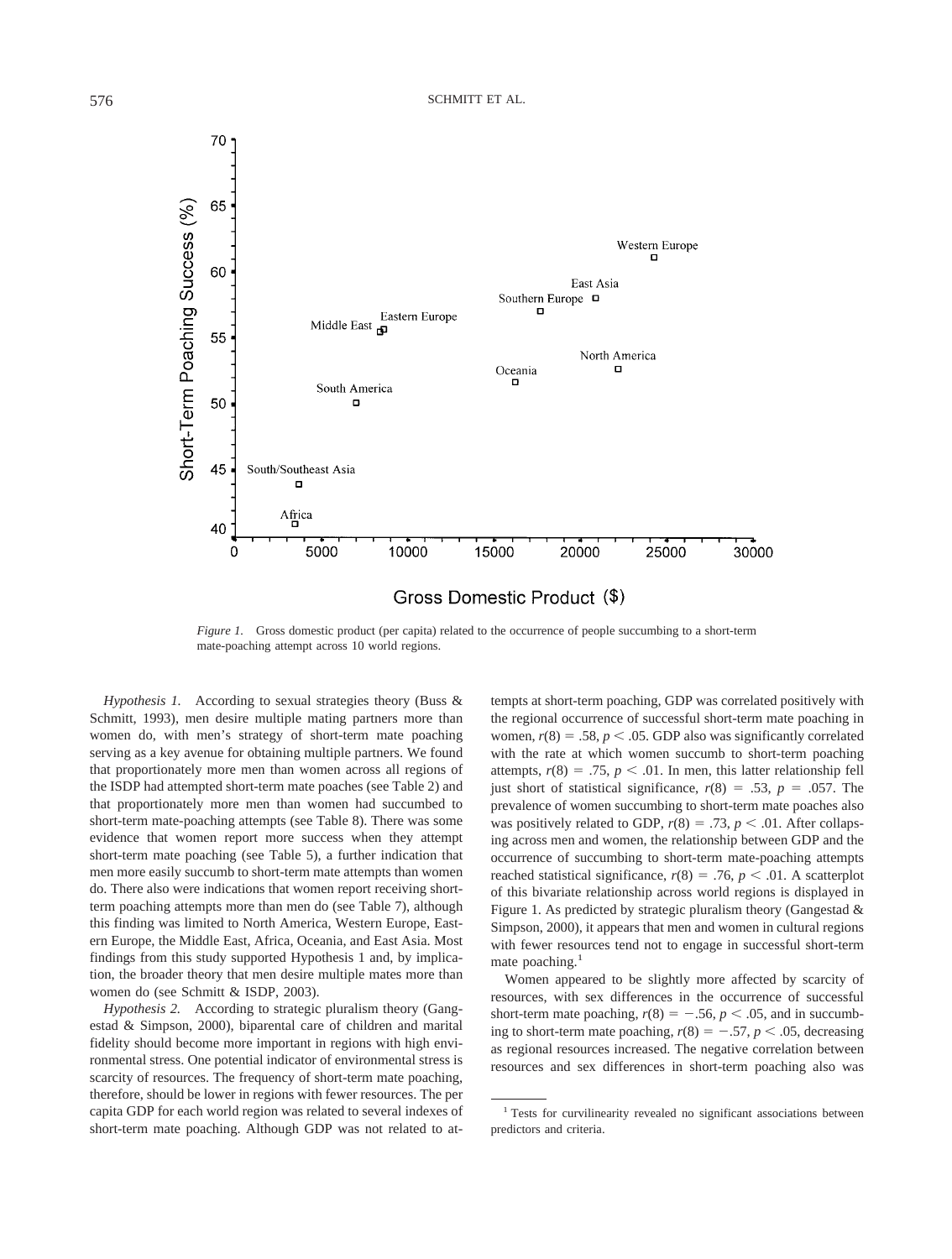evident in the occurrence,  $r(8) = -.78$ ,  $p < .01$ , and prevalence,  $r(8) = -.55$ ,  $p < .05$ , of self-reported poaching attempts. Thus, it appears that increased levels of resources lead to smaller sex differences in short-term poaching, primarily owing to the associated increase in women's short-term poaching.

We also related short-term mate-poaching experiences to the socioeconomic status of men and women within each of the 10 world regions of the ISDP. Of particular interest were the participants' reports of the socioeconomic status in which they were raised. As seen in Table 15, men who reported making more attempts at short-term poaching tended to come from a higher socioeconomic background,  $r(6684) = .05$ ,  $p < .001$ . Although small in magnitude, this significant finding was present within the specific regions of North America, Western Europe, the Middle East, and Africa. This trend also was present among women,  $r(9330) = .02$ ,  $p < .05$ , including within the specific regions of Southern Europe, South/Southeast Asia, and East Asia. As predicted, therefore, those with fewer resources tended to engage in less short-term mate poaching. Men's and women's rates of successful short-term poaching and reception of short-term poaching attempts, as well as men's succumbing to short-term poaching, also were significantly related to socioeconomic status in the predicted direction. Overall, these individual-level findings provide further support for Hypothesis 2 and for the broader theory of strategic pluralism (Gangestad & Simpson, 2000).

*Hypothesis 3.* According to theories concerning human sex ratios (Pedersen, 1991), as the ratio of men to women becomes unbalanced in a culture, the pressure for finding a suitable mate becomes greater on the more populous sex. Thus, in regions with more women than men (with what is traditionally referred to as a low sex ratio), it was expected that women would be more likely to engage in mate poaching. We found this to be the case, with the occurrence of women's short-term,  $r(8) = -.63$ ,  $p < .05$ , and long-term,  $r(8) = -.62$ ,  $p < .05$ , mate-poaching attempts negatively correlating with the average sex ratio across world regions. We also found that the regional prevalence of women's short-term poaching attempts was negatively correlated with sex ratio. However, we did not find that men's mate poaching increased with sex ratio. Instead, men's poaching rates were negatively associated with sex ratio across most indexes of poaching. Contrary to sexratio theory, therefore, men in cultures with a surplus of men reported fewer poaching attempts and poaching successes. Figure 2 portrays the regional levels of long-term mate-poaching attempts (after collapsing across men and women) related to sex ratios across world regions. Overall, regardless of whether short-term or long-term poaching was considered, poaching rates tended to increase when the percentage of women increased across regions. As a result, sex-ratio theory was only partially confirmed in this study.

*Hypothesis 4.* According to social structural theory (Eagly & Wood, 1999; Wood & Eagly, 2002), women's greater access to political and economic power should be associated with smaller sex differences in sexuality. Several of the ISDP findings support this hypothesis. For example, sex differences in the occurrence of short-term mate-poaching attempts tended to be smaller in regions with greater gender equality, as assessed by the Gender Development Index,  $r(8) = -.85$ ,  $p < .001$ . The relationship between gender equality and sex differences in mate poaching appeared to result primarily from women's increased poaching behavior in egalitarian regions. Men's mate-poaching experiences tended to decrease in some instances. For example, the prevalence of men's long-term poaching attempts was negatively correlated with gender egalitarianism,  $r(8) = -.62$ ,  $p < .05$ . For women, long-term poaching attempts were positively correlated with gender egalitarianism,  $r(8) = .45$ ,  $p < .10$ , though this association was only marginally significant.

Women's access to greater political power, as indexed by the percentage of women in parliament, was associated with increased poaching by women. Men's poaching, however, also increased with women's increased access to political power. For example, the occurrence of women's short-term poaching attempts was positively correlated with political equality,  $r(8) = .72$ ,  $p < .01$ , as was the prevalence of short-term poaching attempts,  $r(8) = .72$ ,  $p < .01$ . For men, the occurrence of short-term poaching attempts was positively correlated with political equality,  $r(8) = .50$ ,  $p <$ .10, though again this association was only marginally significant.

Table 15

*Prevalence of Short-Term Mate Poaching Related to Socioeconomic Status Across 10 World Regions*

| World region         | Short-term mate-poaching experiences |                   |          |                  |          |                   |                    |          |  |  |  |
|----------------------|--------------------------------------|-------------------|----------|------------------|----------|-------------------|--------------------|----------|--|--|--|
|                      |                                      | Poaching attempts |          | Poaching success |          | Poaching received | Poaching succumbed |          |  |  |  |
|                      | Men                                  | Women             | Men      | Women            | Men      | Women             | Men                | Women    |  |  |  |
| North America        | $.07**$                              | .00               | $.07*$   | .04              | .05      | .00               | $.09**$            | .01      |  |  |  |
| South America        | $-.07$                               | .02               | .11      | $-.08$           | $-.02$   | .01               | $-.06$             | $-.02$   |  |  |  |
| Western Europe       | $.11***$                             | .01               | $.12***$ | .01              | $.11***$ | $.06*$            | .04                | $-.02$   |  |  |  |
| Eastern Europe       | .06                                  | .02               | $-.02$   | .00.             | .06      | .03               | $-.02$             | $-.03$   |  |  |  |
| Southern Europe      | .05                                  | $.14***$          | .04      | $.14*$           | .03      | $.10*$            | .01                | .00      |  |  |  |
| Middle East          | $.09*$                               | $-.08$            | $.22**$  | $-.11$           | .07      | $-.09*$           | .03                | .04      |  |  |  |
| Africa               | $.12**$                              | .00               | $.11*$   | $.15*$           | $.10**$  | .06               | $.13**$            | $-.06$   |  |  |  |
| Oceania              | .09                                  | .05               | .05      | $-.14$           | .05      | .10               | $-.03$             | $-.14*$  |  |  |  |
| South/Southeast Asia | .12                                  | $.16**$           | .10      | .16              | .02      | $.16**$           | .13                | $.26***$ |  |  |  |
| East Asia            | .05                                  | $.08*$            | .05      | .11              | $.09*$   | $.08*$            | $-.02$             | .03      |  |  |  |
| Worldwide sample     | $.05***$                             | $.02*$            | $.10***$ | $.05***$         | $.05***$ | $.04***$          | $.03*$             | .02      |  |  |  |

*Note.* Correlations represent partial correlations controlling for individual nation within region.

 $* p < .05.$  \*\*  $p < .01.$  \*\*\*  $p < .001.$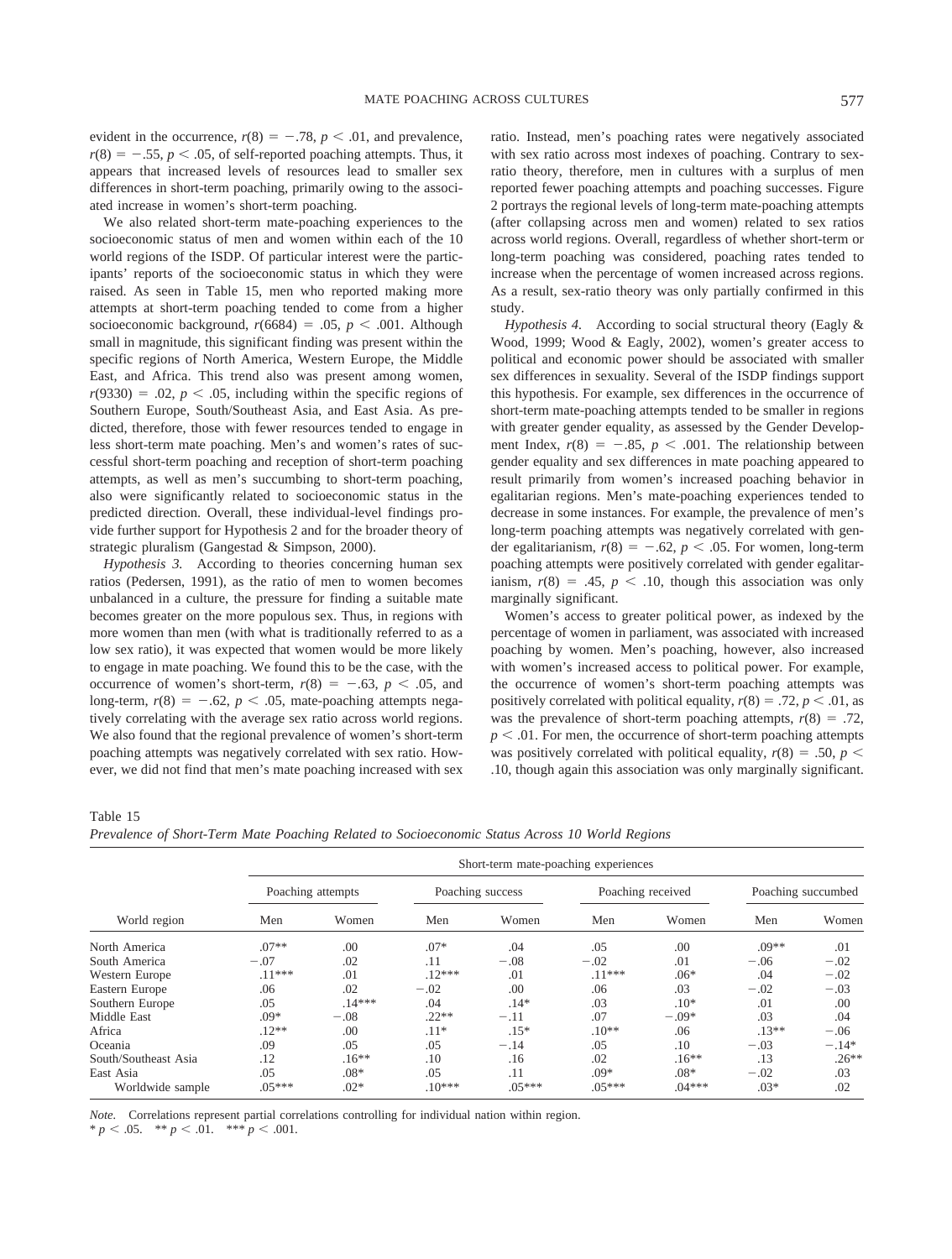

*Figure 2.* Operational sex ratio related to the percentage of people who have attempted to poach a long-term mate across 10 world regions.

Overall, social structural theory was largely supported in this study.

#### Discussion

Mate-poaching experiences can have important social consequences for all those involved, including retributional violence, social ostracism, cuckoldry, jealousy, and relationship dissolution (Schmitt & Buss, 2001; Schmitt & Shackelford, 2003). Unfortunately, mate poaching is often cloaked in secrecy, making it difficult to study with the research methods currently available to social scientists. Even so, the present findings—based on anonymous self-report surveys administered to 16,954 people around the world—yield three fundamental conclusions. First, mate poaching is a cultural universal, at least across the 10 world regions of the ISDP. Many people from North America, South America, Western Europe, Eastern Europe, Southern Europe, the Middle East, Africa, Oceania, South/Southeast Asia, and East Asia report that they have attempted, received, and occasionally succumbed to the experience of poaching. Second, mate poachers and their targets possess the same basic personality traits across all world regions, with extraversion, agreeableness, openness, and erotophilia serving as the primary correlates of mate poaching. Third, mate-poaching experiences are associated with aspects of culture in ways that support several evolutionary theories of human mating. Each of these findings, along with associated limitations, is addressed more fully below.

#### *Frequency of Mate Poaching*

Across the 10 world regions of the ISDP, around 60% of men and 40% of women admit that they have tried to poach someone else's partner, either for the purpose of having a short-term sexual relationship or for the purpose of forming a new long-term mating alliance. Among those who have attempted to poach, the occurrence of successful poaching was substantial (often over 80%). The prevalence of short-term and long-term mate-poaching attempts only ranged from "rarely" to "seldom," but the prevalence rating of success among those who have attempted poaching centered on the midpoint (i.e., "moderate success") of the scales used in this study.

Nearly 70% of people report that someone has tried to poach them, and around 50% of those who have been tempted by a would-be mate poacher have succumbed to that attempt. Given that a single poaching attempt can cause significant discord in a romantic relationship and that merely one poaching success can result in severe social and reproductive consequences, the current findings suggest that the problem of mate poaching has farreaching relevance. Whether in the form of brief short-term desertions or permanent long-term defections, it appears that mate poaching is a culturally universal human experience, one that is undoubtedly related to the strong feelings of jealousy, rage, and betrayal that have coevolved as part of the human condition (Buss, 2000; Shackelford & Buss, 1996; Shackelford et al., 2000).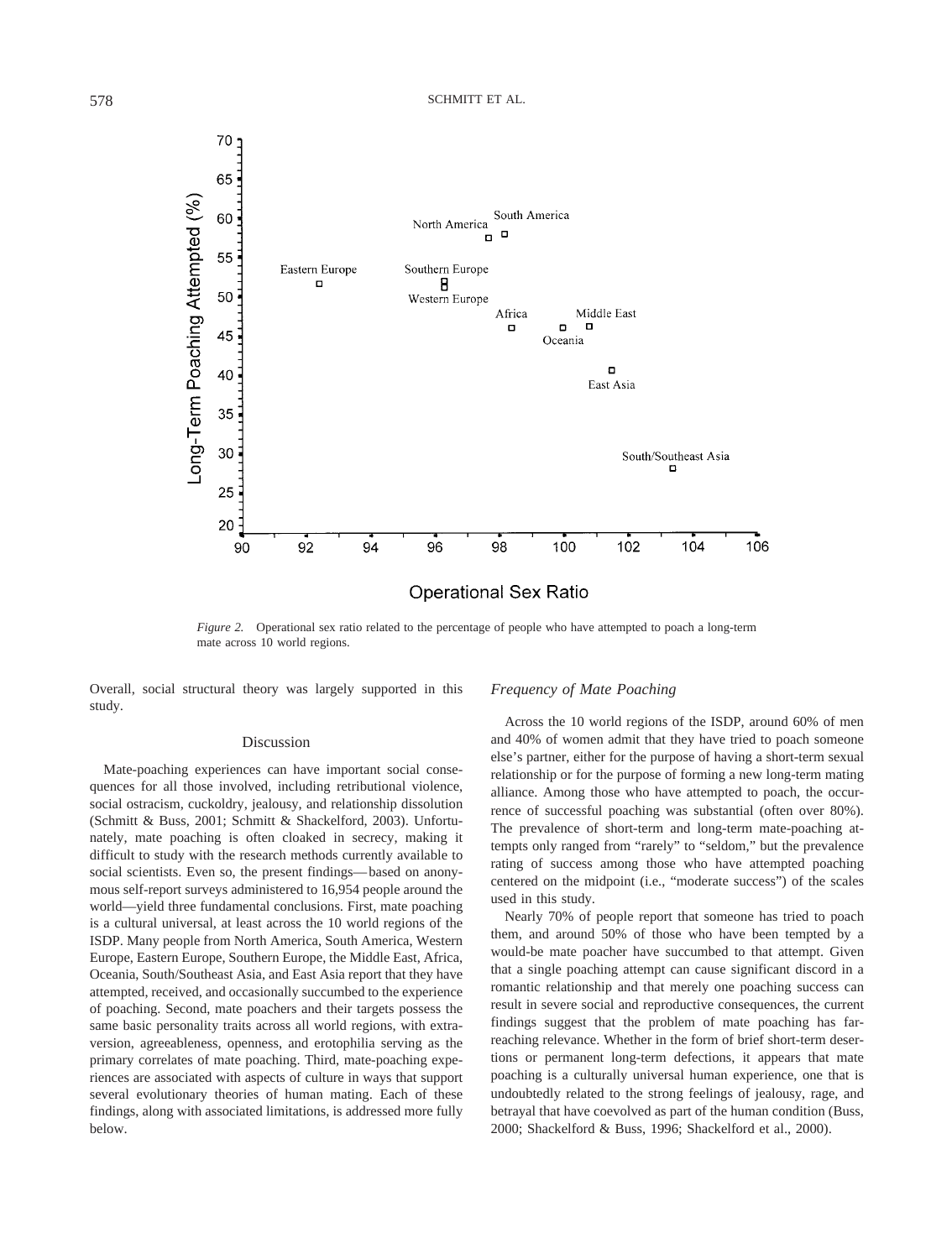Mate poaching sometimes leads to positive outcomes as well. In almost every region we studied, around 10% of romantic relationships were the result of mate poaching, and around 3% were the result of two people poaching one another out of their old relationships and into a new mateship. Mate poaching, it appears, can lead to the successful development of new romantic partnerships. How long these poaching-based relationships will last is an important question for future research. In this study, we can gain some insight into this question by examining the personal characteristics of mate poachers.

### *Personality of Mate Poaching*

The personal characteristics of those who poach and those who are targets of poaching conform to a consistent pattern across most world regions. Those who attempt to poach another's partner are especially extraverted, disagreeable, unconscientious, unfaithful, and erotophilic. As documented in previous studies, mate poachers appear to possess certain personality traits (i.e., assertiveness combined with the tendency to be unempathetic) that are indicative of narcissism (see Foster et al., 2002) and may reflect a heritable or ecologically evoked orientation to short-term mating more generally (Bailey, Kirk, Zhu, Dunne, & Martin, 2000; MacDonald, 1998; Rowe, 2002). Among those who attempt to poach, the most successful mate poachers are those who are open to experience, sexually attractive, unfaithful, and erotophilic. The finding that those with high sexual attractiveness are more successful would seem to confirm that the mate preferences involved in general romantic attraction (Buss & Schmitt, 1993) are operative in the psychology of human mate poaching as well.

Common targets of mate poaching express high levels of extraversion, openness, attractiveness, unfaithfulness, and erotophilia. Those who succumb to mate poachers are particularly disagreeable, unconscientious, unfaithful, erotophilic and, in Western cultures, unloving. This heuristic guide to the psychology of mate poachers and those who are poached should be useful to future studies in which individual differences in mate poaching and their implications are more fully explored. As a whole, these results suggest that mate poaching is an important and, at least in some ways, psychologically distinct form of romantic attraction. It also can be concluded that, although mate poaching leads to new relationships, the personality traits of those who engage in and succumb to mate poaching (i.e., disagreeableness, unfaithfulness, and erotophilia) lead us to conclude that these new relationships may not be long lasting.

### *Culture of Mate Poaching*

We tested four hypotheses about the cultural patterns and universals of human mate poaching. Hypothesis 1 was strongly supported. Proportionately more men than women pursue short-term mate poaching across all ISDP regions. This is true when assessed in terms of the occurrence and prevalence of short-term mate poaching. Men also disproportionately succumb to women's shortterm poaching attempts. Whether assessed with occurrence or prevalence rates, the ISDP findings confirm that men seek and go along with short-term mate poaching more than women do, precisely as predicted by sexual strategies theory (Buss & Schmitt, 1993).

Two other findings provide support for Hypothesis 1. First, women tend to report receiving more short-term poaching attempts than men, though this sex difference is limited to prevalence rates in North America, Western Europe, Eastern Europe, the Middle East, Africa, and Oceania. Given the tendency for men to overperceive the sexual interests and intentions of women (Haselton & Buss, 2000), this finding provides a reasonable level of support for Hypothesis 1. Second, women in several world regions report significantly more success than men do when pursuing short-term poaches. Again, this is not a universal finding and is limited to prevalence rates in the regions of North America, Western Europe, Eastern Europe, and Oceania. Overall, this portrait of short-term poaching confirms that men seek out short-term mateships more than women and buttresses the more general hypothesis that men possess psychological adaptations that give rise to the desire for multiple sexual partners (Buss & Schmitt, 1993; Schmitt & ISDP, 2003).

Hypothesis 2 was partially supported. Across some, but not all, measures of short-term mate poaching, regions with fewer resources tend to have lower rates of short-term mate poaching. These findings support the view that humans might possess environmentally sensitive adaptations that influence mating strategy. When in resource-poor environments, it appears that humans pursue more long-term, monogamous mating strategies. When in resource-rich environments, in contrast, short-term strategies that include mate-poaching behaviors are more common, a finding that fits with the functional view of strategic pluralism theory (Gangestad & Simpson, 2000). Still, given the correlational methodology of the present investigation, this conclusion must be considered tentative. Future longitudinal studies showing shifts in poaching behavior that correspond with concurrent shifts in resources across cultures would bring much needed convergent support for this hypothesis.

The associations among environmental indicators and matepoaching behaviors in this study seem to run counter to some well-established findings of attachment researchers. Several studies have shown that children from poor, unstable, and high-stress home environments tend to develop insecure parent–child attachment styles (Belsky, 1999), attachment styles that presumably give rise to insecure romantic attachment orientations in adulthood (Belsky, Steinberg, & Draper, 1991). These insecure adult attachments are thought to share many of the basic features of short-term mating strategies (Kirkpatrick, 1998), including earlier and more prolific reproduction (Chisholm, 1996). Thus, an attachment perspective would expect that people from resource-poor regions (i.e., low GDP) would exhibit more short-term mate poaching, not less as was evident in the current ISDP investigation.

A recent study by Barber (2003) may shed light on these conflicting pieces of evidence. Barber documented across 85 nations that national levels of GDP were negatively related to teen birth rates. Thus, resource-poor environments were associated with higher rates of early reproduction, precisely as predicted from the attachment perspective. However, resource-poor environments (i.e., lower levels of GDP) also were associated with lower nonmarital or single-mother birth rates. Thus, as cultural regions possessed greater resources, Barber (2003) found that rates of women giving birth without being married (i.e., more short-term mating) actually increased, precisely as predicted by strategic pluralism theory (Gangestad & Simpson, 2000). An integrated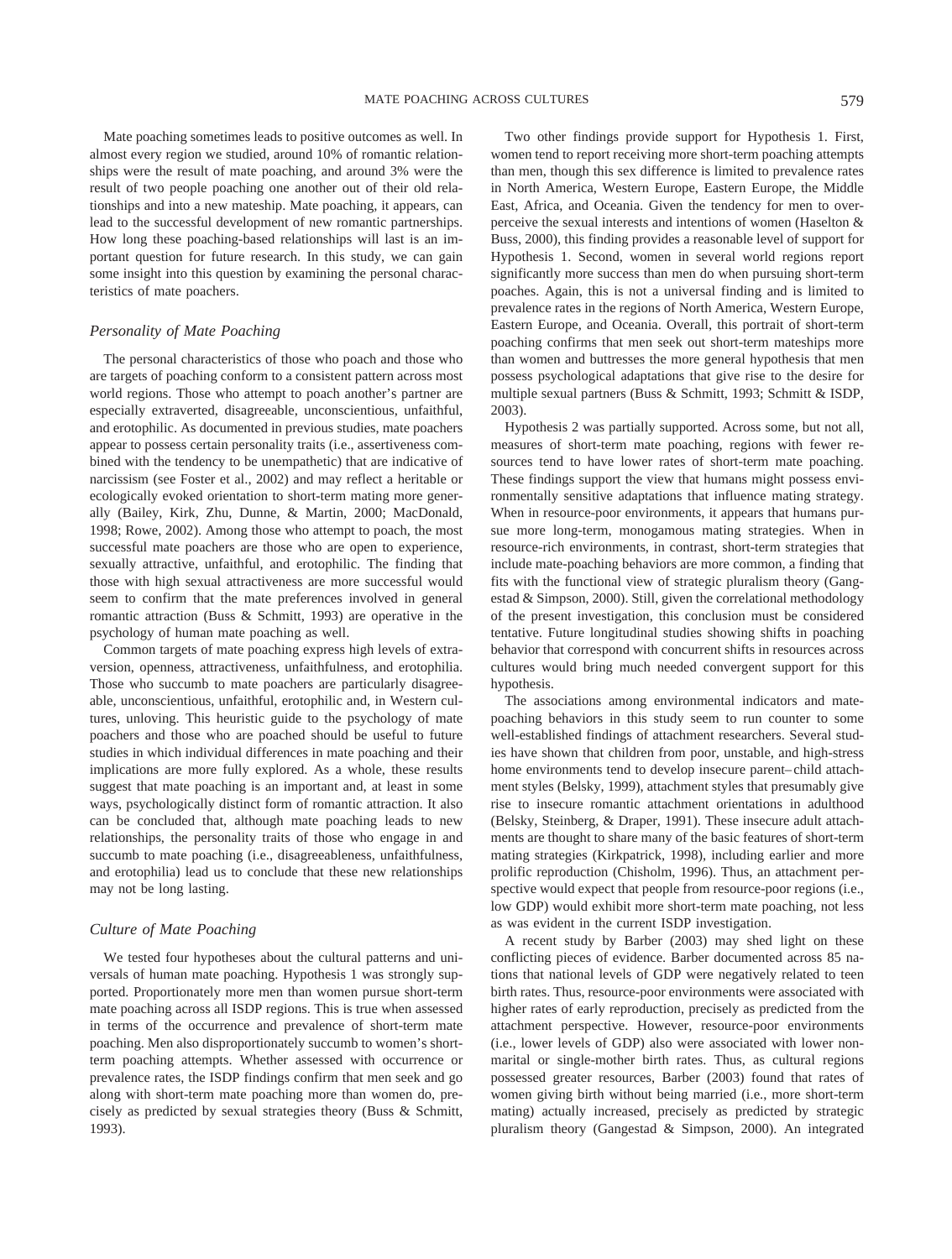explanation of these findings and those of the current study may reside in the idea that environmental resource levels affect different components of short-term mating strategies in different ways. The early reproduction component of short-term mating (e.g., high teen birth rates) appears to be activated or evoked by exposure to low-resource levels. The adult components of short-term mating (e.g., high single-parenthood and more prevalent short-term poaching) appear to be activated by high-resource levels. Future studies looking at these variables both within and across cultures, particularly those that study changes over time, will be needed to fully address this issue.

Hypothesis 3 received partial support (Pedersen, 1991). As the number of women outsizes the number of men across regions (i.e., low sex ratios), women are more likely to engage in mate poaching. This is true for both short-term and long-term poaching among women. As the number of men outsizes the number of women, however, men are not more likely to engage in mate poaching. Instead, men's poaching rates are negatively associated with sex ratio. Why does an excess of women, but not men, lead to more poaching by both sexes? One speculation is that shifts in sex ratio drive mating systems as a whole, not just the mating psychology of one sex. When women are abundant and men are a scarce resource, men may be able to command more promiscuity on the part of women, and the entire mating system (for both men and women) may shift toward promiscuity (Schmitt, 2003). Regardless of whether men's or women's short-term or long-term poaching is considered, mate poaching (a form of promiscuity) tends to increase overall when the percentage of women increases across regions. Barber (2003) found similar results with male-biased sex ratios correlating negatively with both teen birth rates and singleparent rates across 85 nations.

Hypothesis 4 was largely supported (Eagly & Wood, 1999). As women's access to resources increases across regions, women's rates of short-term poaching increase and sex differences in shortterm mate poaching are reduced. In many cases, men's short-term poaching also increases, but to a lesser extent than women's. Women's greater access to political power is equally associated with increases in women and men's poaching-related behavior and, as a result, sex differences in poaching are generally unrelated to the prevalence of women in parliament across regions. Apparently, greater political gender equity does not always result in attenuated sex differences. Instead, it appears to accentuate both men and women's poaching-related behavior (see also Schmitt, 2003).

Overall, the influence of culture on human mate poaching appears to be profound. Although proportionately more men than women seek short-term mate poaches across all regions of the ISDP, this effect is tempered by several cultural factors. When in resource-rich environments, for example, both men and women tend to engage in more short-term mate poaching. When women gain access to greater resources, women especially tend to engage in more short-term mate poaching and, as a result, the magnitude of sex differences in seeking and succumbing to short-term poaches is attenuated (though never eliminated). Finally, when the number of women is greater than the number of men in a region, people tend to engage in long-term and short-term mate poaching at higher rates as the entire mating system moves toward sexual promiscuity.

In science, the most valued studies often are those that directly contrast competing theories and are able to rule out one hypothesis in favor of another. In the present study, the most consistent finding was that men more than women seek and succumb to short-term mate poaching across all regions of the ISDP. However, all theories of human mating subjected to testing in this study received at least some empirical support. As a result, we are left with the relatively unsatisfying conclusion that mate-poaching experiences are predictable from several theoretical perspectives, none of which is conspicuously superior to the others. Perhaps in future investigations, additional measures and variables can be used that will better determine whether one of these competing theories is superior to the others.

#### *Limitations and Future Research Directions*

This study is limited in several ways. Five particular concerns lead us to interpret our results with caution. First, the samples included in this study are mostly comprised of undergraduate students. A number of studies suggest that many undergraduates do form long-term mating relationships, with roughly 50% being in enduring relationships at any one point in time (Buss et al., 1992; Schmitt & Buss, 2001). A case can be made that issues of mate poaching are more prevalent for young adults than for other samples. Future research nevertheless should explore matepoaching frequency and personality among older, more diverse, and more committed samples. A number of studies suggest that men are most jealous and vigilant about potential poachers when married to young and attractive women (Buss & Shackelford, 1997), suggesting that young married couples might be an ideal sample to study issues of mate-poaching psychology. On the other hand, actual rates of infidelity appear to increase among women in the mid-30s (Baker & Bellis, 1995), suggesting that sexual desertions (which may reflect successful short-term mate-poaching attraction) are more common in later stages of adulthood. Studies of different age samples could explore these important developmental and life span dimensions of the mate-poaching experience.

Second, participants were not asked about the quality or satisfaction of their previous or current relationships. It seems likely that the quality of romantic relationships would be a determining factor in making mate-poaching attempts (Schmitt & Buss, 2001). The percentages of men and women who are in unsatisfying relationships, however, may vary cross-culturally with marriage customs, degree of matrilocality, and economic conditions. These extraneous factors, therefore, may be associated with the regional and sex differences found in the current study. Although the precise connections among these factors may be difficult to determine, it will be especially important for future investigations of mate poaching to assess the quality or satisfaction people have with their current relationships.

A third shortcoming of this study is that some samples may have been especially unrepresentative of their region. In the ISDP samples from Africa, for example, most participants were college students. College students are probably unrepresentative of African populations, perhaps more so than for other world regions. In addition, several nations from the full ISDP were not administered the mate-poaching questions from the ISDP survey. Nations such as Jordan, India, and Fiji would have added more variability to our regional database and improved the testing of evolutionary and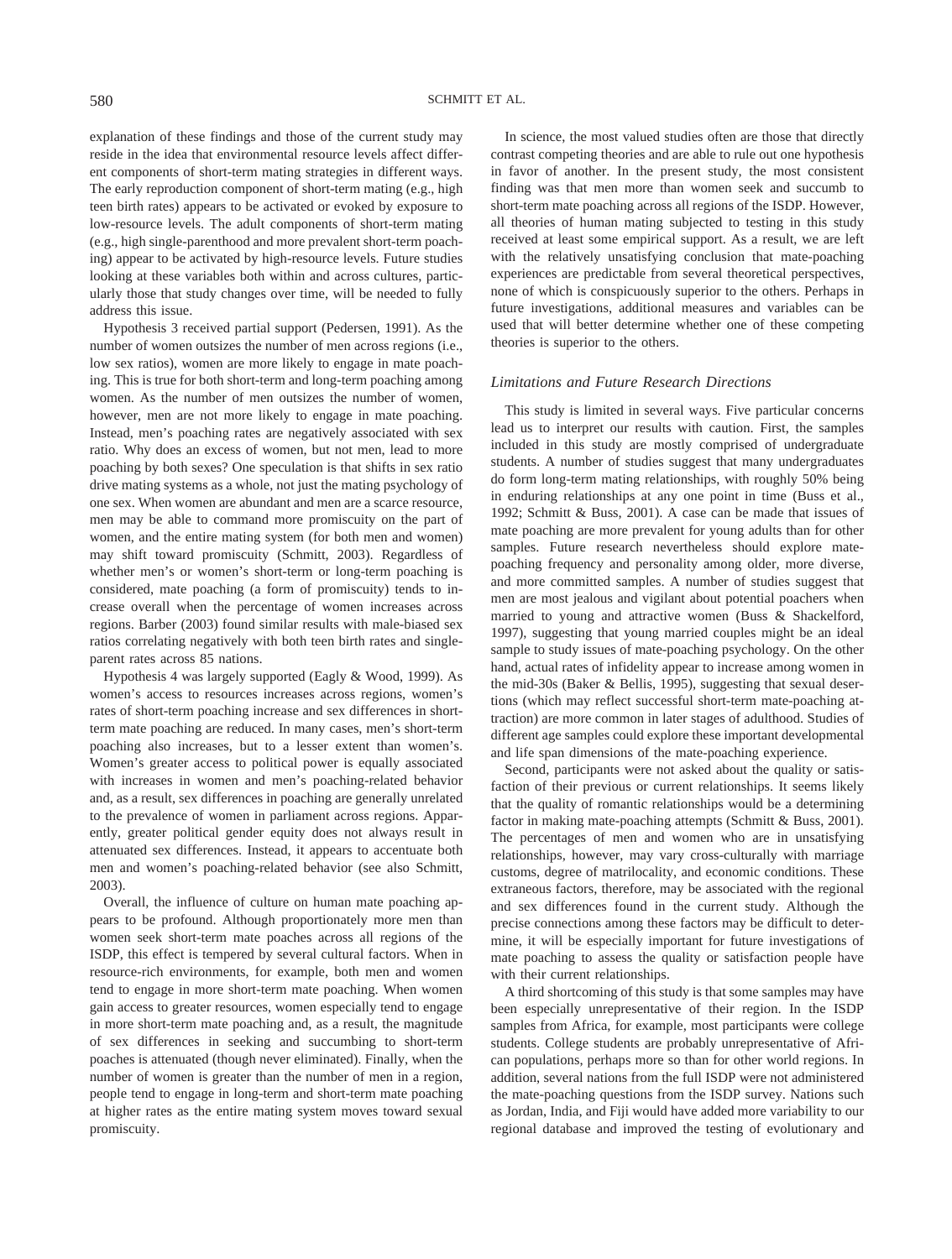social-role theories. Future research that includes larger and truly representative samples from a wider range of cultural regions is needed to more accurately relate United Nations databases to profiles of mate poaching.

A fourth limitation of the current study involves the region-level evaluation of the current set of hypotheses. Indeed, even the use of national indexes such as GDP and other United Nations indicators is less than ideal for testing many of the theories presented in this article. Although GDP certainly reflects some degree of environmental demand, it is not a measure of the demanding nature of environments, in situ. It is simply a regional average that may have only limited relationships with an individual participant's family history and socioeconomic condition. We did measure individual socioeconomic status and this was related in predictable ways to poaching behavior. However, we feel the current analyses should be considered merely a first step in theory testing and development concerning the patterns and universals of human mate poaching across cultures.

A final limitation of the current study is its reliance on selfreport methodology. When comparing the scores of different cultures on mate-poaching scales, any observed differences may be due not only to a real cultural disparity in some aspect of poaching, but also to inappropriate translations, biased sampling, or the nonidentical response styles of people from different cultures (Grimm & Church, 1999). In this study, it was assumed that reported perceptions of mate poaching were reasonably veridical representations of actual mate-poaching experiences. The many universal personality correlates suggest that our key concepts were being similarly measured across languages. Fully establishing veridicality would be an extraordinarily difficult task, given that mate poaching is often conducted in secret, making observational studies almost impossible to conduct. Still, in-depth interviews of successful mate poachers, as well as those who have been lured by mate poaching, may be one step toward providing convergent evidence of the current results. Perhaps assessing mate-poaching reactions in laboratory experiments (e.g., Schmitt, Couden, & Baker, 2001) or capitalizing on social psychological principles such as contrast effects (e.g., Kenrick, Neuberg, Zierk, & Krones, 1994) would help to establish the validity of the sex and regional differences in mate poaching found in this study. Cross-cultural studies in which more specific poaching behaviors are assessed, such as whether people have kissed someone who was already in a relationship, would further allow for clearer measurement equivalence across cultures and languages. Although the current study is the broadest investigation ever undertaken to reveal this hidden side of human romance, the clandestine complexity of mate poaching leaves much work to be done.

#### References

- Abbey, A. (1982). Sex differences in attributions for friendly behavior: Do males misperceive females' friendliness? *Journal of Personality and Social Psychology, 32,* 830–838.
- Ashton, M. C., Lee, K., & Paunonen, S. V. (2002). What is the central feature of extraversion?: Social attention versus reward sensitivity. *Journal of Personality and Social Psychology, 83,* 245–251.
- Bailey, J. M., Kirk, K. M., Zhu, G., Dunne, M. P., & Martin, N. G. (2000). Do individual differences in sociosexuality represent genetic or environmentally contingent strategies? Evidence from the Australian twin registry. *Journal of Personality and Social Psychology, 78,* 537–545.
- Baker, R. R., & Bellis, M. A. (1995). *Human sperm competition.* London: Chapman & Hall.
- Barash, D. P., & Lipton, J. E. (2001). *The myth of monogamy.* New York: Freeman.
- Barber, N. (2003). Paternal investment prospects and cross-national differences in single parenthood. *Cross-Cultural Research, 37,* 163–177.
- Belsky, J. (1999). Modern evolutionary theory and patterns of attachment. In J. Cassidy & P. R. Shaver (Eds.), *Handbook of attachment* (pp. 141–161). New York: Guilford Press.
- Belsky, J., Steinberg, L., & Draper, P. (1991). Childhood experience, interpersonal development, and reproductive strategy: An evolutionary theory of socialization. *Child Development, 62,* 647–670.
- Benet-Martínez, V., & John, O. P. (1998). Los Cinco Grandes across cultures and ethnic groups: Multitrait-multimethod analyses of the Big Five in Spanish and English. *Journal of Personality and Social Psychology, 75,* 729–750.
- Birkhead, T. (2000). *Promiscuity: An evolutionary history of sperm competition.* Cambridge, MA: Harvard University Press.
- Bleske, A. L., & Shackelford, T. K. (2001). Poaching, promiscuity, and deceit: Combating mating rivalry in same-sex friendships. *Personal Relationships, 8,* 407–424.
- Blumstein, P., & Schwartz, P. (1983). *American couples.* New York: Morrow.
- Brislin, R. W. (1980). Translation and content analysis of oral and written material. In H. C. Triandis & J. W. Berry (Eds.), *Handbook of crosscultural psychology* (Vol. 1, pp. 389–444). Boston: Allyn & Bacon.
- Broude, G. J., & Greene, S. J. (1976). Cross-cultural codes on twenty sexual attitudes and practices. *Ethnology, 15,* 409–438.
- Brown, D. E. (1991). *Human universals.* New York: McGraw-Hill.
- Buss, D. M. (1989). Sex differences in human mate preferences: Evolutionary hypotheses tested in 37 cultures. *Behavioral and Brain Sciences, 12,* 1–49.
- Buss, D. M. (2000). *The dangerous passion.* New York: Free Press.
- Buss, D. M., Larsen, R., Westen, D., & Semmelroth, J. (1992). Sex differences in jealousy: Evolution, physiology, and psychology. *Psychological Science, 3,* 251–255.
- Buss, D. M., & Schmitt, D. P. (1993). Sexual strategies theory: An evolutionary perspective on human mating. *Psychological Review, 100,* 204–232.
- Buss, D. M., & Shackelford, T. K. (1997). From vigilance to violence: Mate retention tactics in married couples. *Journal of Personality and Social Psychology, 72,* 346–361.
- Cerda-Flores, R. M., Barton, S. A., Marty-Gonzalez, L. F., Rivas, F., & Chakraborty, R. (1999). Estimation of nonpaternity in the Mexican population of Nuevo Leon: A validation study of blood group markers. *American Journal of Physical Anthropology, 109,* 281–293.
- Chisholm, J. S. (1996). The evolutionary ecology of attachment organization. *Human Nature, 7,* 1–38.
- Church, A. T. (2001). Personality measurement in cross-cultural perspective. *Journal of Personality, 69,* 979–1006.
- Cohen, J. (1988). *Statistical power analysis for the behavioral sciences* (2nd ed.). Hillsdale, NJ: Erlbaum.
- Cronk, L. (1999). *That complex whole: Culture and the evolution of human behavior.* Boulder, CO: Westview Press.
- Daly, M., & Wilson, M. (1988). *Homicide.* Hawthorne, NY: Aldine.
- Eagly, A. H. (1987). *Sex differences in social behavior: A social-role interpretation.* Hillsdale, NJ: Erlbaum.
- Eagly, A. H., & Wood, W. (1999). The origins of sex differences in human behavior: Evolved dispositions versus social roles. *American Psychologist, 54,* 408–423.
- Fisher, H. (1987). The four year itch. *Natural History, 10,* 22–29.
- Fisher, W. A., Byrne, D., White, L. A., & Kelley, K. (1988). Erotophobiaerotophilia as a dimension of personality. *Journal of Sex Research, 25,* 123–151.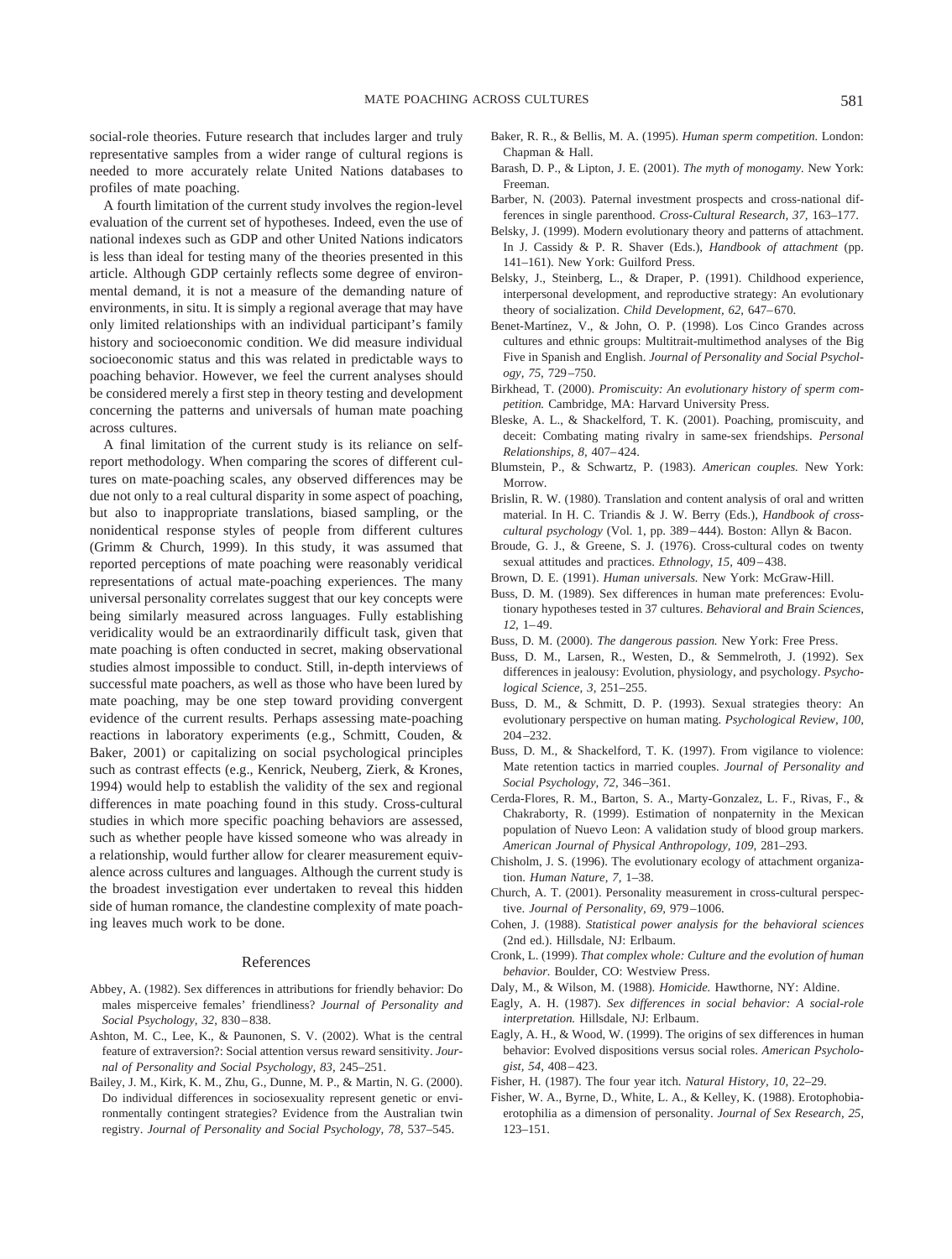- Foley, R. (1996). The adaptive legacy of human evolution: A search for the environment of evolutionary adaptedness. *Evolutionary Anthropology, 5,* 194–203.
- Foster, J. D., Shrira, I., Campbell, W. K., & Stone, E. A. (2002, June). *Mate poaching, narcissism, and empathy.* Poster session presented at the 14th Annual Meeting of the Human Behavior and Evolution Society, New Brunswick, NJ.
- Frayser, S. (1985). *Varieties of sexual experience: An anthropological perspective.* New Haven, CT: HRAF Press.
- Gangestad, S. W. (2001). Adaptive design, selective history, and women's sexual motivations. In J. A. French, A. C. Kamil, & D. W. Leger (Eds.), *Evolutionary psychology and motivation* (pp. 37–74). Lincoln: University of Nebraska Press.
- Gangestad, S. W., & Simpson, J. A. (2000). The evolution of human mating: Trade-offs and strategic pluralism. *Behavioral and Brain Sciences, 23,* 573–587.
- Gangestad, S. W., & Thornhill, R. (1997). Human sexual selection and developmental stability. In J. A. Simpson & D. T. Kenrick (Eds.), *Evolutionary social psychology* (pp. 169–195). Mahwah, NJ: Erlbaum.
- Gaulin, S. J. C. (1997). Cross-cultural patterns and the search for evolved psychological mechanisms. In G. R. Bock & G. Cardew (Eds.), *Characterizing human psychological adaptations* (pp. 195–207). Chichester, England: Wiley.
- Glass, S. P., & Wright, T. L. (1985). Sex differences in type of extramarital involvement and marital dissatisfaction. *Sex Roles, 12,* 1101–1120.
- Goldberg, L. R. (1992). The development of markers for the Big-Five factor structure. *Psychological Assessment, 4,* 26–42.
- Graziano, W. G., & Eisenberg, N. H. (1997). Agreeableness: A dimension of personality. In R. Hogan, J. Johnson, & S. Briggs (Eds.). *Handbook of personality psychology* (pp. 795–824). San Diego, CA: Academic Press.
- Greiling, H., & Buss, D. M. (2000). Women's sexual strategies: The hidden dimension of short-term mating. *Personality and Individual Differences, 28,* 929–963.
- Grimm, S. D., & Church, A. T. (1999). A cross-cultural study of response biases in personality measures. *Journal of Research in Personality, 33,* 415–441.
- Gross, M. R. (1996). Alternative reproductive strategies and tactics: Diversity within the sexes. *Trends in Ecology and Evolution, 11,* 92–98.
- Grosskopf, D. (1983). *Sex and the married woman.* New York: Simon & Schuster.
- Guttentag, M., & Secord, P. F. (1983). *Too many women? The sex ratio question.* Beverly Hills, CA: Sage.
- Haselton, M. G., & Buss, D. M. (2000). Error management theory: A new perspective on biases in cross-sex mind reading. *Journal of Personality and Social Psychology, 78,* 81–91.
- Hogan, J., & Ones, D. S. (1997). Conscientiousness and integrity at work. In R. Hogan, J. Johnson, & S. Briggs (Eds.), *Handbook of personality psychology* (pp. 849–870). San Diego, CA: Academic Press.
- Hrdy, S. B. (1981). *The woman that never evolved.* Cambridge, MA: Harvard University Press.
- Kasser, T., & Sharma, Y. S. (1999). Reproductive freedom, educational equality, and females' preference for resource-acquisition characteristics in mates. *Psychological Science, 10,* 374–377.
- Kenrick, D. T., Neuberg, S. L., Zierk, K. L., & Krones, J. M. (1994). Evolution and social cognition: Contrast effects as a function of sex, dominance, and physical attractiveness. *Personality and Social Psychology Bulletin, 20,* 210–217.
- Kenrick, D. T., Sadalla, E. K., Groth, G., & Trost, M. R. (1990). Evolution, traits, and the stages of human courtship: Qualifying the parental investment model. *Journal of Personality, 58,* 97–116.
- Kirkpatrick, L. A. (1998). Evolution, pair-bonding, and reproductive strategies: A reconceptualization of adult attachment. In J. A. Simpson &

W. S. Rholes (Eds.), *Attachment theory and close relationships* (pp. 353–393). New York: Guilford Press.

- Laumann, E. O., Gagnon, J. H., Michael, R. T., & Michaels, S. (1994). *The social organization of sexuality.* Chicago: University of Chicago Press.
- Lee, R. B., & Daly, R. (Eds.). (1999). *The Cambridge encyclopedia of hunters and gatherers.* Cambridge, England: Cambridge University Press.
- Maccoby, E. E. (1998). *The two sexes.* Cambridge, MA: Harvard University Press.
- MacDonald, K. B. (1998). Evolution, culture, and the Five-Factor Model. *Journal of Cross-Cultural Psychology, 29,* 119–149.
- Macintyre, S., & Sooman, A. (1991). Non-paternity and prenatal genetic testing. *Lancet, 338,* 869–871.
- Moore, M. M. (1995). Courtship signaling and adolescents: "Girls just wanna have fun"? *Journal of Sex Research, 32,* 319–328.
- Neel, J. V., & Weiss, K. M. (1975). The genetic structure of a tribal population, the Yanomama Indians: XIII. Biodemographic studies. *American Journal of Physical Anthropology, 42,* 25–51.
- Pasternak, B., Ember, C., & Ember, M. (1997). *Sex, gender, and kinship: A cross-cultural perspective.* Upper Saddle, NJ: Prentice Hall.
- Pedersen, F. A. (1991). Secular trends in human sex ratios: Their influence on individual and family behavior. *Human Nature, 2,* 271–291.
- Philipp, E. E. (1973). Discussion: Moral, social, and ethical issues. In G. E. W. Wolstenholme & D. W. Fitzsimons (Eds.), *Law and ethics of A. I. D. and embryo transfer: Ciba Foundation Symposium 17* (pp. 663–666). London: Associate Scientific.
- Rowe, D. C. (2002). On genetic variation in menarche and age at first sexual intercourse: A critique of the Belsky–Draper hypothesis. *Evolution and Human Behavior, 23,* 365–372.
- Sasse, G., Müller, H., Chakraborty, R., & Ott, J. (1994). Estimating the frequency of nonpaternity in Switzerland. *Human Heredity, 44,* 337– 343.
- Schmitt, D. P. (2002). A meta-analysis of sex differences in romantic attraction: Do rating contexts affect tactic effectiveness judgments? *British Journal of Social Psychology, 41,* 387–402.
- Schmitt, D. P. (2003). *Sociosexuality from Argentina to Zimbabwe: A 48-nation study of sex, culture, and the dynamics of human mating.* Manuscript submitted for publication.
- Schmitt, D. P., Alcalay, L., Allensworth, M., Allik, J., Ault, L., Austers, I., et al. (in press). Patterns and universals of adult romantic attachment across 62 cultural regions: Are models of self and other pancultural constructs? *Journal of Cross-Cultural Psychology.*
- Schmitt, D. P., & Buss, D. M. (1996). Strategic self-promotion and competitor derogation: Sex and context effects on the perceived effectiveness of mate attraction tactics. *Journal of Personality and Social Psychology, 70,* 1185–1204.
- Schmitt, D. P., & Buss, D. M. (2000). Sexual dimensions of person description: Beyond or subsumed by the Big Five? *Journal of Research in Personality, 34,* 141–177.
- Schmitt, D. P., & Buss, D. M. (2001). Human mate poaching: Tactics and temptations for infiltrating existing mateships. *Journal of Personality and Social Psychology, 80,* 894–917.
- Schmitt, D. P., Couden, A., & Baker, M. (2001). The effects of sex and temporal context on feelings of romantic desire: An experimental evaluation of Sexual Strategies Theory. *Personality and Social Psychology Bulletin, 27,* 833–847.
- Schmitt, D. P., & International Sexuality Description Project. (2003). Universal sex differences in the desire for sexual variety: Tests from 52 nations, 6 continents, and 13 islands. *Journal of Personality and Social Psychology, 85,* 85–104.
- Schmitt, D. P., & Shackelford, T. K. (2003). Nifty ways to leave your lover: The tactics people use to entice and disguise the process of human mate poaching. *Personality and Social Psychology Bulletin, 29,* 1018– 1035.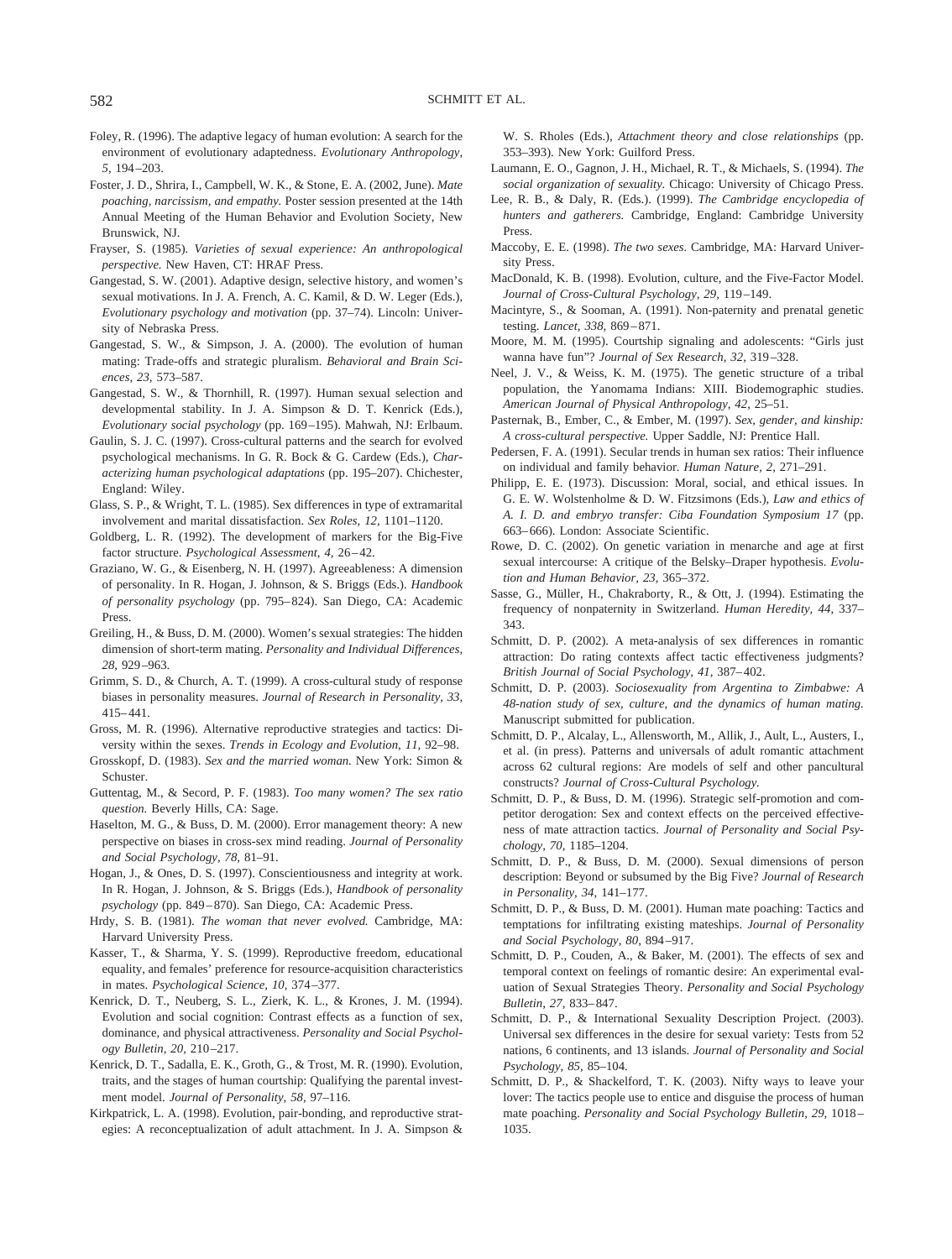- Schmitt, D. P., Shackelford, T. K., & Buss, D. M. (2001). Are men really more 'oriented' toward short-term mating than women? A critical review of research and theory. *Psychology, Evolution and Gender, 3,* 211–239.
- Schmitt, D. P., Shackelford, T., Duntley, J., Tooke, W., & Buss, D. M. (2001). The desire for sexual variety as a tool for understanding basic human mating strategies. *Personal Relationships, 8,* 425–455.
- Shackelford, T. K. (1997). Perceptions of betrayal and the design of the mind. In J. A. Simpson & D. T. Kenrick (Eds.), *Evolutionary social psychology* (pp. 73–108). Hillsdale, NJ: Erlbaum.
- Shackelford, T. K., & Buss, D. M. (1996). Betrayal in mateships, friendships, and coalitions. *Personality & Social Psychology Bulletin, 22,* 1151–1164.
- Shackelford, T. K., & LeBlanc, G. J. (2001). Sperm competition in insects, birds, and humans: Insights from a comparative evolutionary perspective. *Evolution and Cognition, 7,* 194–202.
- Shackelford, T. K., LeBlanc, G. J., & Drass, E. (2000). Emotional reactions to infidelity. *Cognition & Emotion, 14,* 643–659.
- Shackelford, T. K., LeBlanc, G. J., Weekes-Shackelford, V. A., Bleske-Rechek, A. L., Euler, H. A., & Hoier, S. (2002). Psychological adaptation to human sperm competition. *Evolution and Human Behavior, 23,* 123–138.
- Smith, R. L. (1984). Human sperm competition. In R. L. Smith (Ed.), *Sperm competition and the evolution of animal mating systems* (pp. 601–659). New York: Academic Press.
- Spector, P. E. (1992). *Summated rating scale construction.* Newbury Park, CA: Sage.
- Symons, D. (1979). *The evolution of human sexuality.* New York: Oxford University Press.
- Tennov, D. (1999). *Love and limerence.* Lanham, NY: Scarborough House.
- Thiessen, D. (1994). Environmental tracking by females: Sexual lability. *Human Nature, 5,* 167–202.
- Thompson, A. P. (1983). Extramarital sex: A review of the research literature. *Journal of Sex Research, 19,* 1–22.
- Tooke, W., & Camire, L. (1991). Patterns of deception in intersexual and intrasexual mating strategies. *Ethology and Sociobiology, 12,* 345–364.
- Trivers, R. (1972). Parental investment and sexual selection. In B. Campbell (Ed.), *Sexual selection and the descent of man: 1871–1971* (pp. 136–179). Chicago: Aldine.
- United Nations Development Programme. (2001). *Human development report 2001.* New York: Oxford University Press.
- United Nations Statistics Division. (2001). *World population prospects: The 2000 revision: Volume 1. Comprehensive tables* (United Nations Publication, Sales No. E. 01. XIII. 8). New York: United Nations.
- Walters, S., & Crawford, C. B. (1994). The importance of mate attraction for intrasexual competition in men and women. *Ethology and Sociobiology, 15,* 5–30.
- Watson, D., & Clark, L. A. (1997). Extraversion and its positive emotional core. In R. Hogan, J. Johnson, & S. Briggs (Eds.), *Handbook of personality psychology* (pp. 767–793). San Diego, CA: Academic Press.
- Wiederman, M. W. (1997). Extramarital sex: Prevalence and correlates in a national survey. *The Journal of Sex Research, 34,* 167–174.
- Wiederman, M. W., & Hurd, C. (1999). Extradyadic involvement during dating. *Journal of Social and Personal Relationships, 16,* 265–274.
- Williams, G. C. (1966). *Adaptation and natural selection.* Princeton, NJ: Princeton University Press.
- Williams, J. E., & Best, D. L. (1990). *Measuring sex stereotypes: A multination study* (Rev. ed.). Newbury Park, CA: Sage.
- Wood, W., & Eagly, A. H. (2002). A cross-cultural analysis of the behavior of men and women: Implications for the origins of sex differences. *Psychological Bulletin, 128,* 699–727.
- Zuckerman, M. (1994). *Psychobiology of personality.* New York: Cambridge University Press.

The 121 coauthors of this article include the following: Lidia Alcalay, Pontificia Universidad Católica de Chile, Chile; Jüri Allik, University of Tartu, Estonia; Alois Angleitner, University of Bielefeld, Germany; Lara Ault, University of Louisville; Ivars Austers, University of Latvia, Latvia; Kevin L. Bennett, University of New Mexico; Gabriel Bianchi, Slovak Academy of Sciences, Slovak Republic; Fredrick Boholst, University of San Carlos, Philippines; Mary Ann Borg Cunen, University of Malta, Malta; Johan Braeckman, Ghent University, Belgium; Edwin G. Brainerd, Jr., Clemson University; Leo Gerard A. Caral, University of San Carlos, Philippines; Gabrielle Caron, Université of Laval, Canada; Maria Martina Casullo, University of Buenos Aires, Argentina; Michael Cunningham, University of Louisville; Ikuo Daibo, Osaka University, Japan; Charlotte De Backer, Ghent University, Belgium; Eros De Souza, Illinois State University; Rolando Diaz-Loving, National Autonomous University of Mexico, Mexico; Gláucia Diniz, University of Brasilia, Brazil; Kevin Durkin, The University of Western Australia, Australia; Marcela Echegaray, University of Lima, Peru; Ekin Eremsoy, Bogazici Üniversitesi, Turkey; Harald A. Euler, University of Kassel, Germany; Ruth Falzon, University of Malta, Malta; Maryanne L. Fisher, York University, Canada; Dolores Foley, University of Queensland, Australia; Douglas P. Fry, Åbo Akademi University, Finland; Sirpa Fry, Åbo Akademi University, Finland; M. Arif Ghayur, Al-Akhawayn University, Morocco; Debra L. Golden, University of Hawaii at Manoa; Karl Grammer, Ludwig-Boltzmann-Institute for Urban Ethology, Austria; Liria Grimaldi, University of Catania, Italy; Jamin Halberstadt, University of Otago, New Zealand; Shamsul Haque, University of Dhaka, Bangladesh; Dora Herrera, University of Lima, Peru; Janine Hertel, Technische Universität Chemnitz, Germany; Heather Hoffmann, Knox College; Danica Hooper, University of Queensland, Australia; Zuzana Hradilekova, Comenius University, Slovak Republic; Jasna Hudek-Kene-evi, University of Rijeka, Croatia; Jas Jaafar, University of Malaya, Malaysia; Margarita Jankauskaite, Vilnius University, Lithuania; Heidi Kabangu-Stahel, Centre d'Enseignement les Gazelles, Democratic Republic of the Congo; Igor Kardum, University of Rijeka, Croatia; Brigitte Khoury, American University of Beirut, Lebanon; Hayrran Kwon, Kwangju Health College, Republic of Korea; Kaia Laidra, University of Tartu, Estonia; Anton-Rupert Laireiter, Institute of Psychology, University of Salzburg, Austria; Dustin Lakerveld, University of Utrecht, the Netherlands; Ada Lampert, The Ruppin Institute, Israel; Maryanne Lauri, University of Malta, Malta; Marguerite Lavallée, Université of Laval, Canada; Suk-Jae Lee, National Computerization Agency, Republic of Korea; Luk Chung Leung, City University of Hong Kong, China; Kenneth D. Locke, University of Idaho; Vance Locke, The University of Western Australia, Australia; Ivan Luksik, Slovak Academy of Sciences, Slovak Republic; Ishmael Magaisa, University of Zimbabwe, Zimbabwe; Dalia Marcinkeviciene, Vilnius University, Lithuania; André Mata, University of Lisbon, Portugal; Rui Mata, University of Lisbon, Portugal; Barry McCarthy, University of Central Lancashire, England; Michael E. Mills, Loyola Marymount University; Nhlanhla J. Mkhize, University of Natal, South Africa; João Moreira, University of Lisbon, Portugal; Sérgio Moreira, University of Lisbon, Portugal; Miguel Moya, University of Granada, Spain; M. Munyae, University of Botswana, Botswana; Patricia Noller, University of Queensland, Australia; Adrian Opre, Babes Bolyai University, Romania; Alexia Panayiotou,